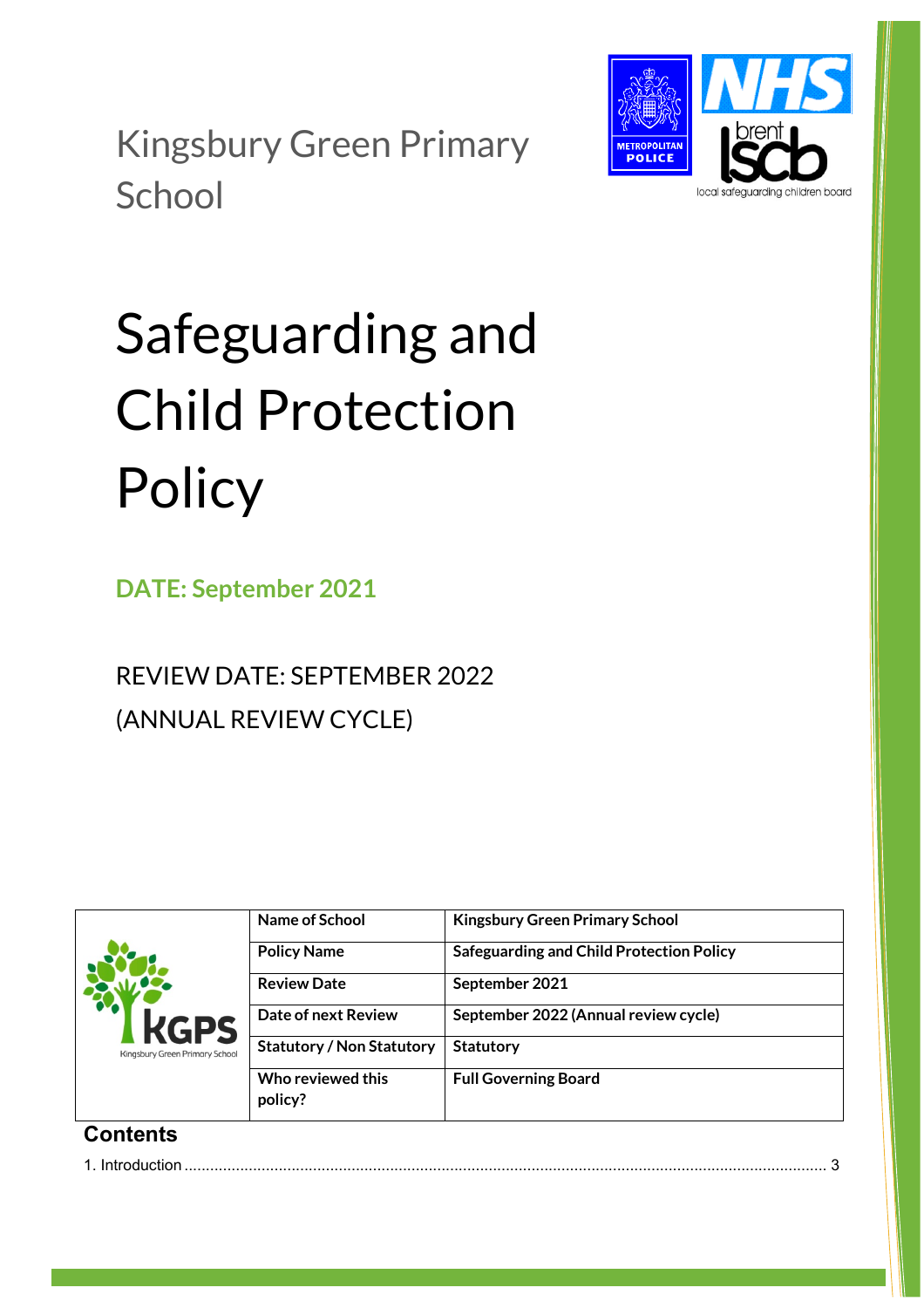# **Important contacts**

<span id="page-1-0"></span>

| ROLE/ORGANISATION                            | <b>NAMF</b>              | <b>CONTACT DETAILS</b> | <b>FMAIL ADDRESSES</b>           |
|----------------------------------------------|--------------------------|------------------------|----------------------------------|
| Designated safeguarding lead                 | Reena Shah               | 020 8204 6423          | Office1@kgreen.brent.sch.uk      |
| (DSL)                                        |                          |                        | Safeguarding@kgreen.brent.sch.uk |
| Deputy DSL                                   | Jo McDermott             | 020 8204 6423          | Office1@kgreen.brent.sch.uk      |
| Deputy DSL                                   | Kareena Bathija          | 020 8204 6423          | Office1@kgreen.brent.sch.uk      |
| Deputy DSL and Senior                        | Fileen Dunne             | 07949 261 681          | Office1@kgreen.brent.sch.uk      |
| <b>Pastoral Officer</b>                      |                          |                        | Safeguarding@kgreen.brent.sch.uk |
| Local authority designated<br>officer (LADO) | Mona Cooke               | 020 8937 2057          | brent.lado@brent.gov.uk          |
| <b>Brent MASH</b>                            | 020 8937 4300 - option 1 |                        | familyfrontdoor@brent.gov.uk     |
| Designated Lead Governor for                 | Olivia Alison            | 020 8204 6423          | Office1@kgreen.brent.sch.uk      |
| safeguarding                                 | Sanjana Karnani          |                        |                                  |
| Lead for Looked After Children               | Fileen Dunne             | 07949 261 681          | Office1@kgreen.brent.sch.uk      |
| Chair of governors                           | Olivia Allison           | 020 8204 6423          | Office1@kgreen.brent.sch.uk      |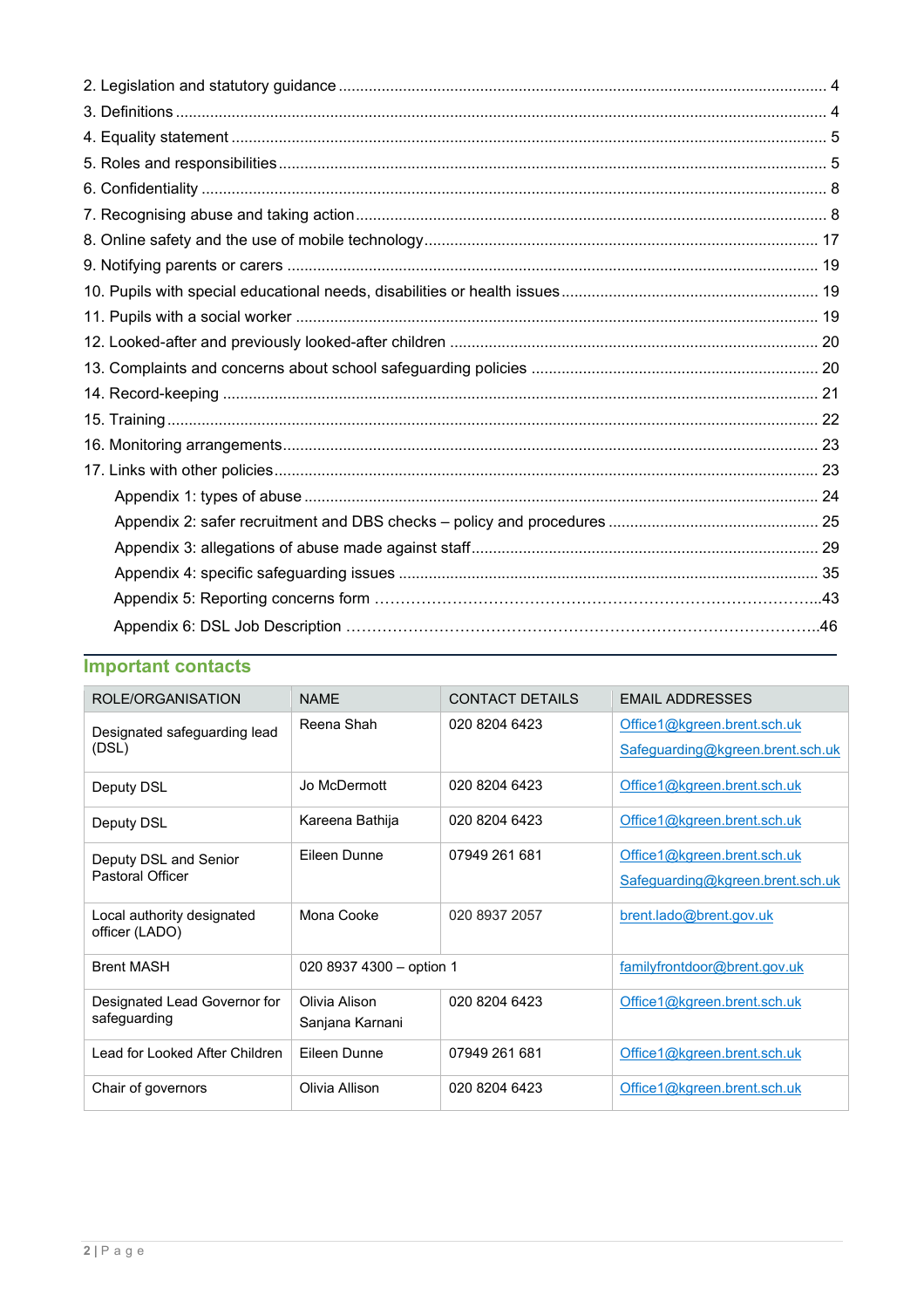# **1. Introduction**

## **Safeguarding ethos:**

### *We will always act in the best interest of the child.*

- At Kingsbury Green Primary School (KGPS) we are committed to safeguarding children and young people and we expect everyone who works in our school to share this commitment.
- We recognise that Kingsbury Green Primary School plays a significant part in the prevention of harm to our children/young people by providing good lines of communication with trusted adults, supportive friends and an ethos of protection.
- All staff and Governors are committed to safeguarding and promoting the welfare of all our pupils. This includes keeping them safe across the whole school site, when engaged in off-site activity, in their lives beyond school, and by developing their understanding of how to remain safe in everyday life.

We achieve this through an effective school culture of vigilance which involves all staff clearly understanding the potential safeguarding risks for our pupils and their responsibility in helping to keep all pupils safe.



# **1.1 Aims:**

- To support the child's or young person's development in ways that will foster security, confidence and independence
- To raise the awareness of all staff of the need to safeguard children and young people and of their responsibilities in identifying and reporting possible cases of abuse, including forms of abuse through communication technologies (such as social networking sites). Also see Staff Acceptable Use policy
- To provide a systematic means of monitoring children and young people known or thought to be at risk of harm.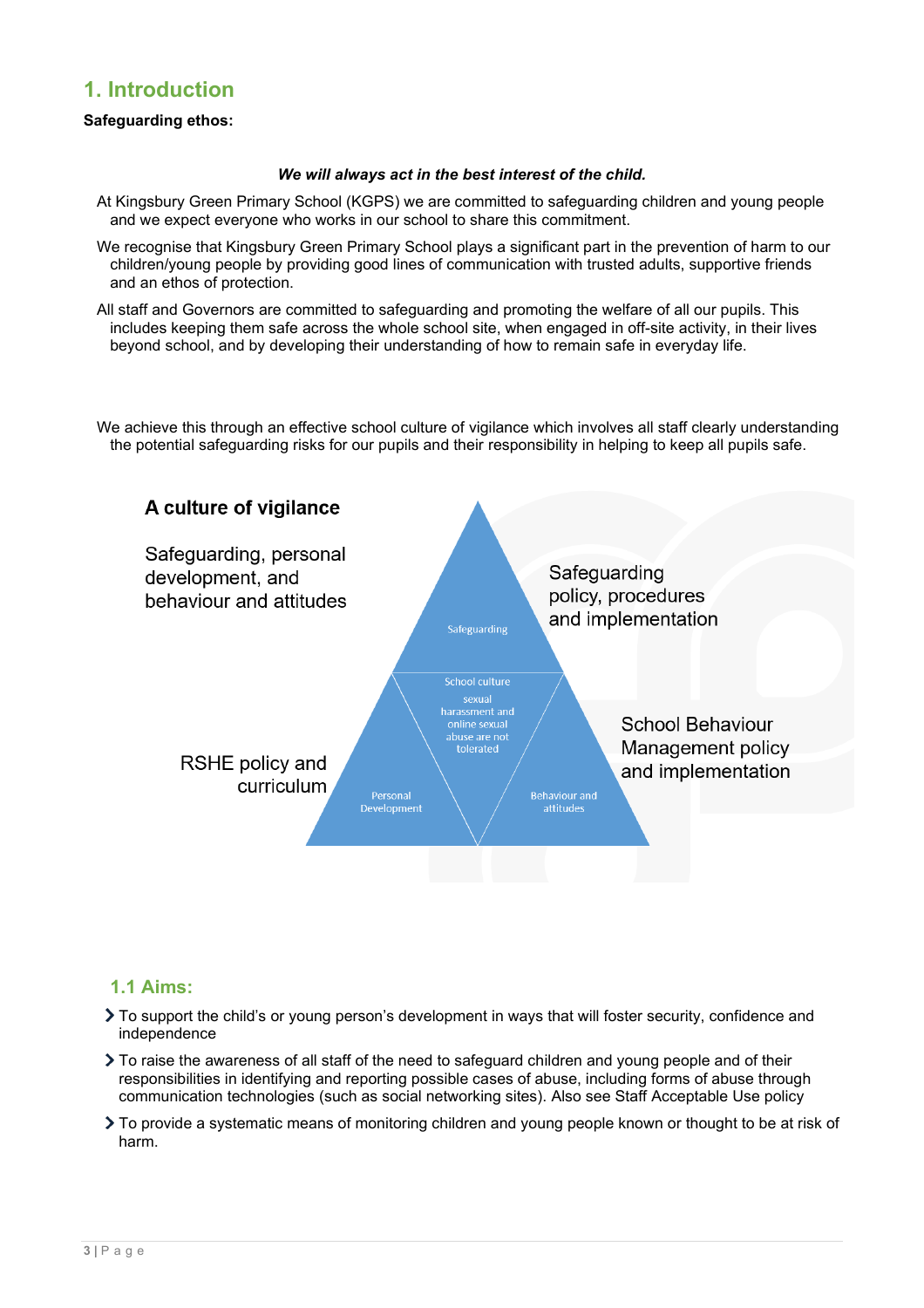- To emphasise the need for good levels of communication between all members of staff
- To develop a structured procedure within Kingsbury Green Primary School, that will be followed by all members of the school community in cases of suspected abuse.
- To develop and promote effective working relationships with other agencies, especially the Local Authority, Police and Social Care.
- To ensure all members of the school community are treated with dignity and respect
- To ensure the school is fully compliant with the DBS (Disclosure and Barring Service) and to ensure staff suitability is checked, in line with updates to the Safeguarding of Vulnerable Groups Act (SVGA) 2006
- To ensure that all adults (including school governors) undertaking regulated activity in Kingsbury Green Primary School have current DBS checks as required, in line with guidance from the SVGA 2006 and have their identity verified by original documentation and also that references are checked in line with the Safe Recruitment policy
- To ensure that any other adults in the school eg. Short term students/volunteers, contractors, visitors etc. are supervised by an adult with a valid DBS check.
- To ensure the Single Central Record (including Barred List form DfE) is maintained accurately at all times.

# <span id="page-3-0"></span>**2. Legislation and statutory guidance**

This policy is based on the Department for Education's statutory guidance Keeping Children Safe in Education [\(2021\)](https://www.gov.uk/government/publications/keeping-children-safe-in-education--2) and [Working Together to Safeguard Children \(2018\),](https://www.gov.uk/government/publications/working-together-to-safeguard-children--2) and the [Governance Handbook.](https://www.gov.uk/government/publications/governance-handbook) We comply with this guidance and the arrangements agreed and published by our 3 local safeguarding partners.

This policy is also based on the following legislation:

- Section 175 of the [Education Act 2002,](http://www.legislation.gov.uk/ukpga/2002/32/section/175) which places a duty on schools and local authorities to safeguard and promote the welfare of pupils
- [The School Staffing \(England\) Regulations 2009,](http://www.legislation.gov.uk/uksi/2009/2680/contents/made) which set out what must be recorded on the single central record and the requirement for at least one person conducting an interview to be trained in safer recruitment techniques
- [The Children Act 1989](http://www.legislation.gov.uk/ukpga/1989/41) (and [2004 amendment\)](http://www.legislation.gov.uk/ukpga/2004/31/contents), which provides a framework for the care and protection of children
- Section 5B(11) of the Female Genital Mutilation Act 2003, as inserted by section 74 of the [Serious Crime](http://www.legislation.gov.uk/ukpga/2015/9/part/5/crossheading/female-genital-mutilation)  [Act 2015,](http://www.legislation.gov.uk/ukpga/2015/9/part/5/crossheading/female-genital-mutilation) which places a statutory duty on teachers to report to the police where they discover that female genital mutilation (FGM) appears to have been carried out on a girl under 18
- [Statutory guidance on FGM,](https://www.gov.uk/government/publications/multi-agency-statutory-guidance-on-female-genital-mutilation) which sets out responsibilities with regards to safeguarding and supporting girls affected by FGM
- $\sum$  The [Rehabilitation of Offenders Act 1974,](http://www.legislation.gov.uk/ukpga/1974/53) which outlines when people with criminal convictions can work with children
- Schedule 4 of the [Safeguarding Vulnerable Groups Act 2006,](http://www.legislation.gov.uk/ukpga/2006/47/schedule/4) which defines what 'regulated activity' is in relation to children
- [Statutory guidance on the Prevent duty,](https://www.gov.uk/government/publications/prevent-duty-guidance) which explains schools' duties under the Counter-Terrorism and Security Act 2015 with respect to protecting people from the risk of radicalisation and extremism
- The [Childcare \(Disqualification\) and Childcare \(Early Years Provision Free of Charge\) \(Extended](http://www.legislation.gov.uk/uksi/2018/794/contents/made)  [Entitlement\) \(Amendment\) Regulations 2018](http://www.legislation.gov.uk/uksi/2018/794/contents/made) (referred to in this policy as the "2018 Childcare Disqualification Regulations") and [Childcare Act 2006,](http://www.legislation.gov.uk/ukpga/2006/21/contents) which set out who is disqualified from working with children
- This policy also meets requirements relating to safeguarding and welfare in the statutory framework for [the Early Years Foundation Stage](https://www.gov.uk/government/publications/early-years-foundation-stage-framework--2)

# <span id="page-3-1"></span>**3. Definitions**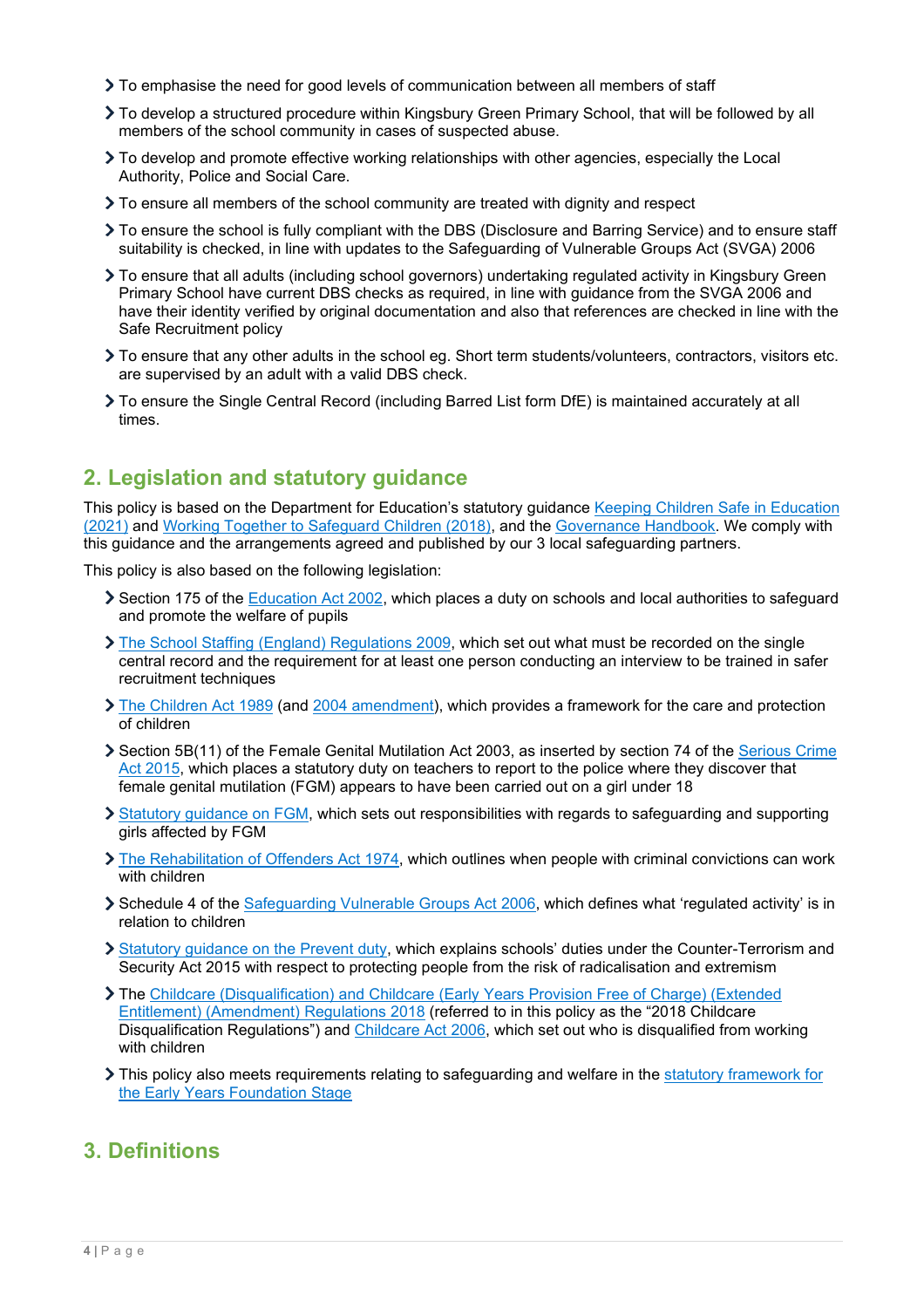### **Safeguarding and promoting the welfare of children** means:

- > Protecting children from maltreatment
- Preventing impairment of children's mental and physical health or development
- Ensuring that children grow up in circumstances consistent with the provision of safe and effective care
- Taking action to enable all children to have the best outcomes

**Child protection** is part of this definition and refers to activities undertaken to prevent children suffering, or being likely to suffer, significant harm.

**Abuse** is a form of maltreatment of a child, and may involve inflicting harm or failing to act to prevent harm. Appendix 1 explains the different types of abuse.

**Neglect** is a form of abuse and is the persistent failure to meet a child's basic physical and/or psychological needs, likely to result in the serious impairment of the child's health or development. Appendix 1 defines neglect in more detail.

**Sharing of nudes and semi-nudes** (also known as sexting or youth produced sexual imagery) is where children share nude or semi-nude images, videos or live streams.

**Children** includes everyone under the age of 18.

The following 3 **safeguarding partners** are identified in Keeping Children Safe in Education (and defined in the Children Act 2004, as amended by chapter 2 of the Children and Social Work Act 2017). They will make arrangements to work together to safeguard and promote the welfare of local children, including identifying and responding to their needs:

- $\triangleright$  The local authority (LA)
- A clinical commissioning group for an area within the LA
- The chief officer of police for a police area in the LA area

# <span id="page-4-0"></span>**4. Equality statement**

Some children have an increased risk of abuse, and additional barriers can exist for some children with respect to recognising or disclosing it. We are committed to anti-discriminatory practice and recognise children's diverse circumstances. We ensure that all children have the same protection, regardless of any barriers they may face.

We give special consideration to children who:

- Have special educational needs (SEN) or disabilities or health conditions (see section 10)
- > Are young carers
- May experience discrimination due to their race, ethnicity, religion, gender identification or sexuality
- > Have English as an additional language
- Are known to be living in difficult situations for example, temporary accommodation or where there are issues such as substance abuse or domestic violence
- Are at risk of FGM, sexual exploitation, forced marriage, or radicalisation
- > Are asylum seekers
- Are at risk due to either their own or a family member's mental health needs
- Are looked after or previously looked after (see section 12)
- $\blacktriangleright$  Are missing from education
- Whose parent/carer has expressed an intention to remove them from school to be home educated

# <span id="page-4-1"></span>**5. Roles and responsibilities**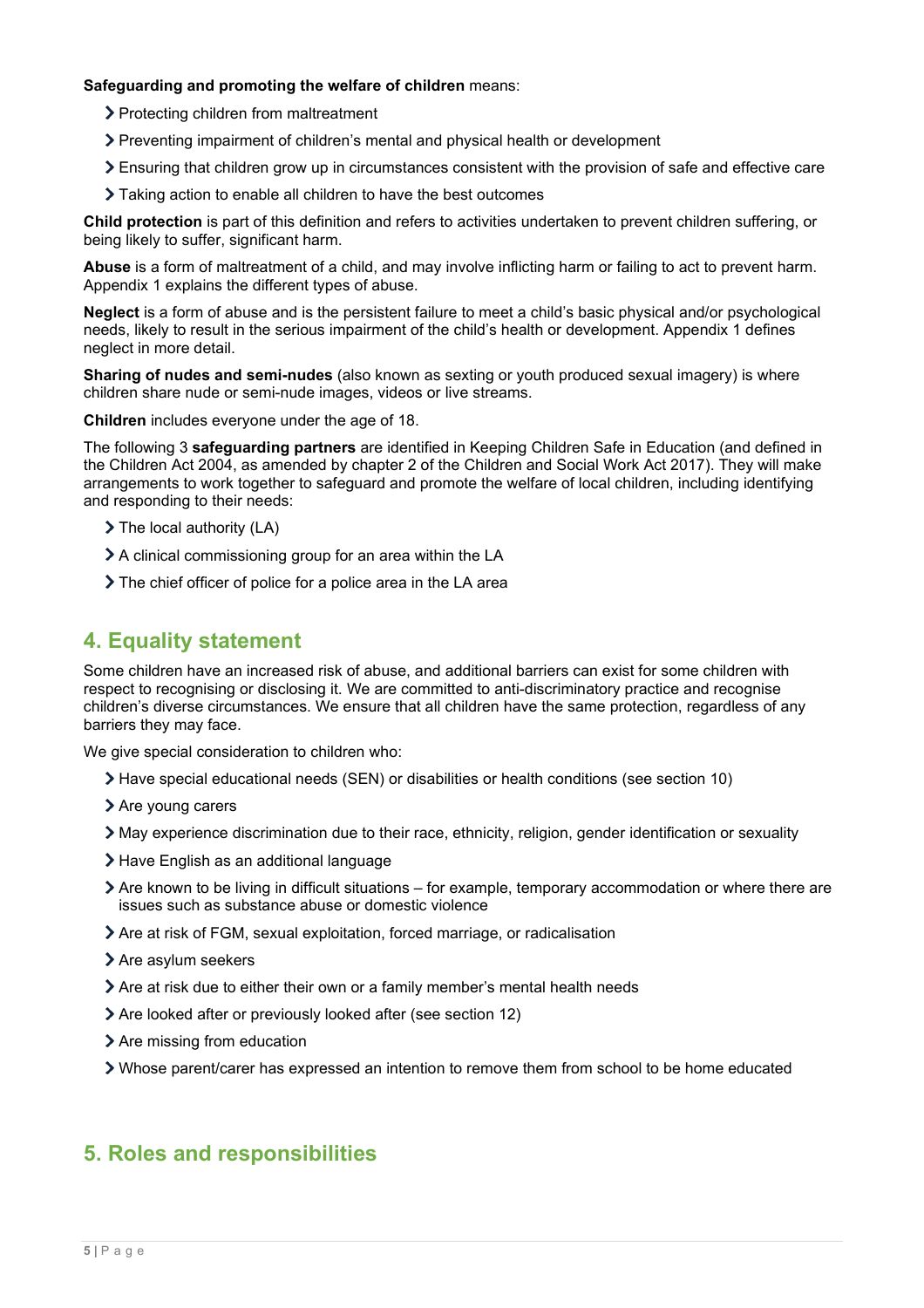Safeguarding and child protection is **everyone's** responsibility. This policy applies to all staff, volunteers and governors in the school and is consistent with the procedures of the 3 safeguarding partners. Our policy and procedures also apply to extended school and off-site activities.

# **5.1 All staff**

All staff will read and understand part 1 and annex B of the Department for Education's statutory safeguarding guidance, [Keeping Children Safe in Education,](https://www.gov.uk/government/publications/keeping-children-safe-in-education--2) and review this guidance at least annually.

All staff will sign a declaration at the beginning of each academic year to say that they have reviewed the guidance.

All staff will be aware of:

- Our systems which support safeguarding, including this child protection and safeguarding policy, the staff code of conduct, the role and identity of the designated safeguarding lead (DSL) and deputies, the motivation & behaviour policy, the online safety policy and acceptable use policy and the safeguarding response to children who go missing from education
- $\sum$  The early help process (sometimes known as the common assessment framework) and their role in it, including identifying emerging problems, liaising with the DSL, and sharing information with other professionals to support early identification and assessment
- The process for making referrals to local authority children's social care and for statutory assessments that may follow a referral, including the role they might be expected to play
- What to do if they identify a safeguarding issue or a child tells them they are being abused or neglected, including specific issues such as FGM, and how to maintain an appropriate level of confidentiality while liaising with relevant professionals
- The signs of different types of abuse and neglect, as well as specific safeguarding issues, such as peeron-peer abuse, child sexual exploitation (CSE), child criminal exploitation (CCE), indicators of being at risk from or involved with serious violent crime, FGM and radicalisation
- The importance of reassuring victims that they are being taken seriously and that they will be supported and kept safe

Section 15 and appendix 4 of this policy outline in more detail how staff are supported to do this.

## **5.2 The designated safeguarding lead (DSL)**

- The key role of the Designated Safeguarding Lead is to:
- manage referrals from school staff or any others from outside the school;
- work with external agencies and professionals on matter of safety and safeguarding;
- > undertake training;
- raise awareness of safeguarding and child protection amongst the staff and parents;
- ensure that child protection information is transferred to the pupil's new school;
- $\geq$  be aware of pupils who have a social worker;
- help promote educational outcomes by sharing the information about the welfare,
- safeguarding and child protection issues with teachers and school and college leadership staff.

During term time, the DSL will be available during school hours for staff to discuss any safeguarding concerns. When the DSL is absent, the deputies–**Jo McDermott (**DHT) **Kareena Bathija** (AHT) and **Eileen Dunne**, Senior Pastoral Officer– will act as cover.

 The DSL and deputy DSLs will liaise with the three safeguarding partners (Local Authority, Police and Clinical Commissioning Group) and work with other agencies in line with Working Together to Safeguard Children (2018).

The contact details for urgent child protection matters, outside of school hours are detailed below: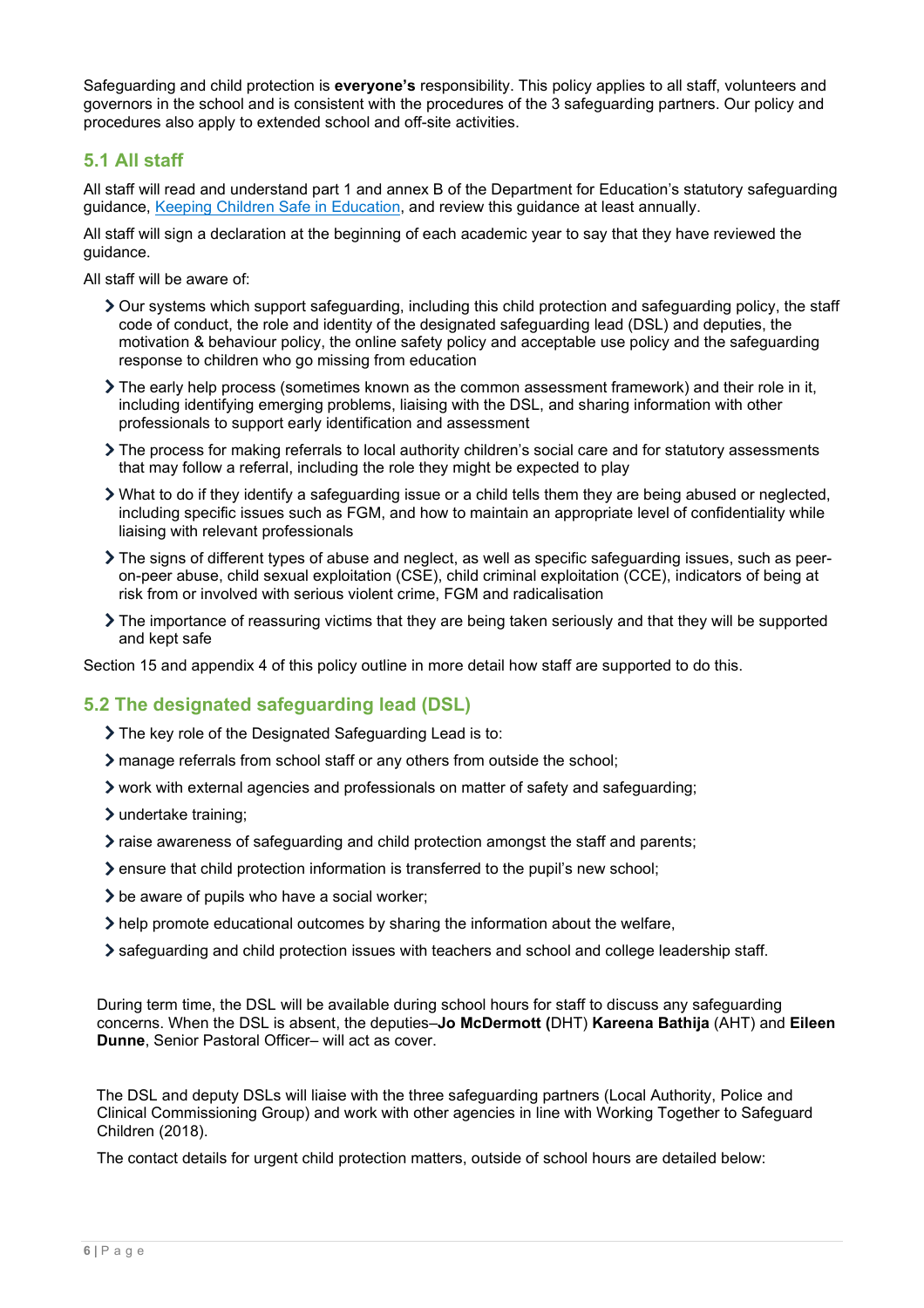- **Brent MASH Email: [familyfrontdoor@brent.gov.uk](mailto:familyfrontdoor@brent.gov.uk) Telephone: 020 8937 4300 – option 1**
- **School Email: [safeguarding@kgreen.brent.sch.uk](mailto:safeguarding@kgreen.brent.sch.uk) Telephone: 07949 261 681**

If the DSL and deputies are not available, **Eileen Dunne**, Senior Pastoral Officer will act as cover (for example, during out-of-hours/out-of-term activities).

The DSL is given the time, funding, training, resources and support to:

- Provide advice and support to other staff on child welfare and child protection matters and the execution of action points which have arisen at Child Protection Conferences/ Reviews and Core Group Meetings.
- Take part in strategy discussions and inter-agency meetings and/or support other staff to do so
- Contribute to the assessment of children and ensure that those who are most at risk are closely monitored
- Refer suspected cases, as appropriate, to the relevant body (local authority children's social care, Channel programme, Disclosure and Barring Service, and/or police), and support staff who make such referrals directly
- Liaise with local authority case managers and designated officers for child protection concerns as appropriate.
- Maintain accurate written records of concern about a child/young person using CPOMs even if there is no need to make an immediate referral
- The full responsibilities of the DSL and deputies are set out in the job description. (See appendix 6)

# **5.3 The governing board**

The governing board will:

- Facilitate a whole-school approach to safeguarding, ensuring that safeguarding and child protection are at the forefront and underpin all relevant aspects of process and policy development
- Evaluate and approve this policy at each review, ensuring it complies with the law, and hold the headteacher to account for its implementation
- Appoint a senior board level (or equivalent) lead or, link governor to monitor the effectiveness of this policy in conjunction with the full governing board. This is always a different person from the DSL

The chair of governors will act as the 'case manager' in the event that an allegation of abuse is made against the headteacher, where appropriate (see appendix 3).

All governors will read Keeping Children Safe in Education in its entirety.

Section 15 of this policy has information on how governors are supported to fulfil their role.

## **5.4 The headteacher**

The headteacher is responsible for the implementation of this policy, including:

- Ensuring that staff (including temporary staff) and volunteers:
	- $\circ$  Are informed of our systems which support safeguarding, including this policy, as part of their induction
	- $\circ$  Understand and follow the procedures included in this policy, particularly those concerning referrals of cases of suspected abuse and neglect
- Communicating this policy to parents/carers when their child joins the school and via the school website
- Ensuring that the DSL has appropriate time, funding, training and resources, and that there is always adequate cover if the DSL is absent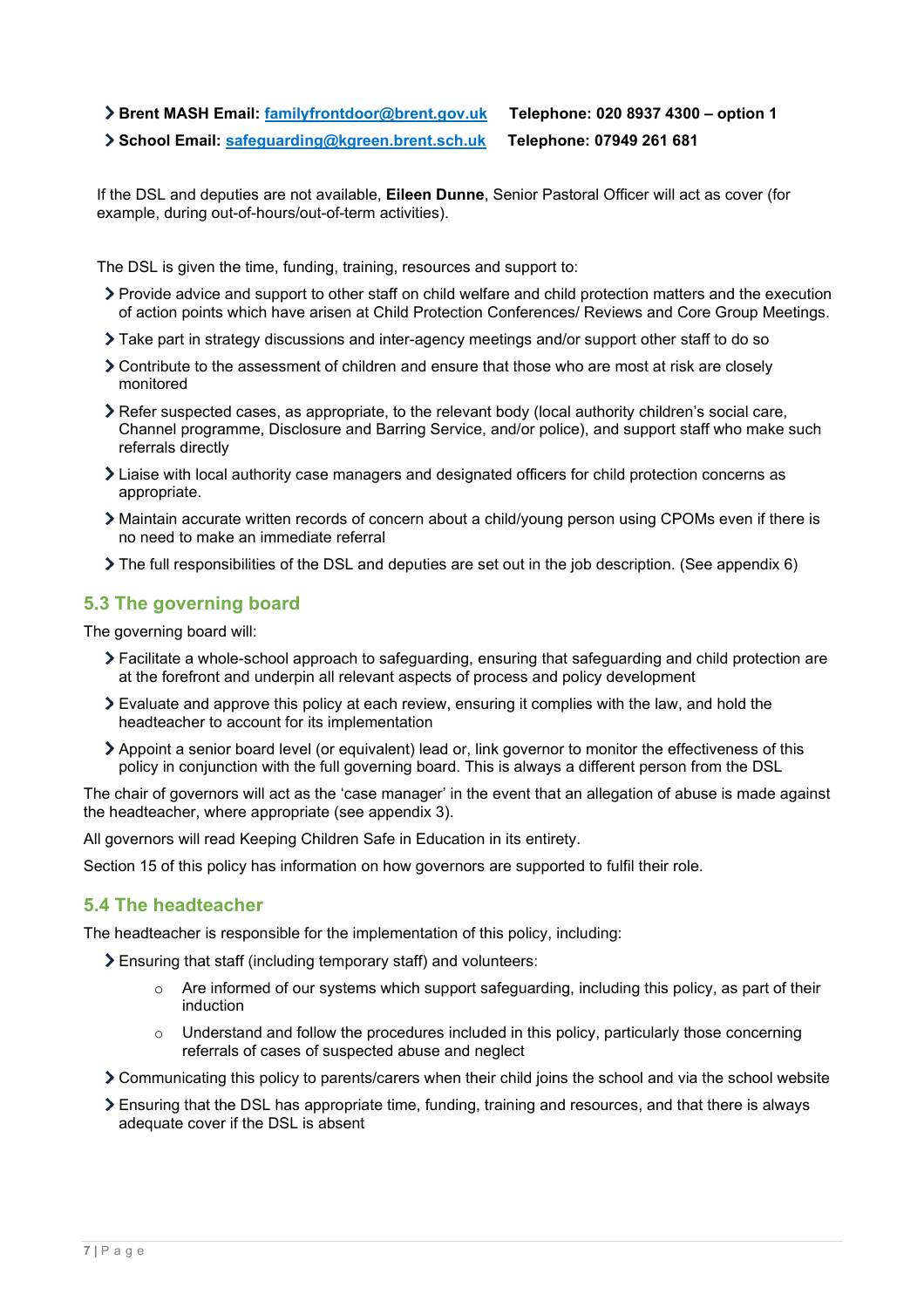- Ensuring that all staff undertake appropriate safeguarding and child protection training, and updating the content of the training regularly
- Acting as the 'case manager' in the event of an allegation of abuse made against another member of staff or volunteer, where appropriate (see appendix 3)
- Ensuring the relevant staffing ratios are met, where applicable

# <span id="page-7-0"></span>**6. Confidentiality**

All staff in school have a responsibility to share relevant information about the protection of children with other specified professionals, particularly investigative agencies (Children's Social Care and the Police).

Staff/volunteers who receive sensitive information about children and their families should therefore only share information with appropriate professionals.

Parents should be made aware of the school's Safeguarding and Child Protection Policy and Procedures and that these are available on the school's website.

Parents should be informed prior to referrals being made to other agencies, unless to do so might place the child at further risk or cause evidence to be removed or destroyed. The DSL will ensure that our school's information sharing arrangements comply with the DfE's Information Sharing: Guidance for Practitioners [\(2018\)](https://assets.publishing.service.gov.uk/government/uploads/system/uploads/attachment_data/file/721581/Information_sharing_advice_practitioners_safeguarding_services.pdf)

Any written communications containing sensitive information must only be sent to other professionals on a need to know basis using secure mail processes e.g. secure email.

We understand that:

- Timely information sharing is essential to effective safeguarding
- Fears about sharing information must not be allowed to stand in the way of the need to promote the welfare, and protect the safety, of children
- The Data Protection Act (DPA) 2018 and GDPR do not prevent, or limit, the sharing of information for the purposes of keeping children safe
- If staff need to share 'special category personal data', the DPA 2018 contains 'safeguarding of children and individuals at risk' as a processing condition that allows practitioners to share information without consent if it is not possible to gain consent, it cannot be reasonably expected that a practitioner gains consent, or if to gain consent would place a child at risk
- Staff should never promise a child that they will not tell anyone about a report of abuse, as this may not be in the child's best interests
- The government's [information sharing advice for safeguarding practitioners](https://www.gov.uk/government/publications/safeguarding-practitioners-information-sharing-advice) includes 7 'golden rules' for sharing information, and will support staff who have to make decisions about sharing information
- If staff are in any doubt about sharing information, they should speak to the designated safeguarding lead (or deputy)

Confidentiality is also addressed in this policy with respect to record-keeping in section 14, and allegations of abuse against staff in appendix 3

# <span id="page-7-1"></span>**7. Recognising abuse and taking action**

Staff, volunteers and governors must follow the procedures set out below in the event of a safeguarding issue.

Please note – in this and subsequent sections, you should take any references to the DSL to mean "the DSL (or deputy DSL)".

## **7.1 If a child is suffering or likely to suffer harm, or in immediate danger**

Make a referral to children's social care and/or the police **immediately** if you believe a child is suffering or likely to suffer from harm, or is in immediate danger. **Anyone can make a referral.**

[The NPCC, 'When to call the Police-](https://www.npcc.police.uk/documents/Children%20and%20Young%20people/When%20to%20call%20the%20police%20guidance%20for%20schools%20and%20colleges.pdf) Guidance for Schools and Colleges can be used to support any action.

### **If in doubt, always call Brent Family Front Door.**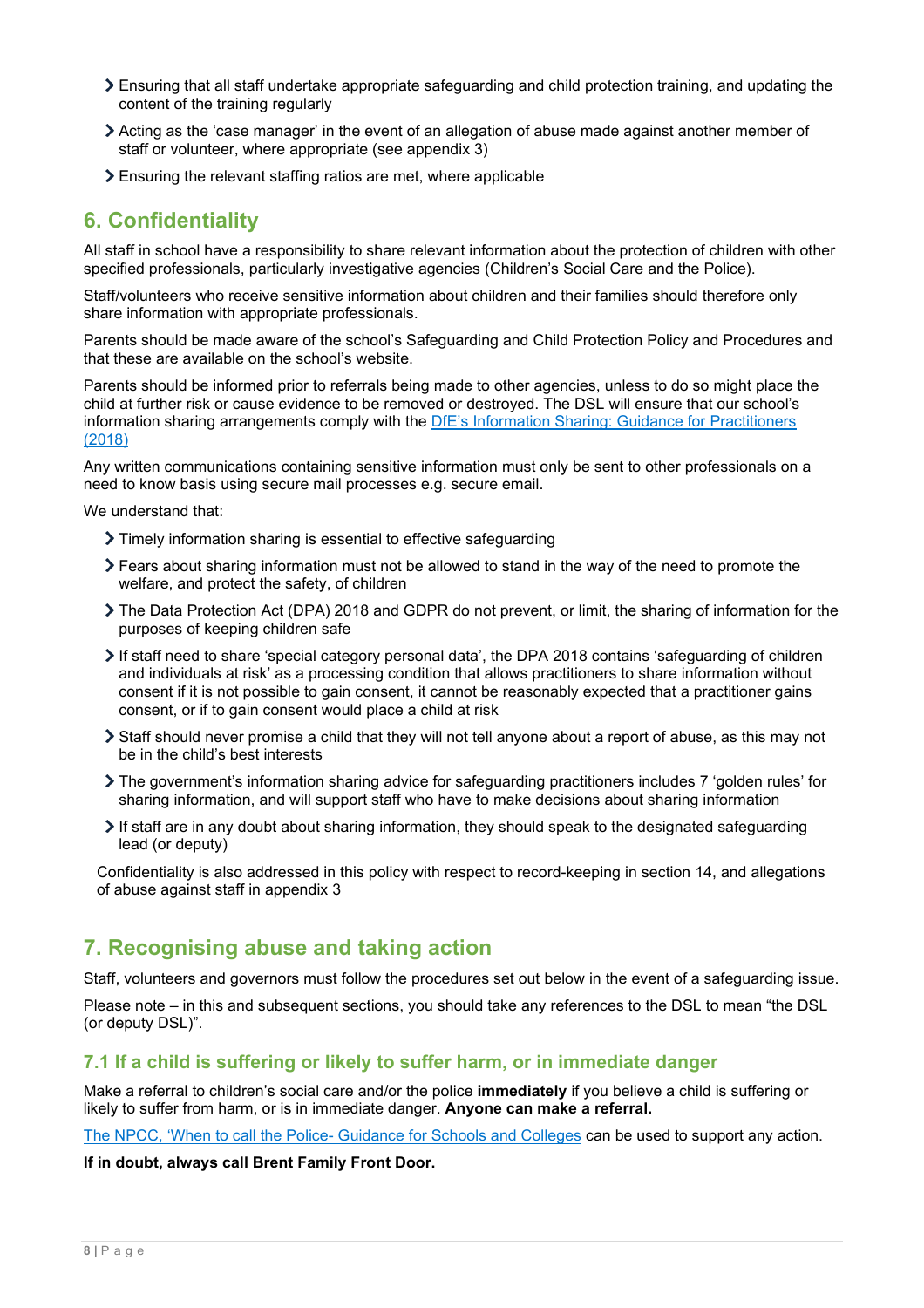# **Referrals should be made to Brent Family Front Door:** [familyfrontdoor@brent.gov.uk](mailto:familyfrontdoor@brent.gov.uk)  **Referrals should be made to Brent Family Front Door:** [familyfrontdoor@brent.gov.uk](mailto:familyfrontdoor@brent.gov.uk)

Telephone: 020 8937 4300 – option 1 Telephone: 020 8937 4300 – option 1

Tell the DSL (see section 5.2) as soon as possible if you make a referral directly.

<https://www.gov.uk/report-child-abuse-to-local-council>

## **7.2 If a child makes a disclosure to you**

If a child discloses a safeguarding issue to you, you should:

- Listen to and believe them. Allow them time to talk freely and do not ask leading questions
- Stay calm and do not show that you are shocked or upset
- Tell the child they have done the right thing in telling you. Do not tell them they should have told you sooner
- Explain what will happen next and that you will have to pass this information on. Do not promise to keep it a secret
- Write up your conversation as soon as possible in the child's own words. Stick to the facts, and do not put your own judgement on it
- Sign and date the write-up and pass it on to the DSL. Alternatively, if appropriate, make a referral to children's social care and/or the police directly (see 7.1), and tell the DSL as soon as possible that you have done so. Aside from these people, do not disclose the information to anyone else unless told to do so by a relevant authority involved in the safeguarding process

# **7.3 If you discover that FGM has taken place or a pupil is at risk of FGM**

Keeping Children Safe in Education explains that FGM comprises "all procedures involving partial or total removal of the external female genitalia, or other injury to the female genital organs".

FGM is illegal in the UK and a form of child abuse with long-lasting, harmful consequences. It is also known as 'female genital cutting', 'circumcision' or 'initiation'.

Possible indicators that a pupil has already been subjected to FGM, and factors that suggest a pupil may be at risk, are set out in appendix 4 of this policy.

**Any teacher** who either:

- Is informed by a girl under 18 that an act of FGM has been carried out on her; or
- Observes physical signs which appear to show that an act of FGM has been carried out on a girl under 18 and they have no reason to believe that the act was necessary for the girl's physical or mental health or for purposes connected with labour or birth

Must immediately report this to the police, personally. This is a mandatory statutory duty, and teachers will face disciplinary sanctions for failing to meet it.

Unless they have been specifically told not to disclose, they should also discuss the case with the DSL and involve children's social care as appropriate.

**Any other member of staff** who discovers that an act of FGM appears to have been carried out on a **pupil under 18** must speak to the DSL and follow our local safeguarding procedures.

The duty for teachers mentioned above does not apply in cases where a pupil is *at risk* of FGM or FGM is suspected but is not known to have been carried out. Staff should not examine pupils.

**Any member of staff** who suspects a pupil is *at risk* of FGM or suspects that FGM has been carried out must speak to the DSL and follow our local safeguarding procedures.

### **Referrals should be made to Brent Family Front Door:** familyfrontdoor@brent.gov.uk **l** Telephone: 020 8937 4300 – option 1

Figure 1 below, before section 7.7, illustrates the procedure to follow if you have any concerns about a child's welfare.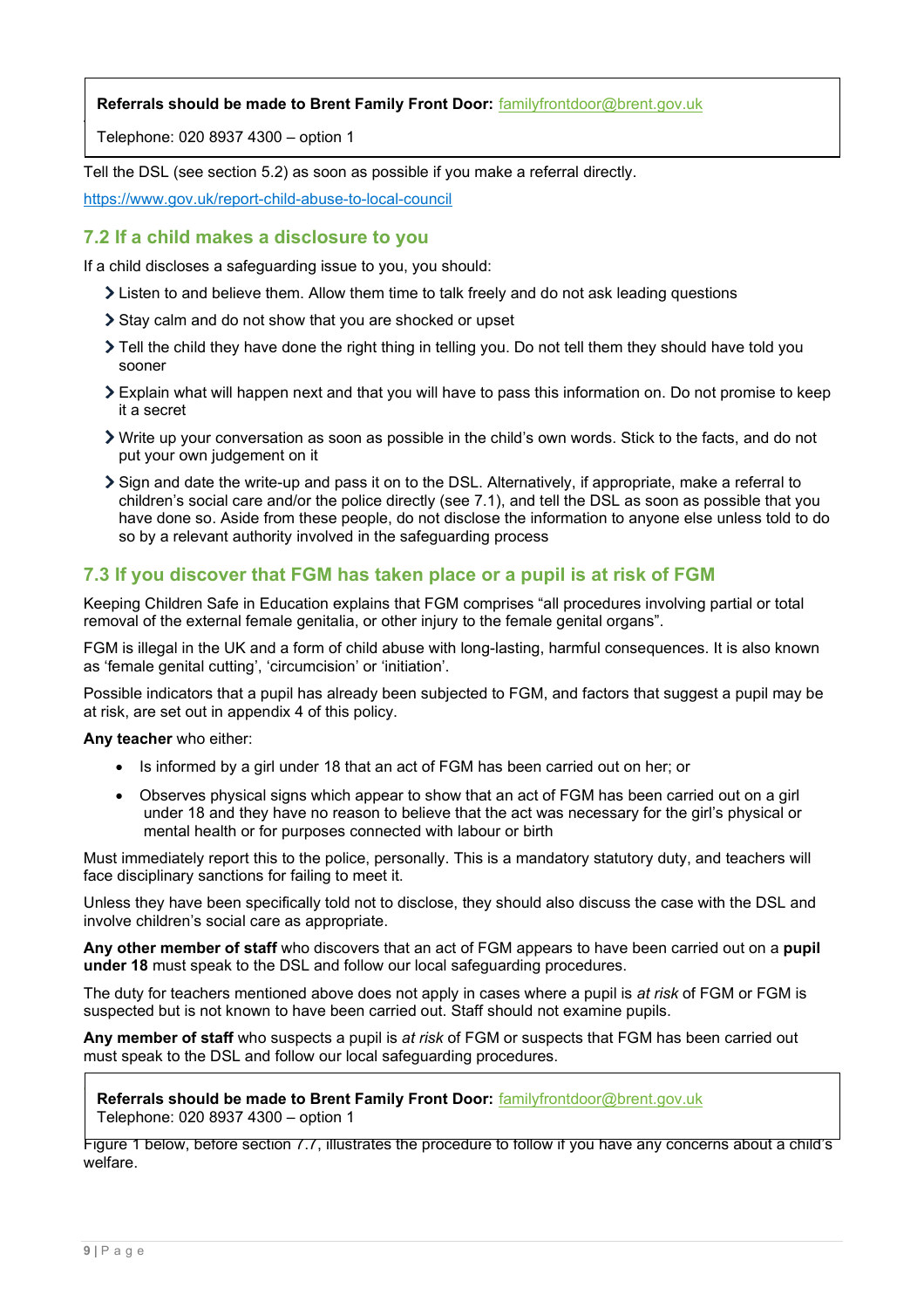Where possible, speak to the DSL first to agree a course of action.

If in exceptional circumstances the DSL is not available, this should not delay appropriate action being taken. Speak to a member of the senior leadership team and/or take advice from local authority children's social care. You can also seek advice at any time from the NSPCC helpline on 0808 800 5000. Share details of any actions you take with the DSL as soon as practically possible.

Make a referral to local authority children's social care directly, if appropriate (see 'Referral' below). Share any action taken with the DSL as soon as possible.

### **Thresholds for intervention:**

The DSL will decide upon the most appropriate course of action. If it is decided to make a referral to Children's Social Care the parent will be informed, unless to do so would place the child at further risk or undermine the collection of evidence e.g. obtaining forensic evidence. All concerns, discussion and decisions will be recorded in writing. Informing parents does not require seeking their consent to share the information with professionals who need to know.

The DSL will provide guidance on the appropriate action. Options will include:

- Managing any support for the child internally via the school/college's own pastoral support processes;
- An early help assessment or;
- A referral for statutory services e.g. the child is or might be in need or suffering or likely to suffer harm.

**Early Help** - If early help is appropriate, the DSL will generally lead on liaising with other agencies and setting up an inter-agency assessment as appropriate. Staff may be required to support other agencies and professionals in an early help assessment, in some cases acting as the lead practitioner. Any such cases should be kept under constant review and consideration given to a referral to Children's Social Care for assessment for statutory services if the child's situation does not appear to be improving or is getting worse.

Any child may benefit from early help, but all staff should be particularly alert to the potential need for early help for a child who:

- is disabled and has specific additional needs
- has special educational needs (whether or not they have a statutory Education, health and Care Plan)
- is a young carer
- is showing signs of being drawn in to anti-social or criminal behaviour, including gang involvement and association with organised crime groups
- is frequently missing/goes missing from care or from home
- is at risk of modern slavery, trafficking or exploitation, or FGM
- is at risk of being radicalised or exploited
- is in a family circumstance presenting challenges for the child, such as drug and alcohol misuse, adult mental health issues and domestic abuse, or a parent in prison
- is misusing drugs or alcohol themselves
- has returned home to their family from care
- is a privately fostered child

**Children in Need** – A child in need is defined under the Children Act 1989 as a child who is unlikely to achieve or maintain a reasonable level of health or development, or whose health and development is likely to be significantly or further impaired, without the provision of services; or a child who is disabled. The Local Authority is required to provide services for children in need for the purposes of safeguarding and promoting their welfare. Children in need may be assessed under section 17 of the Children Act 1989.

**Children suffering or likely to suffer significant harm -** Local authorities, with the help of other organisations as appropriate, have a duty to make enquiries under section 47 of the Children Act 1989 if they have reasonable cause to suspect that a child is suffering, or is likely to suffer, significant harm. Such enquiries enable them to decide whether they should take any action to safeguard and promote the child's welfare and must be initiated where there are concerns about maltreatment, including all forms of abuse and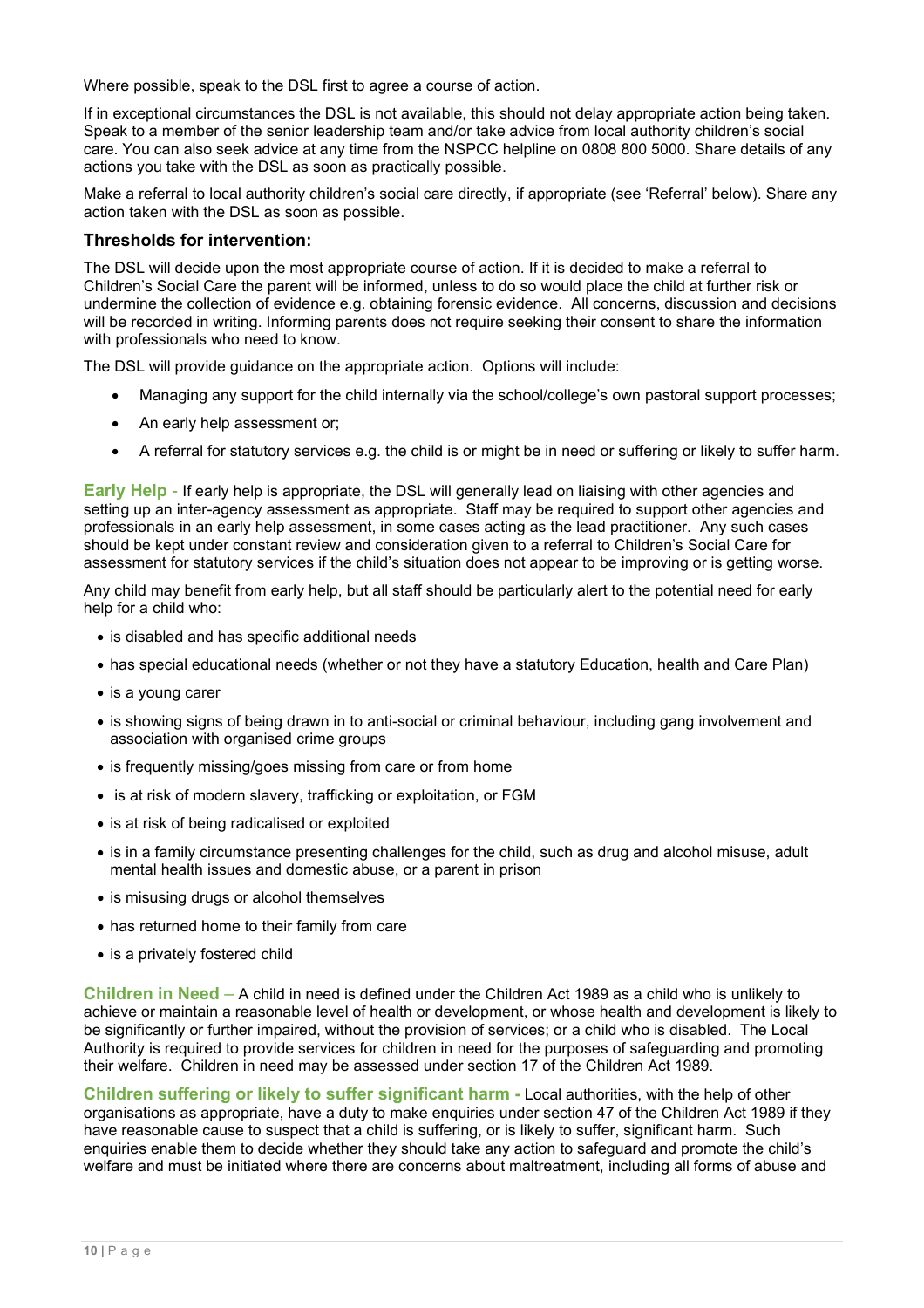neglect, female genital mutilation or other so called honour based violence, and extra-familial threats like radicalisation and sexual exploitation.

### **Referral**

If it is appropriate to refer the case to local authority children's social care or the police, the DSL will make the referral or support you to do so.

If you make a referral directly (see section 7.1), you must tell the DSL as soon as possible.

The local authority will make a decision within 1 working day of a referral about what course of action to take and will let the person who made the referral know the outcome. The DSL or person who made the referral must follow up with the local authority if this information is not made available, and ensure outcomes are properly recorded on CPOMs.

If the child's situation does not seem to be improving after the referral, the DSL or person who made the referral must follow local escalation procedures to ensure their concerns have been addressed and that the child's situation improves.

# **7.5 If you have concerns about extremism**

If a child is not suffering or likely to suffer from harm, or in immediate danger, where possible speak to the DSL first to agree a course of action.

If in exceptional circumstances the DSL is not available, this should not delay appropriate action being taken. Speak to a member of the senior leadership team and/or seek advice from local authority children's social care. Make a referral to local authority children's social care directly, if appropriate (see 'Referral' above). Inform the DSL or deputy as soon as practically possible after the referral.

Where there is a concern, the DSL will consider the level of risk and decide which agency to make a referral to. This could include [Channel,](https://www.gov.uk/government/publications/channel-guidance) the government's programme for identifying and supporting individuals at risk of being drawn into terrorism, or the local authority children's social care team.

The Department for Education also has a dedicated telephone helpline, 020 7340 7264, which school staff and governors can call to raise concerns about extremism with respect to a pupil. You can also email [counter.extremism@education.gov.uk.](mailto:counter.extremism@education.gov.uk) Note that this is not for use in emergency situations.

In an emergency, call 999 or the confidential anti-terrorist hotline on 0800 789 321 if you:

- > Think someone is in immediate danger
- Think someone may be planning to travel to join an extremist group
- See or hear something that may be terrorist-related

## **7.6 If you have a mental health concern**

Mental health problems can, in some cases, be an indicator that a child has suffered or is at risk of suffering abuse, neglect or exploitation.

Staff will be alert to behavioural signs that suggest a child may be experiencing a mental health problem or be at risk of developing one.

If you have a mental health concern about a child that is also a safeguarding concern, take immediate action by following the steps in section 7.4.

If you have a mental health concern that is **not** also a safeguarding concern, speak to the DSL to agree a course of action.

- **Pupils:** We seek to promote positive mental health in our pupils and to identify and address those with less severe problems at an early stage and build their resilience. We are also committed to identifying and supporting pupils with more severe needs and to help make appropriate referrals to specialist agencies such as Child and Adolescent Mental Health Services (CAMHS) where necessary. Refer to the Department for Education guidance on [mental health and behaviour in schools](https://www.gov.uk/government/publications/mental-health-and-behaviour-in-schools--2) for more information.
- **Parental Mental Health:** We recognise that some parents with mental health issues may experience difficulties at times with their parenting responsibilities. We are committed to supporting families and will endeavour to identify those who would benefit from early help from local services and work with them to avoid any adverse impact on their children. For further guidance refer to [Think Child; Think Parent;](https://www.scie.org.uk/publications/guides/guide30/)  [Think Family: a guide to parental mental health and child welfare](https://www.scie.org.uk/publications/guides/guide30/)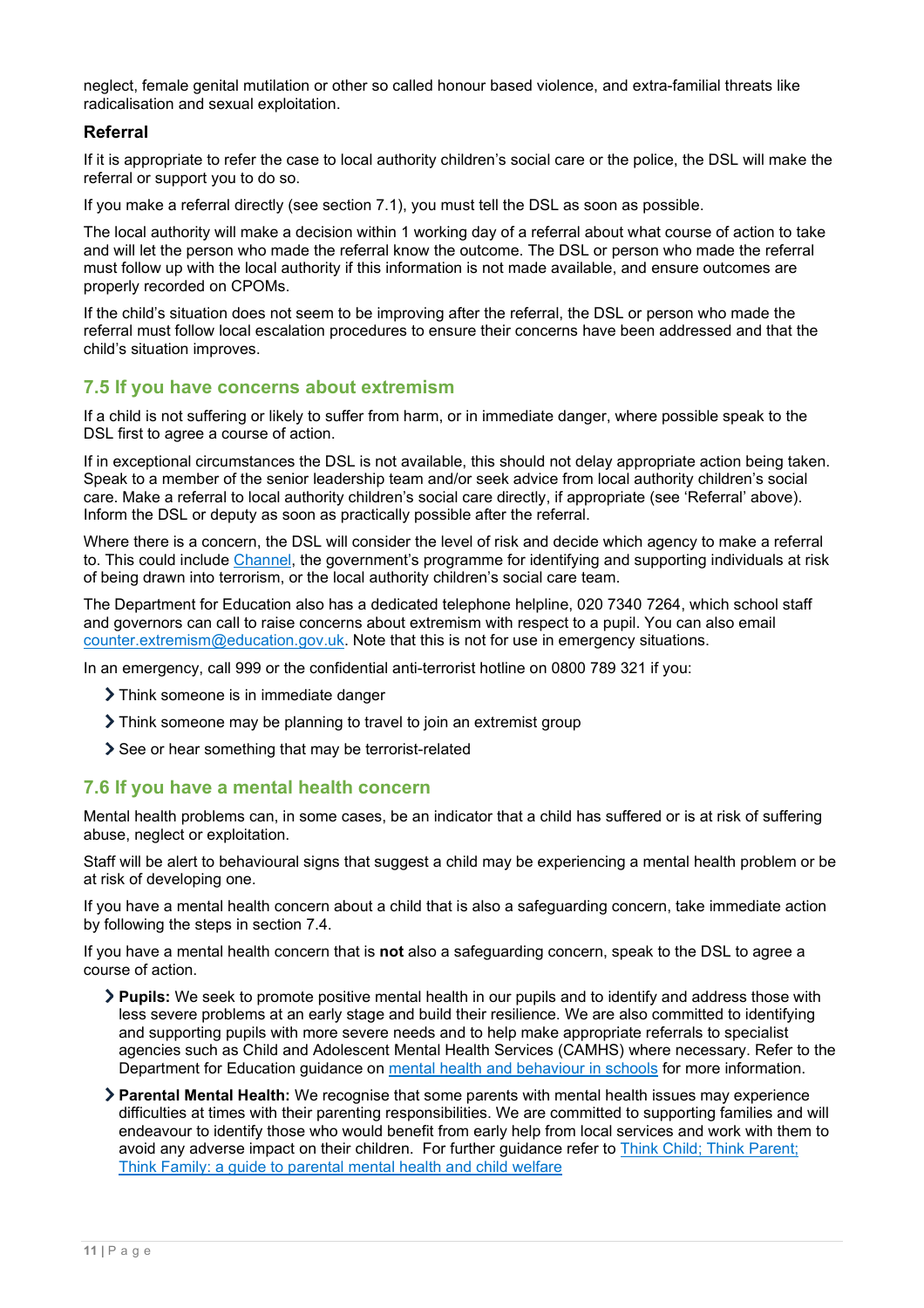If you have a mental health concern about a child that is also a safeguarding concern, take immediate action by following the steps in section 7 or Figure 1.

If you have a mental health concern that is **not** also a safeguarding concern, speak to the DSL to agree a course of action. This may include a referral to the school councillor, Early Help Services or to CAMHs.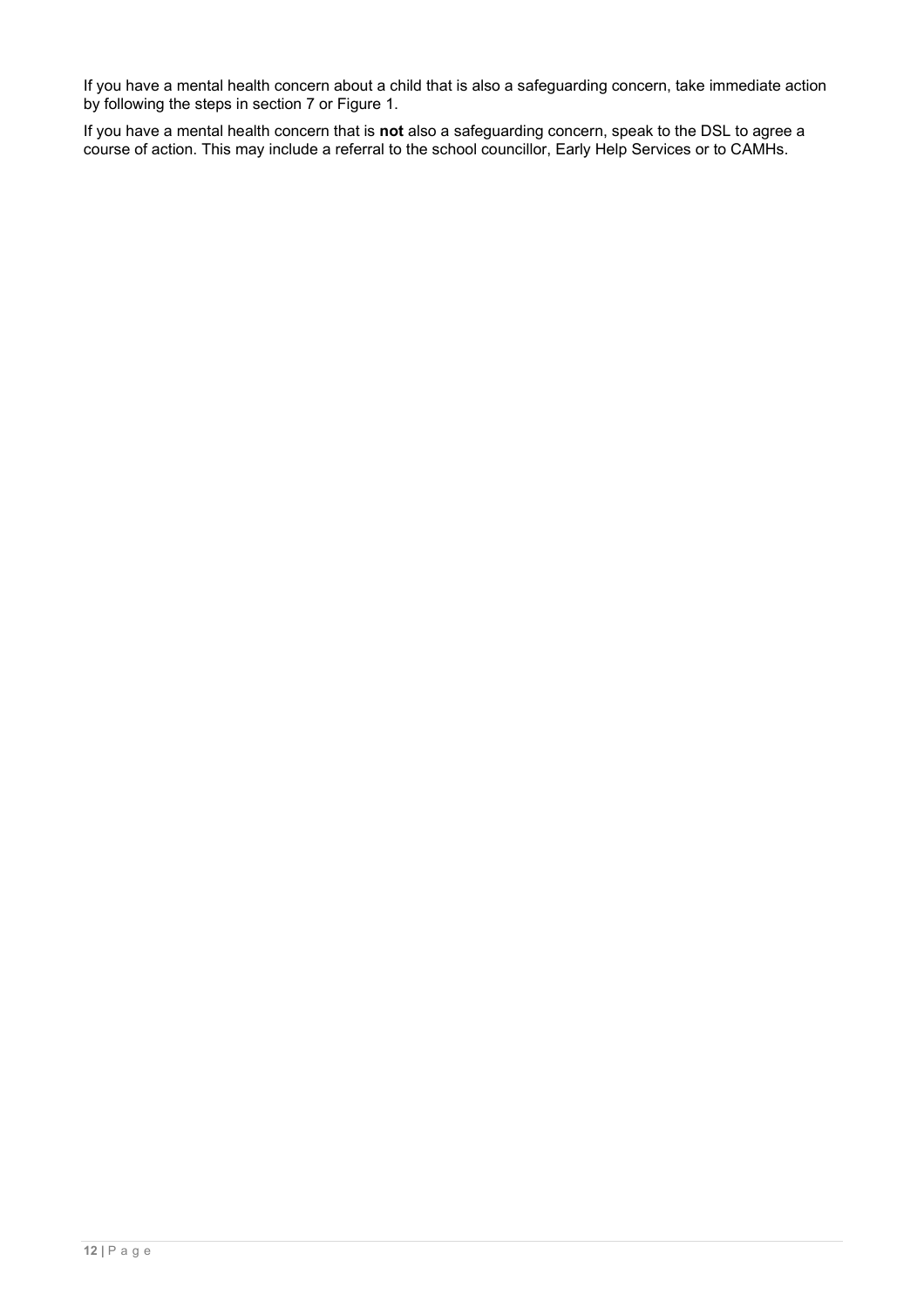## **Figure 1: procedure if you have concerns about a child's welfare (as opposed to believing a child is suffering or likely to suffer from harm, or in immediate danger)**

(Note – if the DSL is unavailable, this should not delay action. See section 7.4 for what to do.)



The decision to make a referral to Social Care, following a disclosure by a pupil is not taken lightly but it will always put the safety of the pupil first. The decision is usually made by the DSLs (or designated representative), in consultation with the Head Teacher or Deputy Head Teacher or AHT in their absence. The decision takes into account:

- The severity of the incident (eg any disclosure outlining the use of an implement, or abuse involving physical chastisement to the face / head area, or showing any lasting mark on the body is considered an indicator of severity)
- The vulnerability of the child eg age factor, disability or SEN
- Any previous concerns about the child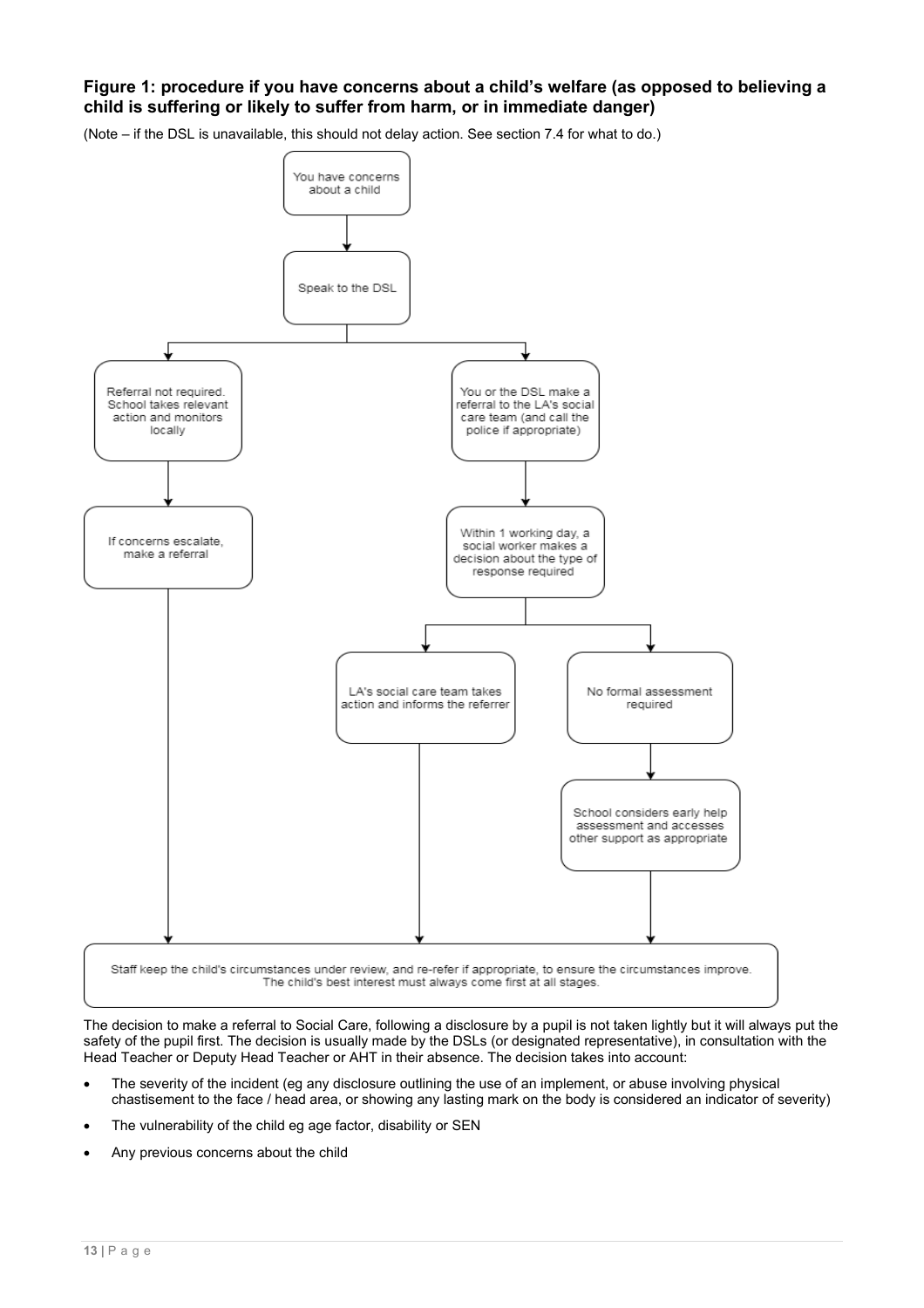At this time a decision is made as to whether parents will be contacted prior to the referral. Where it is thought that contact with parents prior to referral could be a potential risk for the child, no contact will be made. Once a referral to Social Care has been made, the school will follow their guidance on the protocol for contact with parents.

If Social Care request an interview with the child, with or without CAIT (specialist CP police officers) the following procedures are put in place.

- DSLs or other appropriate staff member ensures safe provision is made for the child / siblings in school, at the end of the day
- DSLs or other appropriate staff member informs parent that the child has made a concerning disclosure, and a referral to Social Care has been made.
- Parent is informed that Social Care will be attending the school to speak to the child / siblings, but that the parent is not permitted to have contact with the children until Social Care have spoken to them
- Parents are not permitted to know the nature of the disclosure this information will be provided to the parent by the Social Worker / Police Officer attending the school

## **7.7 Concerns about a staff member, supply teacher, volunteer or contractor**

If you have concerns about a member of staff (including a supply teacher, volunteer or contractor), or an allegation is made about a member of staff (including a supply teacher, volunteer or contractor) posing a risk of harm to children, speak to the headteacher as soon as possible. If the concerns/allegations are about the headteacher, speak to the chair of governors.

The headteacher/chair of governors will then follow the procedures set out in appendix 3, if appropriate.

Where you believe there is a conflict of interest in reporting a concern or allegation about a member of staff (including a supply teacher, volunteer or contractor) to the headteacher, report it directly to the local authority designated officer (LADO).

Where appropriate, the school will inform Ofsted of the allegation and actions taken, within the necessary timescale (see appendix 3 for more detail).

# **7.8 Allegations of abuse made against other pupils**

We recognise that children are capable of abusing their peers. Abuse will never be tolerated or passed off as "banter", "just having a laugh" or "part of growing up", as this can lead to a culture of unacceptable behaviours and an unsafe environment for pupils.

We also recognise the gendered nature of peer-on-peer abuse. However, all peer-on-peer abuse is unacceptable and will be taken seriously.

Most cases of pupils hurting other pupils will be dealt with under our school's behaviour policy, but this child protection and safeguarding policy will apply to any allegations that raise safeguarding concerns. This might include where the alleged behaviour:

- $\ge$  Is serious, and potentially a criminal offence
- Could put pupils in the school at risk
- $\geq$  Is violent
- Involves pupils being forced to use drugs or alcohol
- Involves sexual exploitation, sexual abuse or sexual harassment, such as indecent exposure, sexual assault, upskirting or sexually inappropriate pictures or videos (including the sharing of nudes and seminudes)

See appendix 4 for more information about peer-on-peer abuse.

#### **Procedures for dealing with allegations of peer-on-peer abuse**

If a pupil makes an allegation of abuse against another pupil:

- You must record the allegation and tell the DSL, but do not investigate it
- The DSL will contact the local authority children's social care team and follow its advice, as well as the police if the allegation involves a potential criminal offence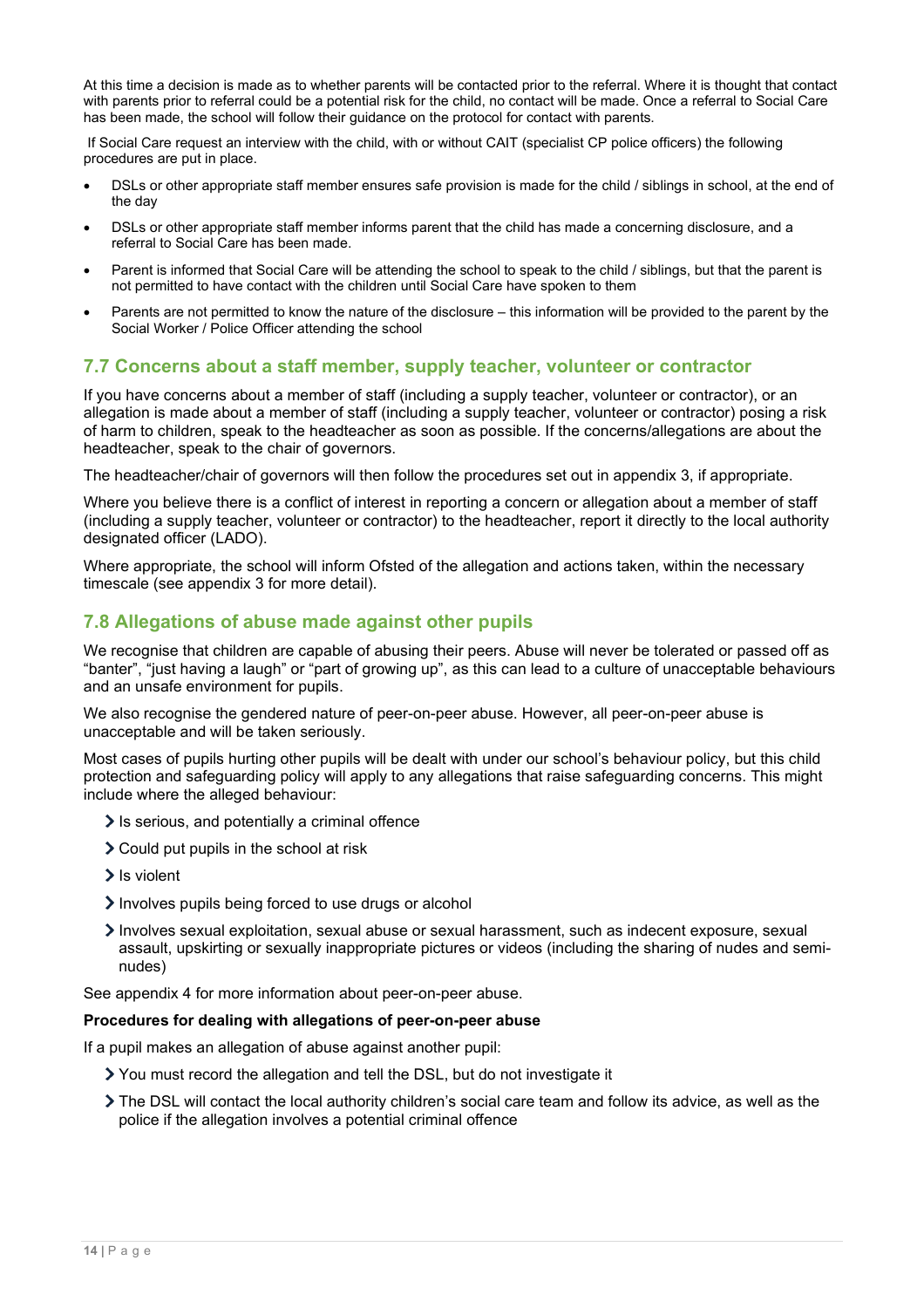- The DSL will put a risk assessment and support plan into place for all children involved (including the victim(s), the child(ren) against whom the allegation has been made and any others affected) with a named person they can talk to if needed
- The DSL will contact the children and adolescent mental health services (CAMHS), if appropriate

#### **Creating a supportive environment in school and minimising the risk of peer-on-peer abuse**

We recognise the importance of taking proactive action to minimise the risk of peer-on-peer abuse, and of creating a supportive environment where victims feel confident in reporting incidents.

To achieve this, we will:

- Challenge any form of derogatory or sexualised language or inappropriate behaviour between peers, including requesting or sending sexual images
- Be vigilant to issues that particularly affect different genders for example, sexualised or aggressive touching or grabbing towards female pupils, and initiation or hazing type violence with respect to boys
- Ensure our curriculum helps to educate pupils about appropriate behaviour and consent
- Ensure pupils are able to easily and confidently report abuse using our reporting systems (as described in section 7.10 below)
- Ensure staff reassure victims that they are being taken seriously
- Ensure staff are trained to understand:
	- $\circ$  How to recognise the indicators and signs of peer-on-peer abuse, and know how to identify it and respond to reports
	- $\circ$  That even if there are no reports of peer-on-peer abuse in school, it does not mean it is not happening – staff should maintain an attitude of "it could happen here"
	- $\circ$  That if they have any concerns about a child's welfare, they should act on them immediately rather than wait to be told, and that victims may not always make a direct report. For example:
		- Children can show signs or act in ways they hope adults will notice and react to
		- A friend may make a report
		- A member of staff may overhear a conversation
		- A child's behaviour might indicate that something is wrong
	- $\circ$  That certain children may face additional barriers to telling someone because of their vulnerability, disability, gender, ethnicity and/or sexual orientation
	- $\circ$  That a pupil harming a peer could be a sign that the child is being abused themselves, and that this would fall under the scope of this policy
	- o The important role they have to play in preventing peer-on-peer abuse and responding where they believe a child may be at risk from it
	- o That they should speak to the DSL if they have any concerns

# **7.9 Sharing of nudes and semi-nudes ('sexting')**

### **Your responsibilities when responding to an incident**

If you are made aware of an incident involving the consensual or non-consensual sharing of nude or seminude images/videos (also known as 'sexting' or 'youth produced sexual imagery'), you must report it to the DSL immediately.

#### You must **not**:

- View, copy, print, share, store or save the imagery yourself, or ask a pupil to share or download it (if you have already viewed the imagery by accident, you must report this to the DSL)
- Delete the imagery or ask the pupil to delete it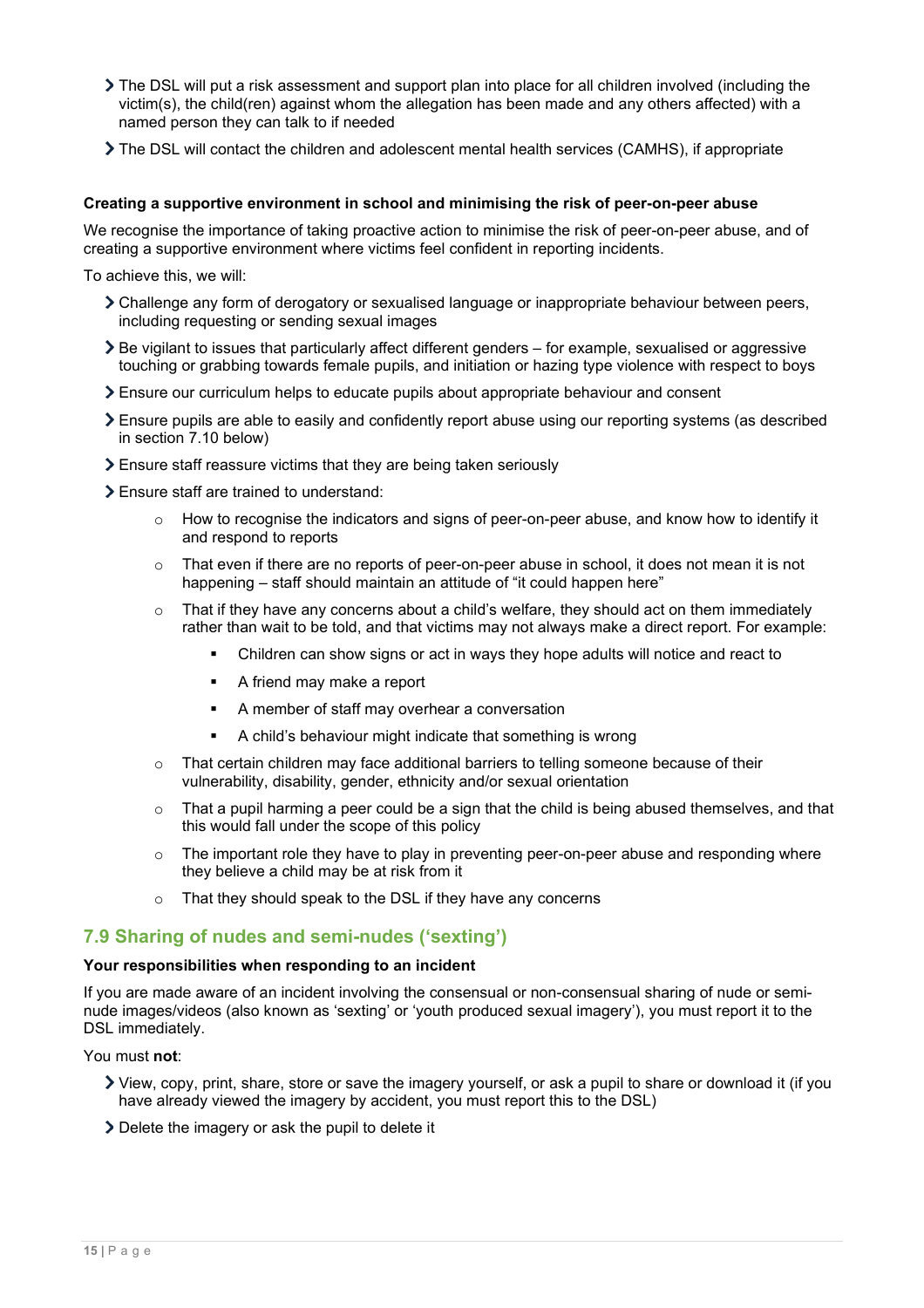- Ask the pupil(s) who are involved in the incident to disclose information regarding the imagery (this is the DSL's responsibility)
- Share information about the incident with other members of staff, the pupil(s) it involves or their, or other, parents and/or carers
- Say or do anything to blame or shame any young people involved

You should explain that you need to report the incident, and reassure the pupil(s) that they will receive support and help from the DSL.

### **Initial review meeting**

Following a report of an incident, the DSL will hold an initial review meeting with appropriate school staff – this may include the staff member who reported the incident and the safeguarding or leadership team that deals with safeguarding concerns. This meeting will consider the initial evidence and aim to determine:

- Whether there is an immediate risk to pupil(s)
- If a referral needs to be made to the police and/or children's social care
- $\triangleright$  If it is necessary to view the image(s) in order to safeguard the young person (in most cases, images or videos should not be viewed)
- What further information is required to decide on the best response
- Whether the image(s) has been shared widely and via what services and/or platforms (this may be unknown)
- Whether immediate action should be taken to delete or remove images or videos from devices or online services
- Any relevant facts about the pupils involved which would influence risk assessment
- If there is a need to contact another school, college, setting or individual
- Whether to contact parents or carers of the pupils involved (in most cases parents/carers should be involved)

The DSL will make an immediate referral to police and/or children's social care if:

- > The incident involves an adult
- There is reason to believe that a young person has been coerced, blackmailed or groomed, or if there are concerns about their capacity to consent (for example owing to special educational needs)
- What the DSL knows about the images or videos suggests the content depicts sexual acts which are unusual for the young person's developmental stage, or are violent
- The imagery involves sexual acts and any pupil in the images or videos is under 13
- The DSL has reason to believe a pupil is at immediate risk of harm owing to the sharing of nudes and semi-nudes (for example, the young person is presenting as suicidal or self-harming)

If none of the above apply then the DSL, in consultation with the headteacher and other members of staff as appropriate, may decide to respond to the incident without involving the police or children's social care. The decision will be made and recorded in line with the procedures set out in this policy.

#### **Further review by the DSL**

If at the initial review stage a decision has been made not to refer to police and/or children's social care, the DSL will conduct a further review to establish the facts and assess the risks.

They will hold interviews with the pupils involved (if appropriate).

If at any point in the process there is a concern that a pupil has been harmed or is at risk of harm, a referral will be made to children's social care and/or the police immediately.

### **Informing parents/carers**

The DSL will inform parents/carers at an early stage and keep them involved in the process, unless there is a good reason to believe that involving them would put the pupil at risk of harm.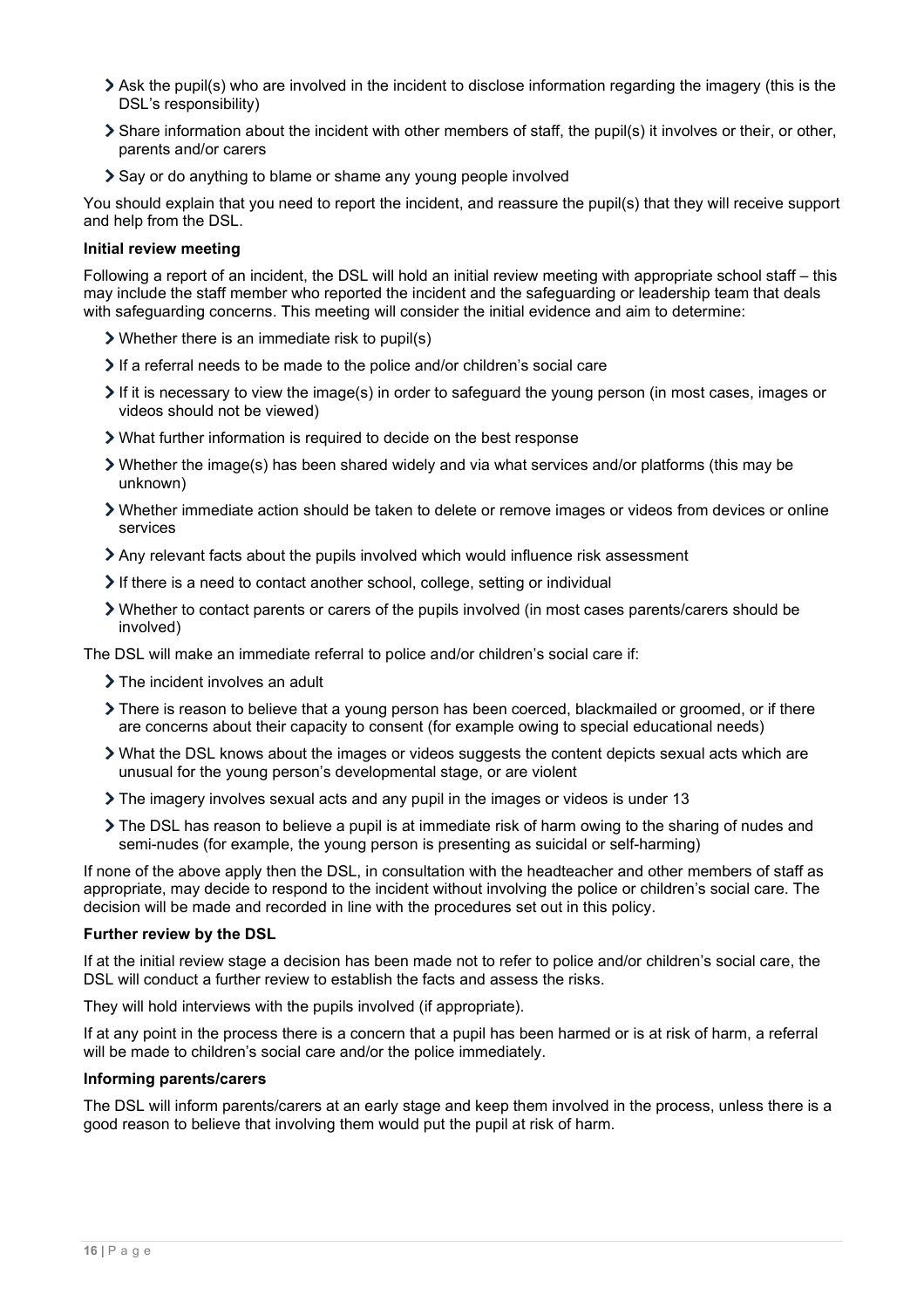### **Referring to the police**

If it is necessary to refer an incident to the police, this will be done through a safer schools officer, local neighbourhood police, or by dialling 101.

### **Recording incidents**

All incidents of sharing of nudes and semi-nudes, and the decisions made in responding to them, will be recorded. The record-keeping arrangements set out in section 14 of this policy also apply to recording these incidents.

#### **Curriculum coverage**

Pupils are taught about the issues surrounding the sharing of nudes and semi-nudes as part of our PSHE/Relationships and Sex Education and computing programmes. Teaching covers the following in relation to the sharing of nudes and semi-nudes:

- What it is
- > How it is most likely to be encountered
- The consequences of requesting, forwarding or providing such images, including when it is and is not abusive and when it may be deemed as online sexual harassment
- > Issues of legality
- The risk of damage to people's feelings and reputation

Pupils also learn the strategies and skills needed to manage:

- Specific requests or pressure to provide (or forward) such images
- > The receipt of such images

A pupil-friendly version of this policy on the sharing of nudes and semi-nudes is also shared with pupils so they are aware of the processes the school will follow in the event of an incident.

# **7.10 Reporting systems for our pupils**

Where there is a safeguarding concern, we will take the child's wishes and feelings into account when determining what action to take and what services to provide.

We recognise the importance of ensuring pupils feel safe and comfortable to come forward and report any concerns and/or allegations.

To achieve this, we will:

- Put systems in place for pupils to confidently report abuse: Regular promotion on FIVE TRUSTED ADULTS, a confidential 'I need to talk' box in each classroom, provide a safe space at playtimes (pastoral room)
- Ensure our reporting systems are well promoted, easily understood and easily accessible for pupils: through discussion in the PSHE curriculum and termly assemblies
- Make it clear to pupils that their concerns will be taken seriously, and that they can safely express their views and give feedback: reassurances provided following disclosures

# <span id="page-16-0"></span>**8. Online safety and the use of mobile technology**

We recognise the importance of safeguarding children from potentially harmful and inappropriate online material, and we understand that technology is a significant component in many safeguarding and wellbeing issues.

To address this, our school aims to:

- Have robust processes in place to ensure the online safety of pupils, staff, volunteers and governors
- Protect and educate the whole school community in its safe and responsible use of technology, including mobile and smart technology (which we refer to as 'mobile phones')
- $\geq$  Set clear guidelines for the use of mobile phones for the whole school community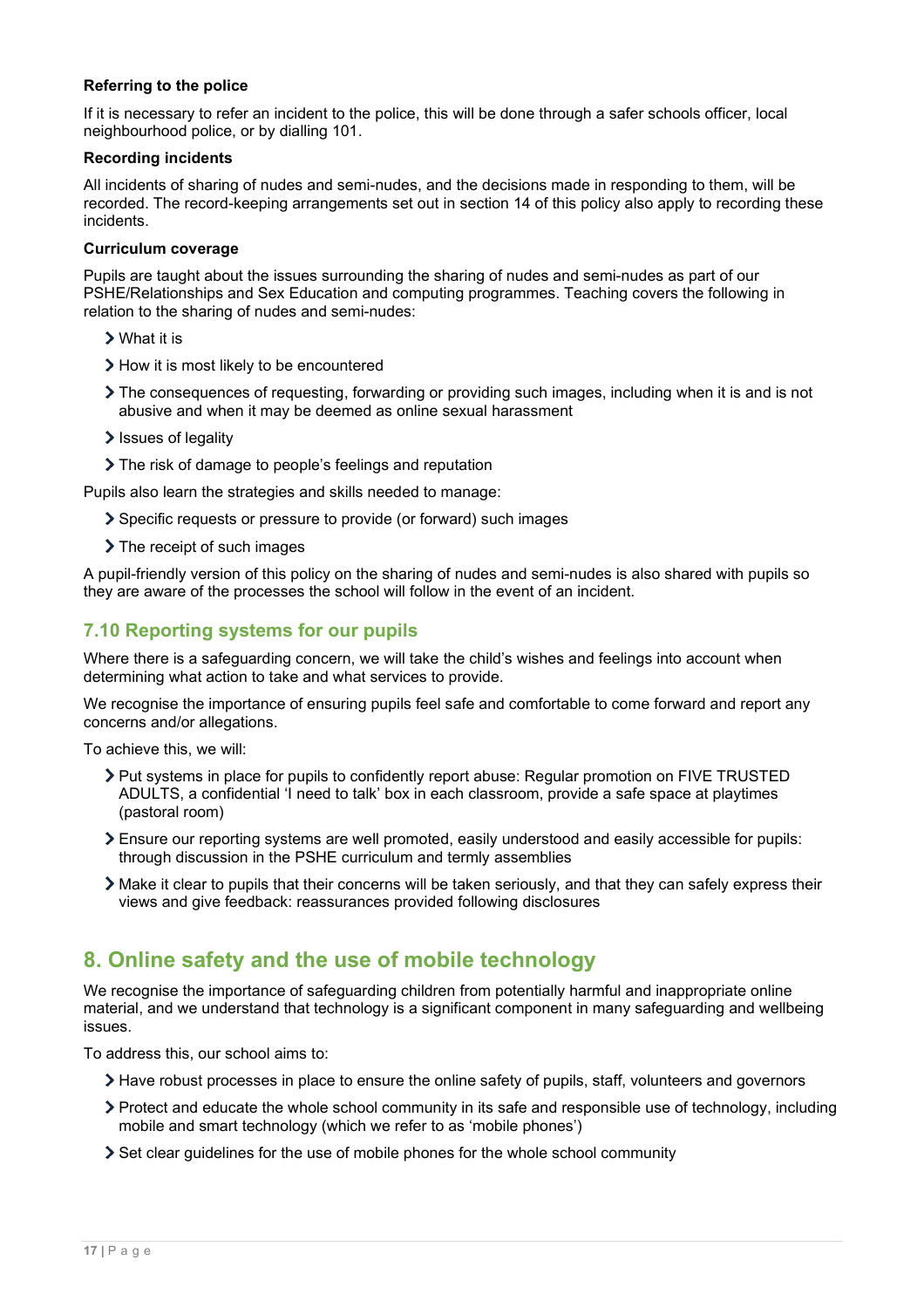Establish clear mechanisms to identify, intervene in and escalate any incidents or concerns, where appropriate

### **The 4 key categories of risk**

Our approach to online safety is based on addressing the following categories of risk:

- **Content** being exposed to illegal, inappropriate or harmful content, such as pornography, fake news, racism, misogyny, self-harm, suicide, anti-Semitism, radicalisation and extremism
- **Contact** being subjected to harmful online interaction with other users, such as peer-to-peer pressure, commercial advertising and adults posing as children or young adults with the intention to groom or exploit them for sexual, criminal, financial or other purposes
- **Conduct** personal online behaviour that increases the likelihood of, or causes, harm, such as making, sending and receiving explicit images (e.g. consensual and non-consensual sharing of nudes and seminudes and/or pornography), sharing other explicit images and online bullying; and
- **Commerce** risks such as online gambling, inappropriate advertising, phishing and/or financial scams

#### **To meet our aims and address the risks above we will:**

- Educate pupils about online safety as part of our curriculum. For example:
	- o The safe use of social media, the internet and technology
	- o Keeping personal information private
	- o How to recognise unacceptable behaviour online
	- $\circ$  How to report any incidents of cyber-bullying, ensuring pupils are encouraged to do so, including where they are a witness rather than a victim
- Train staff, as part of their induction, on safe internet use and online safeguarding issues including cyberbullying and the risks of online radicalisation. All staff members will receive refresher training at least once each academic year
- Educate parents/carers about online safety via our website, communications sent directly to them and during parents' evenings. We will also share clear procedures with them so they know how to raise concerns about online safety
- Make sure staff are aware of any restrictions placed on them with regards to the use of their mobile phone and cameras, for example that:
	- o Staff are allowed to bring their personal phones to school for their own use, but will limit such use to non-contact time when pupils are not present
	- $\circ$  Staff will not take pictures or recordings of pupils on their personal phones or cameras
- Make all pupils, parents/carers, staff, volunteers and governors aware that they are expected to sign an agreement regarding the acceptable use of the internet in school, use of the school's ICT systems and use of their mobile and smart technology
- Explain the sanctions we will use if a pupil is in breach of our policies on the acceptable use of the internet and mobile phones
- Make sure all staff, pupils and parents/carers are aware that staff have the power to search pupils' phones, as set out in the [DfE's guidance on searching, screening and confiscation](https://www.gov.uk/government/publications/searching-screening-and-confiscation)
- Put in place robust filtering and monitoring systems to limit children's exposure to the 4 key categories of risk (described above) from the school's IT systems

This section summarises our approach to online safety and mobile phone use. For comprehensive details about our school's policy on online safety and the use of mobile phones, please refer to our online safety policy and mobile phone policy, which you can find on our website: **[https://kingsburygreenprimaryschool.org.uk/wp-content/uploads/2019/11/POLICY-Online-Safety-](https://kingsburygreenprimaryschool.org.uk/wp-content/uploads/2019/11/POLICY-Online-Safety-Policy-April-2019-KGPS.pdf)[Policy-April-2019-KGPS.pdf](https://kingsburygreenprimaryschool.org.uk/wp-content/uploads/2019/11/POLICY-Online-Safety-Policy-April-2019-KGPS.pdf)**

### **Use of mobile technology in the Early Years**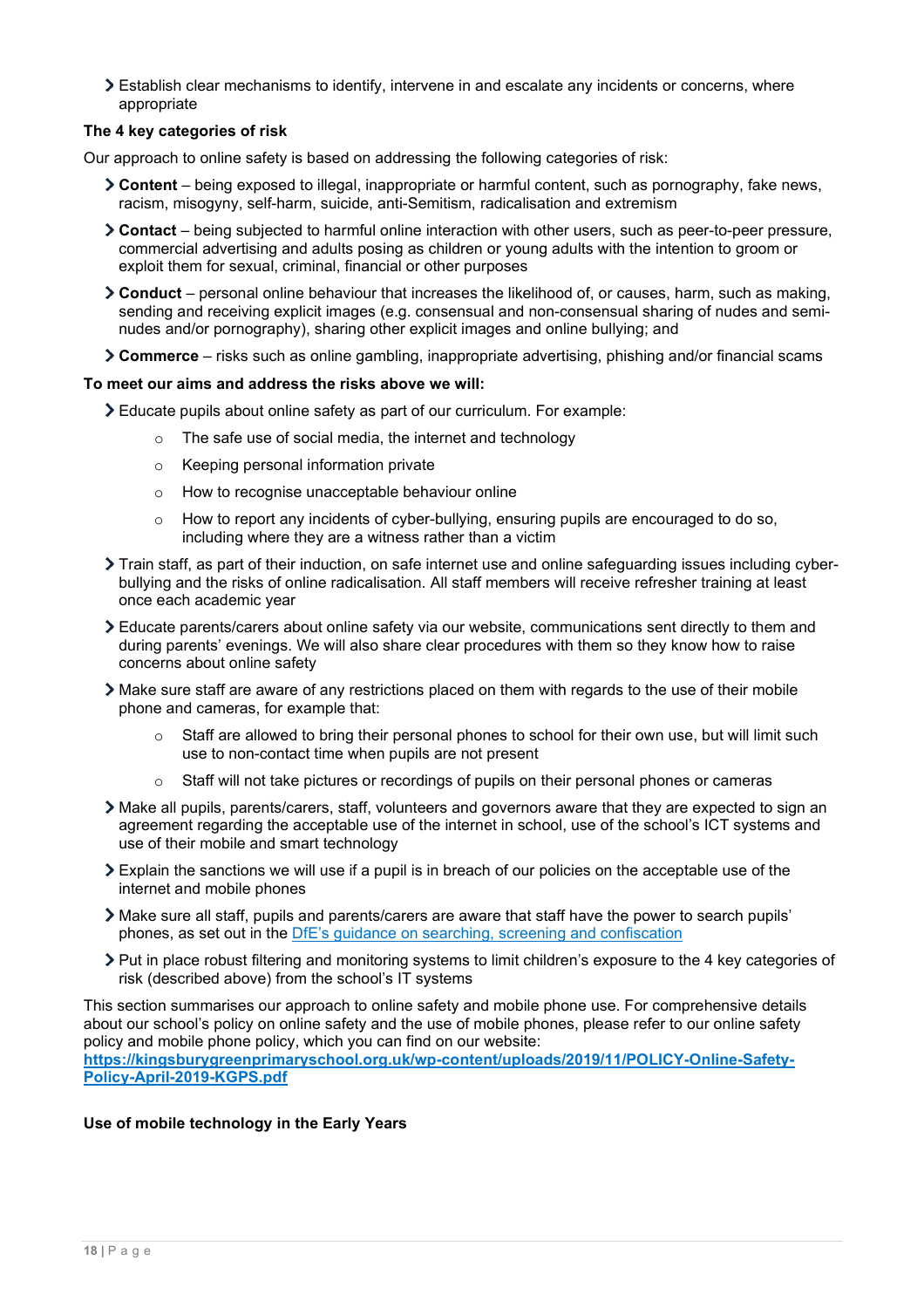CAMERAS & CAPTURING IMAGES: Photographs taken for the purpose of recording a child or group of children participating in activities or celebrating their achievements is an effective form or recording their progression in the Early Years Foundation Stage. However, it is essential that photographs are taken and stored appropriately to safeguard the children in our care.

- Only the designated ipads are to be used to take any photo within the setting or on outings.
- Images taken must be deemed suitable without putting the child/children in any compromising positions that could cause embarrassment or distress.
- The IPADs must be protected by a PIN code. EYs IPads must not be taken home by staff
- Images taken and stored on the camera will be uploaded onto a closed family school app (Tapestry) This will only occur when we have obtained all the parents' permission. Any child whose parent has not signed the permission form for photos on social media will not have their photo uploaded.

This policy is in place to protect and safeguard both children and staff.

# <span id="page-18-0"></span>**9. Notifying parents or carers**

Where appropriate, we will discuss any concerns about a child with the child's parents or carers. The DSL will normally do this in the event of a suspicion or disclosure.

Other staff will only talk to parents or carers about any such concerns following consultation with the DSL.

If we believe that notifying the parents or carers would increase the risk to the child, we will discuss this with the local authority children's social care team before doing so.

In the case of allegations of abuse made against other children, we will normally notify the parents or carers of all the children involved.

# <span id="page-18-1"></span>**10. Pupils with special educational needs, disabilities or health issues**

We recognise that pupils with special educational needs (SEN) or disabilities or certain health conditions can face additional safeguarding challenges. Additional barriers can exist when recognising abuse and neglect in this group, including:

- Assumptions that indicators of possible abuse such as behaviour, mood and injury relate to the child's condition without further exploration
- Pupils being more prone to peer group isolation or bullying (including prejudice-based bullying) than other pupils
- The potential for pupils with SEN, disabilities or certain health conditions being disproportionally impacted by behaviours such as bullying, without outwardly showing any signs
- Communication barriers and difficulties in managing or reporting these challenges

We offer extra pastoral support for these pupils. This includes:

- Deaf studies and bespoke PSHE lessons with the children in our Total Communication Base
- Pastoral leaders attend PSHE lessons to support access for vulnerable children
- Regular training for 1:1 TAs on SEND and safeguarding
- A fortnightly meeting between SLT/DSLs, Pastoral team and SENDCos to share information about children and strategies.

# <span id="page-18-2"></span>**11. Pupils with a social worker**

Pupils may need a social worker due to safeguarding or welfare needs. We recognise that a child's experiences of adversity and trauma can leave them vulnerable to further harm as well as potentially creating barriers to attendance, learning, behaviour and mental health.

The DSL and all members of staff will work with and support social workers to help protect vulnerable children.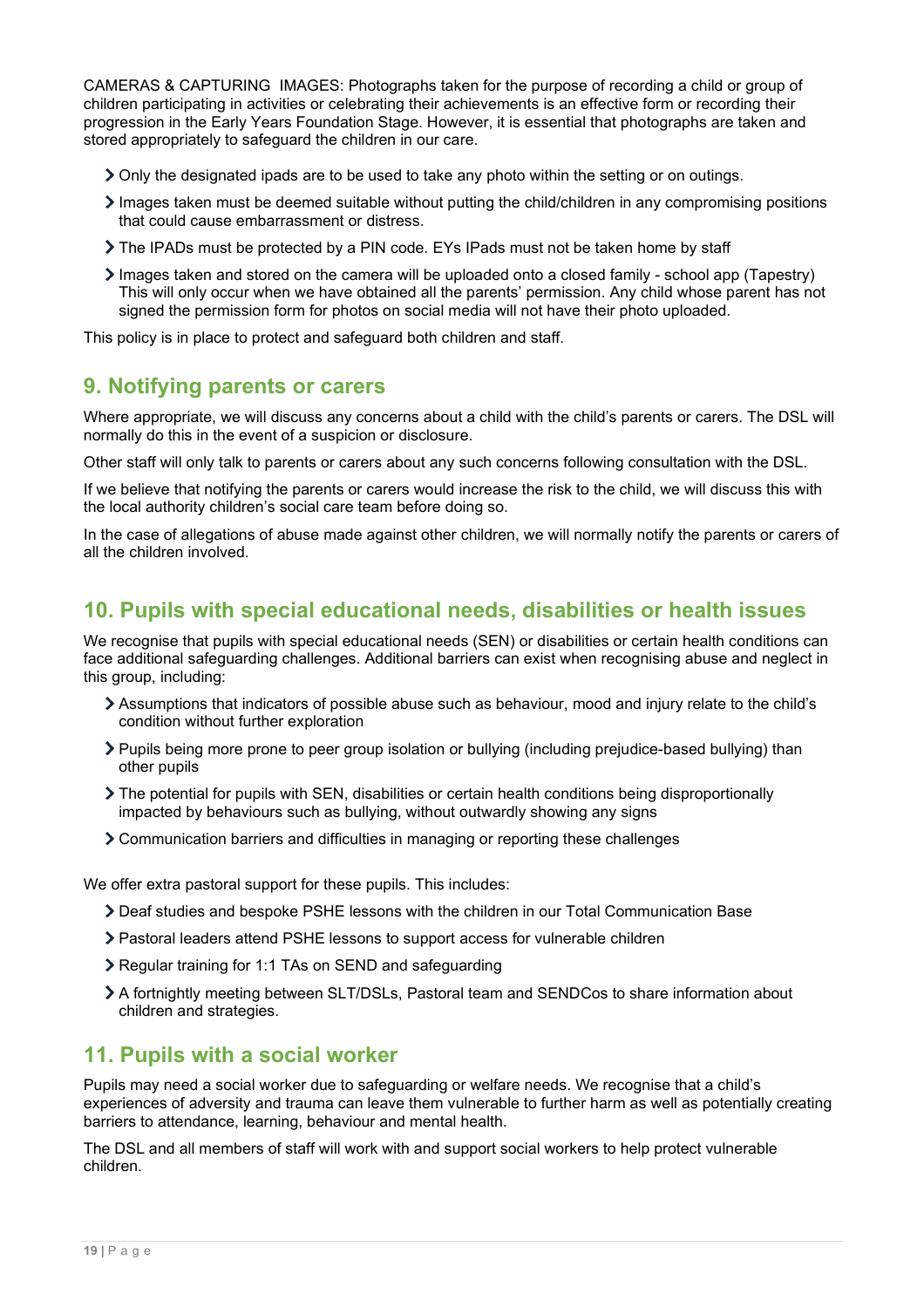Where we are aware that a pupil has a social worker, the DSL will always consider this fact to ensure any decisions are made in the best interests of the pupil's safety, welfare and educational outcomes. For example, it will inform decisions about:

- Responding to unauthorised absence or missing education where there are known safeguarding risks
- The provision of pastoral and/or academic support

# <span id="page-19-0"></span>**12. Looked-after and previously looked-after children**

We will ensure that staff have the skills, knowledge and understanding to keep looked-after children and previously looked-after children safe. In particular, we will ensure that:

- Appropriate staff have relevant information about children's looked after legal status, contact arrangements with birth parents or those with parental responsibility, and care arrangements
- The DSL has details of children's social workers and relevant virtual school heads

We have appointed a designated teacher, Eileen Dunne, who is responsible for promoting the educational achievement of looked-after children and previously looked-after children in line with [statutory guidance.](https://www.gov.uk/government/publications/designated-teacher-for-looked-after-children)

The designated teacher is appropriately trained and has the relevant qualifications and experience to perform the role.

As part of their role, the designated teacher will:

- Work closely with the DSL to ensure that any safeguarding concerns regarding looked-after and previously looked-after children are quickly and effectively responded to
- Work with virtual school heads to promote the educational achievement of looked-after and previously looked-after children, including discussing how pupil premium plus funding can be best used to support looked-after children and meet the needs identified in their personal education plans

# <span id="page-19-1"></span>**13. Complaints and concerns about school safeguarding policies**

# **13.1 Complaints against staff**

Complaints against staff that are likely to require a child protection investigation will be handled in accordance with our procedures for dealing with allegations of abuse made against staff (see appendix 3).

We understand that a child/young person may make an allegation against a member of staff or a volunteer who is currently working in school regardless of whether the school is where the alleged abuse took place.

If such an allegation is made, the member of staff or volunteer receiving the allegation will immediately inform the Head Teacher or the Deputy Head Teacher and not enter into a dialogue.

The Head Teacher, on all such occasions, will discuss the content of the allegation with the Local Authority Designated Officer (LADO)

The school has adopted and follows the LA procedures in the Brent LSCB (Local Safeguarding Children's Board) document on **Managing Allegations against Staff and Volunteers.** This document is readily available to all staff (main school website + staff intranet).

In accordance with the above named document the procedures are applied when there is an allegation or concern that any person who works with children, in connection with his / her employment or voluntary activity has:

- behaved in a way that has harmed a child, or may have harmed a child;
- possibly committed a criminal offence against or related to a child;
- behaved towards a child or children in a way that indicates he or she may pose a risk of harm to children; or
- behaved or may have behaved in a way that indicates they may not be suitable to work with children.

The nominated governor responsible for receiving and responding to any allegations of abuse made against the Head Teacher is the **Chair of Governors, Olivia Allison**. The nominated governor should contact the Local Authority Designated Officer (LADO) without delay.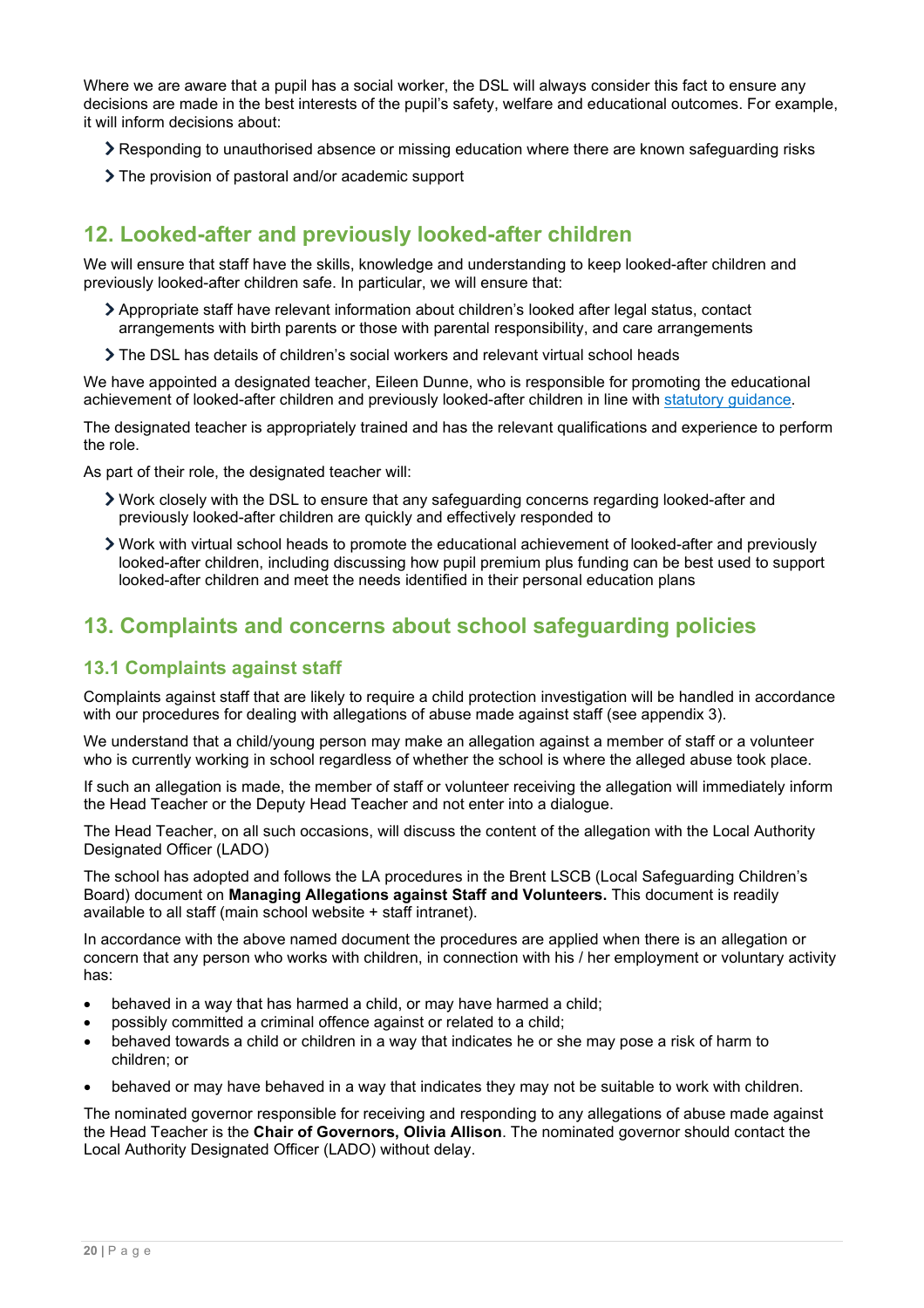Contact details are:

Local Authority Designated Officer (LADO) Via Brent Local Children's Safeguarding Board –

click on: Concerned about a member of staff or volunteer – contact the LADO (complete a referral form)

Or via email: family.frontdoor@brent.gov.uk or via Telephone: 020 8937 4300 - Option 1

Contact details are also available on the Staffroom Noticeboard

# **13.2 Other complaints**

Safeguarding-related complaints of other types, for example, those related to pupils or premises should be made in accordance with the school's Complaints Policy, which can be found on the school website and will be investigated fully by the head teacher in timely manner. The headteacher will seek advice from the LADO if required.

## **13.3 Whistle-blowing**

We recognise that children/young people cannot be expected to raise concerns in an environment where staff fail to do so. All staff should be aware of their duty to raise concerns, where they exist, about the attitude or actions of colleagues.

In the first instance concerns about colleagues should be raised with the Head Teacher. In the absence of the Headteacher concerns should be raised with the Deputy Head Teacher.

Where there are concerns about the way that safeguarding is carried out in the school, staff should refer to the Whistle-blowing Policy.

A whistleblowing disclosure must be about something that affects the general public such as:

- a criminal offence has been committed, is being committed or is likely to be committed
- an legal obligation has been breached
- there has been a miscarriage of justice
- the health or safety of any individual has been endangered
- the environment has been damaged
- information about any of the above has been concealed.

The NSPCC runs a whistleblowing helpline on behalf of the government, the number is 0808 800 5000.

# <span id="page-20-0"></span>**14. Record-keeping**

We will hold records in line with our records retention schedule.

All safeguarding concerns, discussions, decisions made and the reasons for those decisions, must be recorded in writing. If you are in any doubt about whether to record something, discuss it with the DSL.

#### **When a child protection concern has been identified, reported or disclosed, the member of staff receiving this information should:**

- Make brief notes as soon as possible. Use the yellow record of concern form where possible to record the information and inform the DSL and Safeguarding Team. (See appendix 5)
- Not destroy any original notes these are sometimes required by a court.
- Record the date, time, place and any noticeable non-verbal behaviour and the words used by the child.
- Draw a diagram to indicate the position of any visible injuries.
- Record statements and observations rather than interpretations or assumptions.
- Make a record of all concerns, discussions and decisions made, and the reasons for those decisions. If in doubt about recording requirements, staff should discuss with the DSL.
- Sign and date your notes.

All notes and records must be given to the DSL promptly who will then follow up and record on CPOMs.

#### **Records on CPOMs will include:**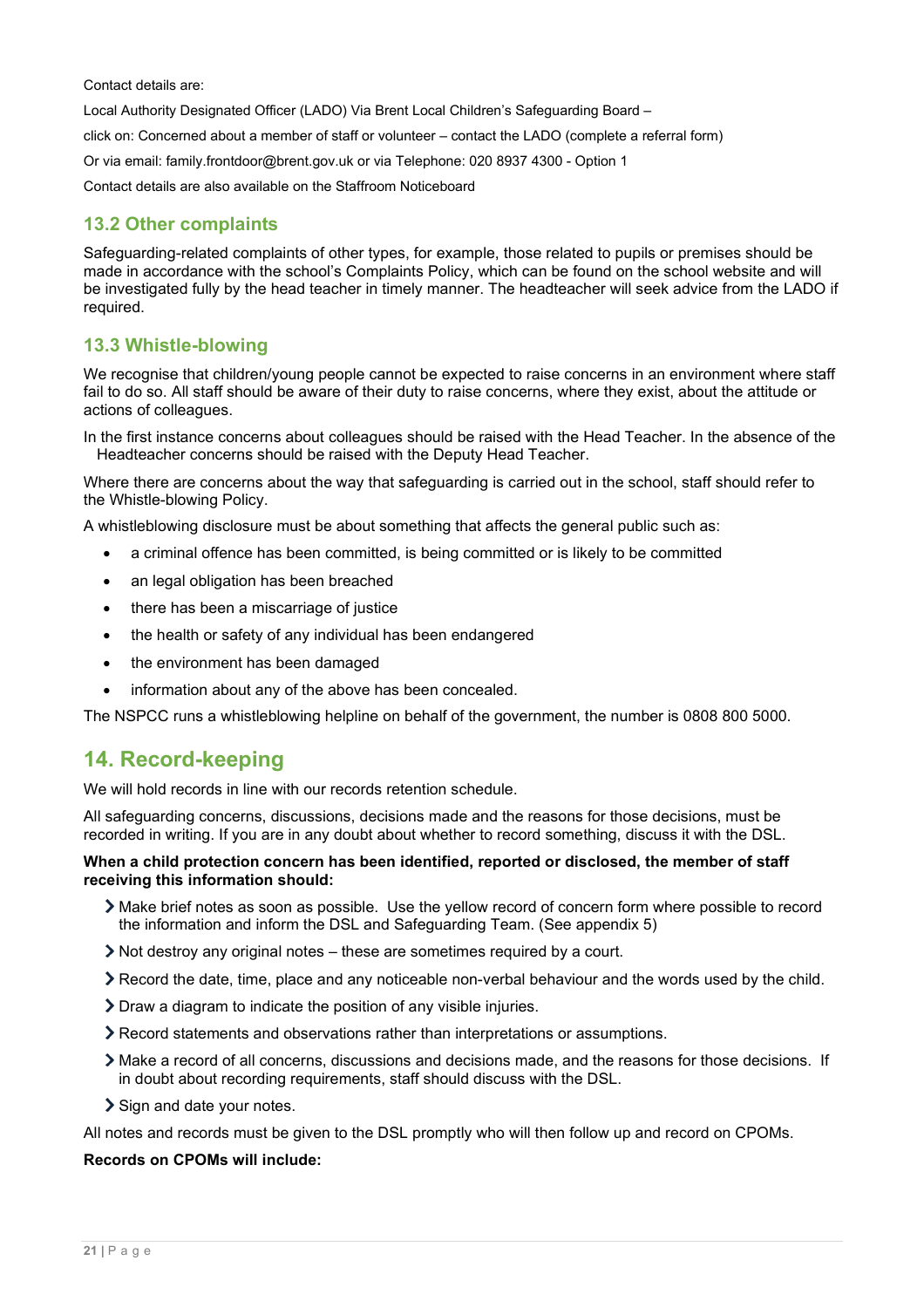- A clear and comprehensive summary of the concern
- Details of how the concern was followed up and resolved
- A note of any action taken, decisions reached and the outcome

Concerns and referrals will be kept in a separate child protection file for each child.

Any non-confidential records will be readily accessible and available. Confidential information and records will be held securely and only available to those who have a right or professional need to see them.

Safeguarding records relating to individual children will be retained for a reasonable period of time after they have left the school.

Safeguarding records which contain information about allegations of sexual abuse will be retained for the Independent Inquiry into Child Sexual Abuse (IICSA), for the term of the inquiry.

If a child for whom the school has, or has had, safeguarding concerns moves to another school, the DSL will ensure that their child protection file is forwarded promptly and securely, and separately from the main pupil file. In addition, if the concerns are significant or complex, and/or social services are involved, the DSL will speak to the DSL of the receiving school and provide information to enable them to have time to make any necessary preparations to ensure the safety of the child.

In addition:

- Appendix 2 sets out our policy on record-keeping specifically with respect to recruitment and preappointment checks
- Appendix 3 sets out our policy on record-keeping with respect to allegations of abuse made against staff

# <span id="page-21-0"></span>**15. Training**

## **15.1 All staff**

All staff members will undertake safeguarding and child protection training at induction, including on whistleblowing procedures and online safety, to ensure they understand the school's safeguarding systems and their responsibilities, and can identify signs of possible abuse or neglect.

This training will be regularly updated and will:

- Be integrated, aligned and considered as part of the whole-school safeguarding approach and wider staff training, and curriculum planning
- $\geq$  Be in line with advice from the 3 safeguarding partners
- Have regard to the Teachers' Standards to support the expectation that all teachers:
	- o Manage behaviour effectively to ensure a good and safe environment
	- o Have a clear understanding of the needs of all pupils

All staff will have training on the government's anti-radicalisation strategy, Prevent, to enable them to identify children at risk of being drawn into terrorism and to challenge extremist ideas.

Staff will also receive regular safeguarding and child protection updates, including on online safety, as required but at least annually (for example, through emails, e-bulletins and staff meetings).

Contractors who are provided through a private finance initiative (PFI) or similar contract will also receive safeguarding training.

Volunteers will receive appropriate training, if applicable.

## **15.2 The DSL and Deputies**

The DSL and deputies will undertake child protection and safeguarding training at least every 2 years.

In addition, they will update their knowledge and skills at regular intervals and at least annually (for example, through e-bulletins, meeting other DSLs, or taking time to read and digest safeguarding developments).

They will also undertake Prevent awareness training.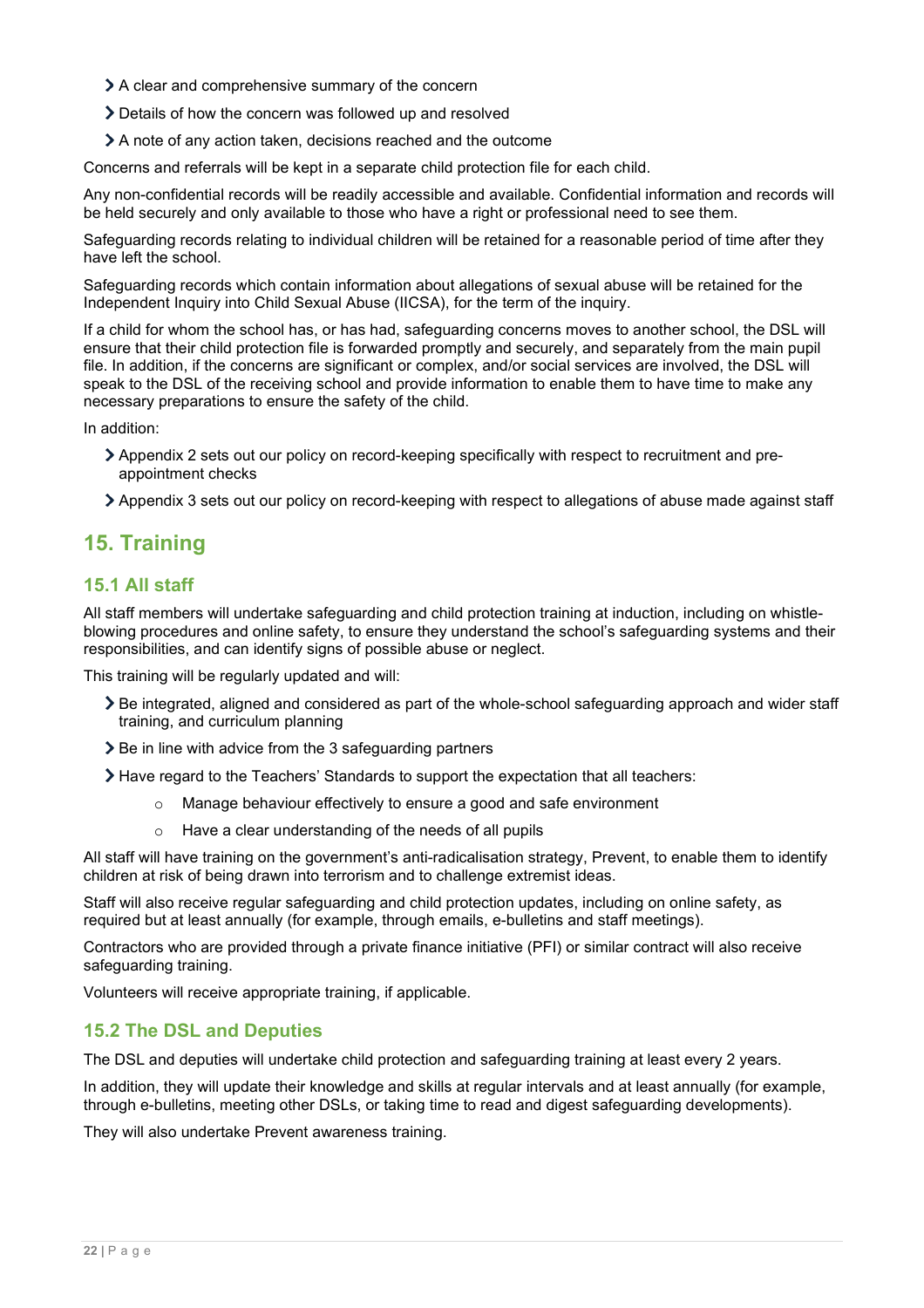### **15.3 Governors**

All governors receive training about safeguarding, to make sure they have the knowledge and information needed to perform their functions and understand their responsibilities.

As the chair of governors may be required to act as the 'case manager' in the event that an allegation of abuse is made against the headteacher, they receive training in managing allegations for this purpose.

### **15.4 Recruitment – interview panels**

At least one person conducting any interview for any post at the school will have undertaken safer recruitment training. This will cover, as a minimum, the contents of Keeping Children Safe in Education, and will be in line with local safeguarding procedures.

See appendix 2 of this policy for more information about our safer recruitment procedures.

### **15.5 Staff who have contact with pupils and families**

All staff who have contact with children and families will have supervisions which will provide them with support, coaching and training, promote the interests of children and allow for confidential discussions of sensitive issues.

# <span id="page-22-0"></span>**16. Monitoring arrangements**

This policy will be reviewed **annually** by **Reena Shah, Head teacher and DSL**. At every review, it will be approved by the full governing board. The implementation of the policy will be monitored by the governor responsible for safeguarding who will visit the school each half term and report back to the Governing Board.

# <span id="page-22-1"></span>**17. Links with other policies**

[Brent LSCB guidance on Managing Allegations Against Staff and Volunteers](https://kingsburygreenprimaryschool.org.uk/wp-content/uploads/2020/01/A-Guide-for-Professionals-and-volunteers-facing-an-allegation-of-abuse.pdf) [Keeping Children Safe in Education September 2021](https://assets.publishing.service.gov.uk/government/uploads/system/uploads/attachment_data/file/1014057/KCSIE_2021_September.pdf) [Motivation and Behaviour Policy](https://kingsburygreenprimaryschool.org.uk/wp-content/uploads/2019/09/KGPS-Motivation-and-Behaviour-Policy-draft-Oct-2018.pdf) [Anti-bullying Policy](https://kingsburygreenprimaryschool.org.uk/wp-content/uploads/2019/10/Anti-bullying_-Reasonable-Force_Exclusion-_BM-policy-appendicies_May-19.pdf) [Exclusions Policy](http://kingsburygreenprimaryschool.org.uk/wp-content/uploads/2021/08/Exclusions-Policy-Sept-21.pdf) [Complaints](https://kingsburygreenprimaryschool.org.uk/wp-content/uploads/2019/09/Complaints-Policy-March-2020.pdf) Policy [Staff code of conduct](https://kingsburygreenprimaryschool.org.uk/wp-content/uploads/2020/01/Code-of-Conduct-Final-November-2012-reviewed-Sept-2020.pdf) [Whistle Blowing Policy](https://kingsburygreenprimaryschool.org.uk/wp-content/uploads/2020/01/POLICY-Whistleblowing-Procedure-May-2016-BRENT.pdf) [Equality duty](https://kingsburygreenprimaryschool.org.uk/wp-content/uploads/2019/09/Equality-Information-and-Objectives-2019-23.pdf) [Relationships and Sex Education policy](https://kingsburygreenprimaryschool.org.uk/wp-content/uploads/2021/08/Relationships-and-Sex-Education-Policy-November-2020-.pdf) [Online safety policy](https://kingsburygreenprimaryschool.org.uk/wp-content/uploads/2019/11/POLICY-Online-Safety-Policy-April-2019-KGPS.pdf) [Mobile phone policy](http://kingsburygreenprimaryschool.org.uk/wp-content/uploads/2021/09/Mobile-Phone-Policy-September-21.pdf) [Staff Acceptable Use policy](http://kingsburygreenprimaryschool.org.uk/wp-content/uploads/2021/08/DIGITA1.pdf)  [School Guidance for Volunteers](https://kingsburygreenprimaryschool.org.uk/wp-content/uploads/2019/09/Volunteer-Policy_2019_0.pdf) [Policy for Positive Handling](http://kingsburygreenprimaryschool.org.uk/wp-content/uploads/2021/08/Positive-Handling-Policy-Sept-21.pdf) [Brent Guide for Intimate Care and Toileting](https://kingsburygreenprimaryschool.org.uk/wp-content/uploads/2019/09/Brent-Intimate-Care-and-Toileting-Guidance-for-schools.pdf) [Attendance and Admission Register Policy](https://kingsburygreenprimaryschool.org.uk/wp-content/uploads/2019/09/Attendance-Policy-Review-September-2018-1.pdf) [Missing Child policy –](http://kingsburygreenprimaryschool.org.uk/wp-content/uploads/2021/08/Missing-Child-Procedure-September-2021.pdf) September 2017 [Health and Safety Policy](https://kingsburygreenprimaryschool.org.uk/wp-content/uploads/2019/12/KGPS-Health-and-Safety-Policy-October-2020.pdf) [First aid/ First Aid, Illness,](https://kingsburygreenprimaryschool.org.uk/wp-content/uploads/2021/05/First-Aid-Policy-October-2020_updated-27.05.2021.pdf) [Medication and Support for Pupils with Medical Conditions Policy/](https://kingsburygreenprimaryschool.org.uk/wp-content/uploads/2020/11/Supporting-Pupils-with-a-Medical-Condition-October-2020.pdf) [Designated teacher for looked-after and previously looked-after children](https://kingsburygreenprimaryschool.org.uk/wp-content/uploads/2020/11/Designated-Teacher-for-looked-after-and-previously-looked-after-children-Policy_November-2020.pdf)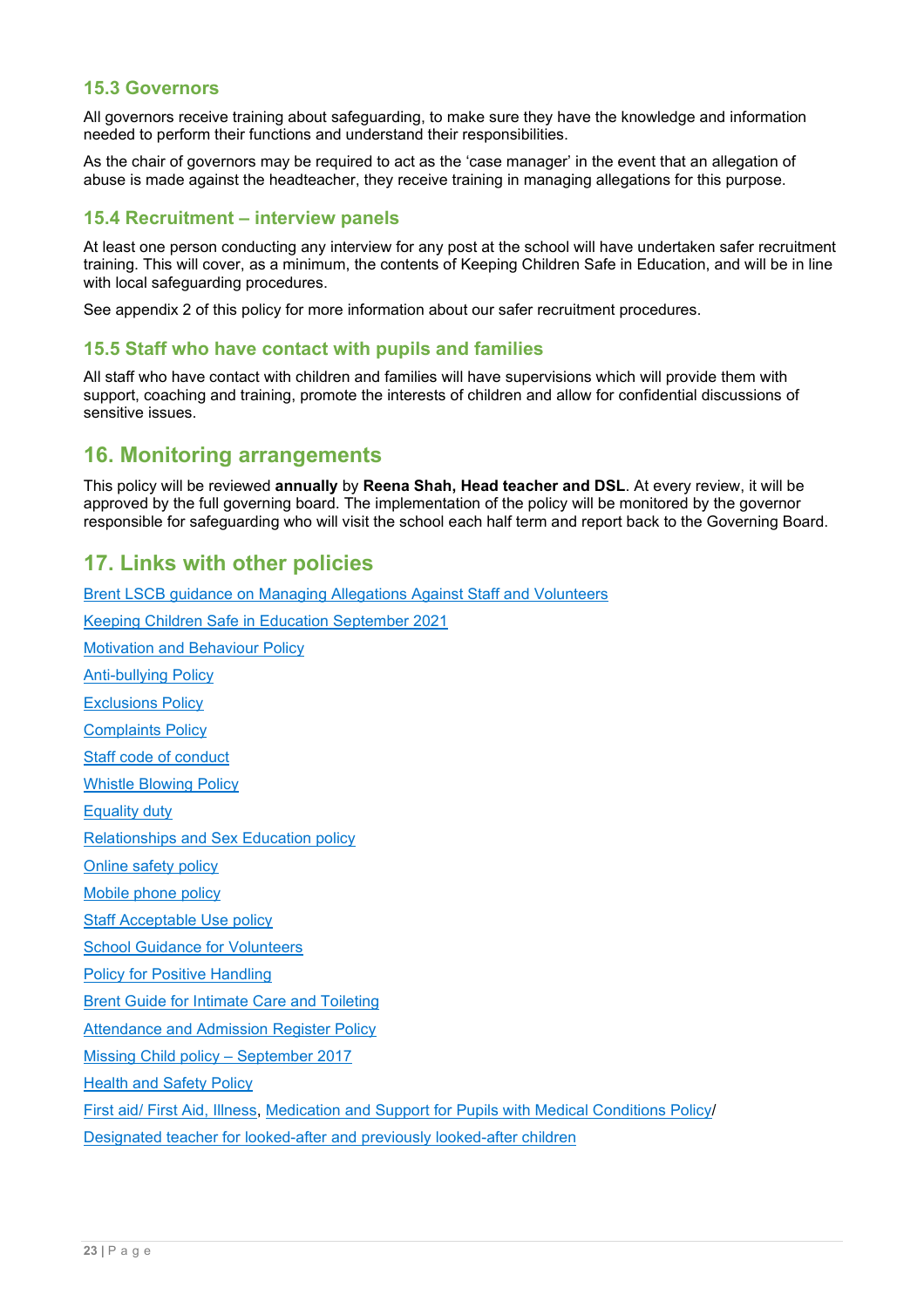#### **These appendices are based on the Department for Education's statutory guidance, Keeping Children Safe in Education.**

### <span id="page-23-0"></span>**Appendix 1: types of abuse**

**Abuse**, including neglect, and safeguarding issues are rarely standalone events that can be covered by one definition or label. In most cases, multiple issues will overlap.

**Physical abuse** may involve hitting, shaking, throwing, poisoning, burning or scalding, drowning, suffocating or otherwise causing physical harm to a child. Physical harm may also be caused when a parent or carer fabricates the symptoms of, or deliberately induces, illness in a child.

**Emotional abuse** is the persistent emotional maltreatment of a child such as to cause severe and adverse effects on the child's emotional development. Some level of emotional abuse is involved in all types of maltreatment of a child, although it may occur alone.

Emotional abuse may involve:

- Conveying to a child that they are worthless or unloved, inadequate, or valued only insofar as they meet the needs of another person
- Not giving the child opportunities to express their views, deliberately silencing them or 'making fun' of what they say or how they communicate
- Age or developmentally inappropriate expectations being imposed on children. These may include interactions that are beyond a child's developmental capability, as well as overprotection and limitation of exploration and learning, or preventing the child participating in normal social interaction
- Seeing or hearing the ill-treatment of another
- Serious bullying (including cyber-bullying), causing children frequently to feel frightened or in danger, or the exploitation or corruption of children

**Sexual abuse** involves forcing or enticing a child or young person to take part in sexual activities, not necessarily involving a high level of violence, whether or not the child is aware of what is happening. The activities may involve:

- Physical contact, including assault by penetration (for example rape or oral sex) or non-penetrative acts such as masturbation, kissing, rubbing and touching outside of clothing
- Non-contact activities, such as involving children in looking at, or in the production of, sexual images, watching sexual activities, encouraging children to behave in sexually inappropriate ways, or grooming a child in preparation for abuse (including via the internet)

Sexual abuse is not solely perpetrated by adult males. Women can also commit acts of sexual abuse, as can other children.

**Neglect** is the persistent failure to meet a child's basic physical and/or psychological needs, likely to result in the serious impairment of the child's health or development. Neglect may occur during pregnancy as a result of maternal substance abuse.

Once a child is born, neglect may involve a parent or carer failing to:

- Provide adequate food, clothing and shelter (including exclusion from home or abandonment)
- Protect a child from physical and emotional harm or danger
- Ensure adequate supervision (including the use of inadequate care-givers)
- Ensure access to appropriate medical care or treatment

It may also include neglect of, or unresponsiveness to, a child's basic emotional needs.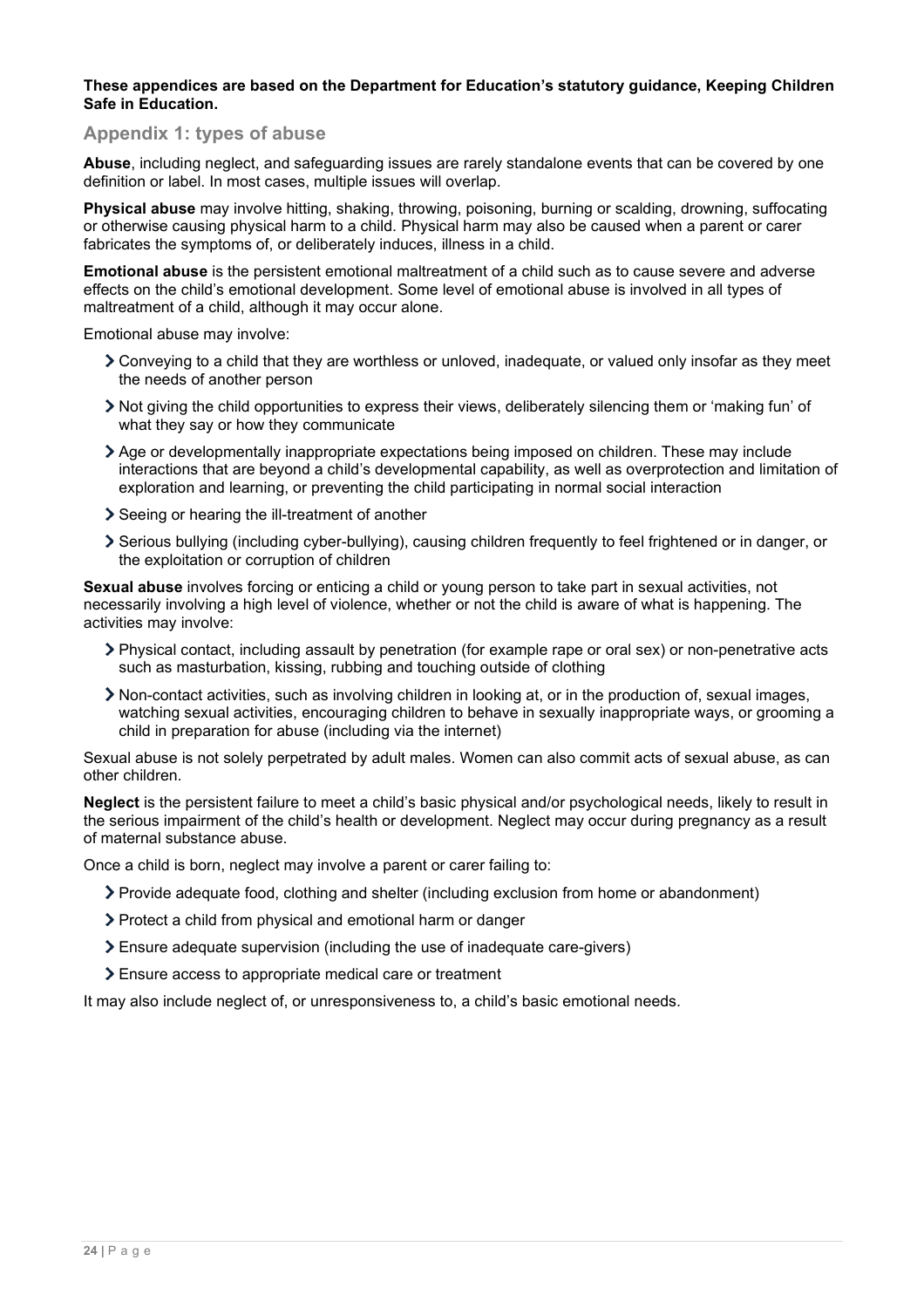## <span id="page-24-0"></span>**Recruitment and selection process**

To make sure we recruit suitable people, we will ensure that those involved in the recruitment and employment of staff to work with children have received appropriate safer recruitment training.

We have put the following steps in place during our recruitment and selection process to ensure we are committed to safeguarding and promoting the welfare of children.

### **Advertising**

When advertising roles, we will make clear:

- Our school's commitment to safeguarding and promoting the welfare of children
- > That safeguarding checks will be undertaken
- The safeguarding requirements and responsibilities of the role, such as the extent to which the role will involve contact with children
- Whether or not the role is exempt from the Rehabilitation of Offenders Act 1974 and the amendments to the Exceptions Order 1975, 2013 and 2020. If the role is exempt, certain spent convictions and cautions are 'protected', so they do not need to be disclosed, and if they are disclosed, we cannot take them into account

### **Application forms**

Our application forms will:

- Include a statement saying that it is an offence to apply for the role if an applicant is barred from engaging in regulated activity relevant to children (where the role involves this type of regulated activity)
- Include a copy of, or link to, our child protection and safeguarding policy and our policy on the employment of ex-offenders

### **Shortlisting**

Our shortlisting process will involve at least 2 people and will:

- Consider any inconsistencies and look for gaps in employment and reasons given for them
- Explore all potential concerns

Once we have shortlisted candidates, we will ask shortlisted candidates to:

- Complete a self-declaration of their criminal record or any information that would make them unsuitable to work with children, so that they have the opportunity to share relevant information and discuss it at interview stage. The information we will ask for includes:
	- $\circ$  If they have a criminal history
	- o Whether they are included on the barred list
	- o Whether they are prohibited from teaching
	- o Information about any criminal offences committed in any country in line with the law as applicable in England and Wales
	- o Any relevant overseas information

Sign a declaration confirming the information they have provided is true

#### **Seeking references and checking employment history**

We will obtain references before interview. Any concerns raised will be explored further with referees and taken up with the candidate at interview.

When seeking references we will:

- > Not accept open references
- Liaise directly with referees and verify any information contained within references with the referees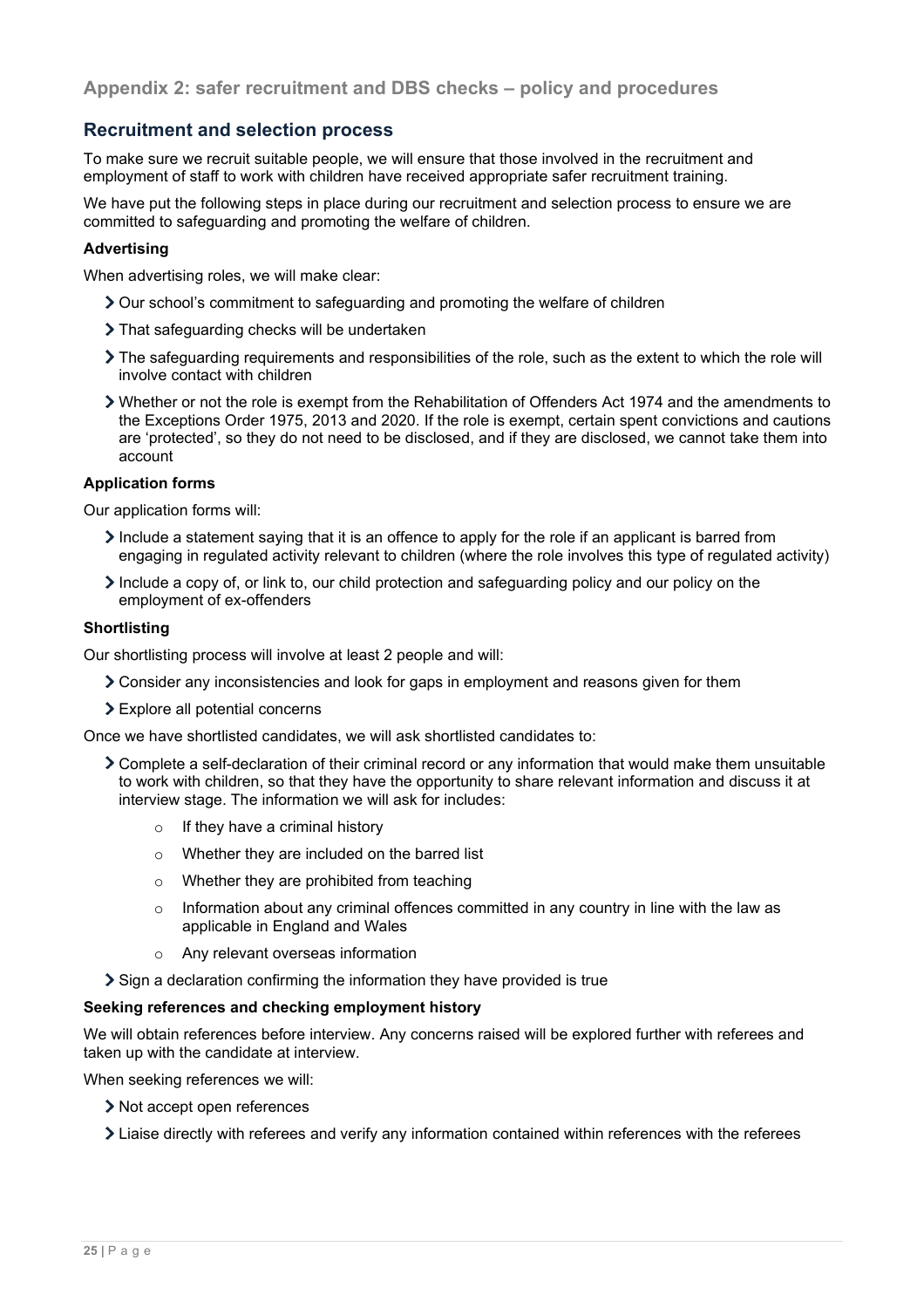- Ensure any references are from the candidate's current employer and completed by a senior person. Where the referee is school based, we will ask for the reference to be confirmed by the headteacher/principal as accurate in respect to disciplinary investigations
- Obtain verification of the candidate's most recent relevant period of employment if they are not currently employed
- Secure a reference from the relevant employer from the last time the candidate worked with children if they are not currently working with children
- Compare the information on the application form with that in the reference and take up any inconsistencies with the candidate
- Resolve any concerns before any appointment is confirmed

#### **Interview and selection**

When interviewing candidates, we will:

- Probe any gaps in employment, or where the candidate has changed employment or location frequently, and ask candidates to explain this
- Explore any potential areas of concern to determine the candidate's suitability to work with children
- Record all information considered and decisions made

# **Pre-appointment vetting checks**

We will record all information on the checks carried out in the school's single central record (SCR). Copies of these checks, where appropriate, will be held in individuals' personnel files. We follow requirements and best practice in retaining copies of these checks, as set out below.

### **New staff**

All offers of appointment will be conditional until satisfactory completion of the necessary pre-employment checks. When appointing new staff, we will:

- Verify their identity
- Obtain (via the applicant) an enhanced DBS certificate, including barred list information for those who will be engaging in regulated activity (see definition below). We will obtain the certificate before, or as soon as practicable after, appointment, including when using the DBS update service. We will not keep a copy of the certificate for longer than 6 months, but when the copy is destroyed we may still keep a record of the fact that vetting took place, the result of the check and recruitment decision taken
- Obtain a separate barred list check if they will start work in regulated activity before the DBS certificate is available
- Verify their mental and physical fitness to carry out their work responsibilities
- Verify their right to work in the UK. We will keep a copy of this verification for the duration of the member of staff's employment and for 2 years afterwards
- Verify their professional qualifications, as appropriate
- $\geq$  Ensure they are not subject to a prohibition order if they are employed to be a teacher
- Carry out further additional checks, as appropriate, on candidates who have lived or worked outside of the UK. Where available, these will include:
	- o For all staff, including teaching positions: [criminal records checks for overseas applicants](https://www.gov.uk/government/publications/criminal-records-checks-for-overseas-applicants)
	- $\circ$  For teaching positions: obtaining a letter of professional standing from the professional regulating authority in the country where the applicant has worked

We will ensure that appropriate checks are carried out to ensure that individuals are not disqualified under the 2018 Childcare Disqualification Regulations and Childcare Act 2006. Where we take a decision that an individual falls outside of the scope of these regulations and we do not carry out such checks, we will retain a record of our assessment on the individual's personnel file. This will include our evaluation of any risks and control measures put in place, and any advice sought.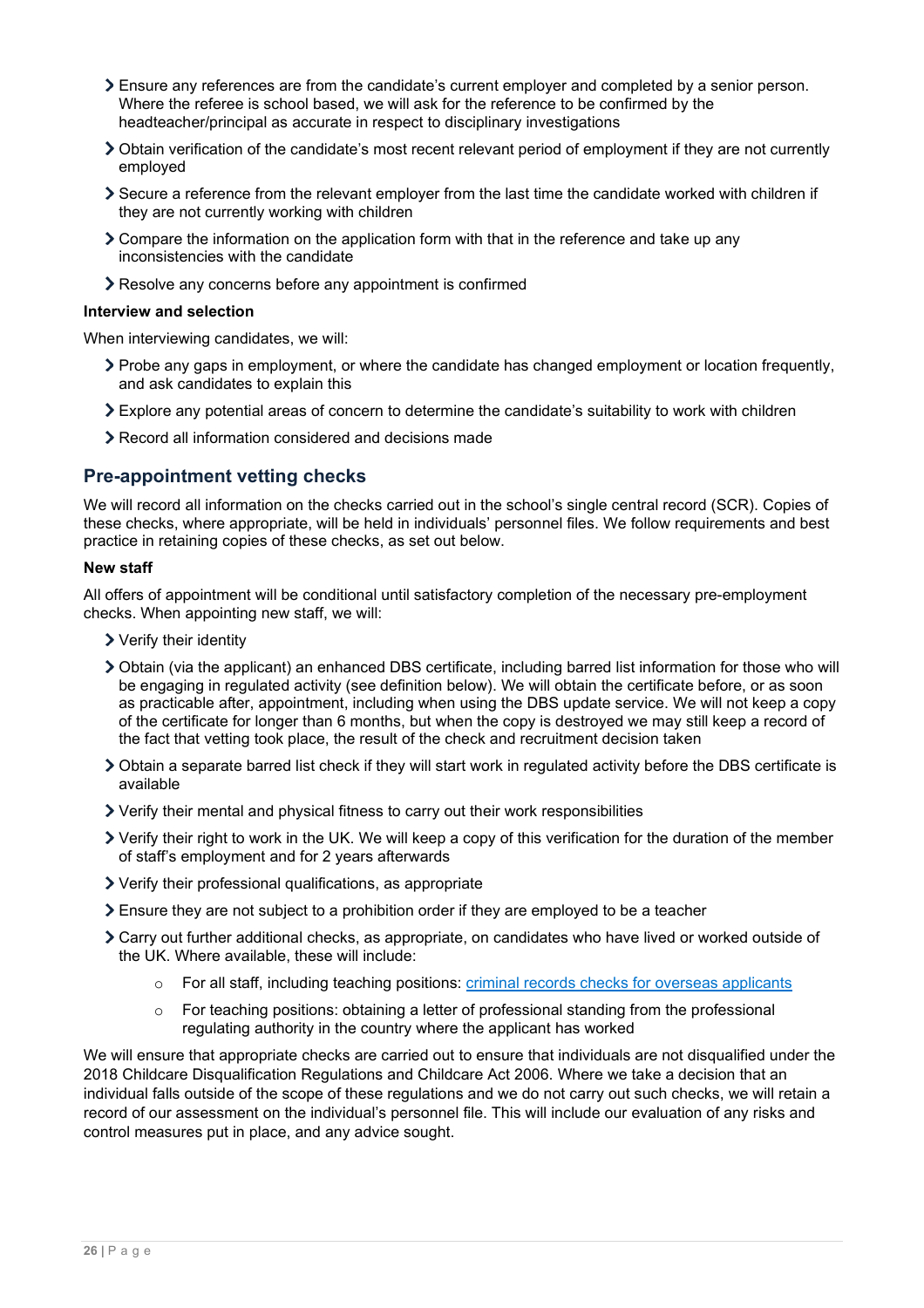### **Regulated activity** means a person who will be:

- Responsible, on a regular basis in a school or college, for teaching, training, instructing, caring for or supervising children; or
- Carrying out paid, or unsupervised unpaid, work regularly in a school or college where that work provides an opportunity for contact with children; or
- Engaging in intimate or personal care or overnight activity, even if this happens only once and regardless of whether they are supervised or not

### **Existing staff**

In certain circumstances we will carry out all the relevant checks on existing staff as if the individual was a new member of staff. These circumstances are when:

- There are concerns about an existing member of staff's suitability to work with children; or
- An individual moves from a post that is not regulated activity to one that is; or
- There has been a break in service of 12 weeks or more

We will refer to the DBS anyone who has harmed, or poses a risk of harm, to a child or vulnerable adult where:

- We believe the individual has engaged in [relevant conduct;](https://www.gov.uk/guidance/making-barring-referrals-to-the-dbs#relevant-conduct-in-relation-to-children) or
- We believe the individual has received a caution or conviction for a relevant (automatic barring either with or without the right to make representations) offence, under the Safeguarding Vulnerable Groups [Act 2006 \(Prescribed Criteria and Miscellaneous Provisions\) Regulations 2009;](http://www.legislation.gov.uk/uksi/2009/37/contents/made) or
- We believe the 'harm test' is satisfied in respect of the individual (i.e. they may harm a child or vulnerable adult or put them at risk of harm); and
- The individual has been removed from working in regulated activity (paid or unpaid) or would have been removed if they had not left

### **Agency and third-party staff**

We will obtain written notification from any agency or third-party organisation that it has carried out the necessary safer recruitment checks that we would otherwise perform. We will also check that the person presenting themselves for work is the same person on whom the checks have been made.

#### **Contractors**

We will ensure that any contractor, or any employee of the contractor, who is to work at the school has had the appropriate level of DBS check (this includes contractors who are provided through a PFI or similar contract). This will be:

- An enhanced DBS check with barred list information for contractors engaging in regulated activity
- An enhanced DBS check, not including barred list information, for all other contractors who are not in regulated activity but whose work provides them with an opportunity for regular contact with children

We will obtain the DBS check for self-employed contractors.

We will not keep copies of such checks for longer than 6 months.

Contractors who have not had any checks will not be allowed to work unsupervised or engage in regulated activity under any circumstances.

We will check the identity of all contractors and their staff on arrival at the school.

For self-employed contractors such as music teachers or sports coaches, we will ensure that appropriate checks are carried out to ensure that individuals are not disqualified under the 2018 Childcare Disqualification Regulations and Childcare Act 2006. Where we decide that an individual falls outside of the scope of these regulations and we do not carry out such checks, we will retain a record of our assessment. This will include our evaluation of any risks and control measures put in place, and any advice sought.

#### **Trainee/student teachers**

Where applicants for initial teacher training are salaried by us, we will ensure that all necessary checks are carried out.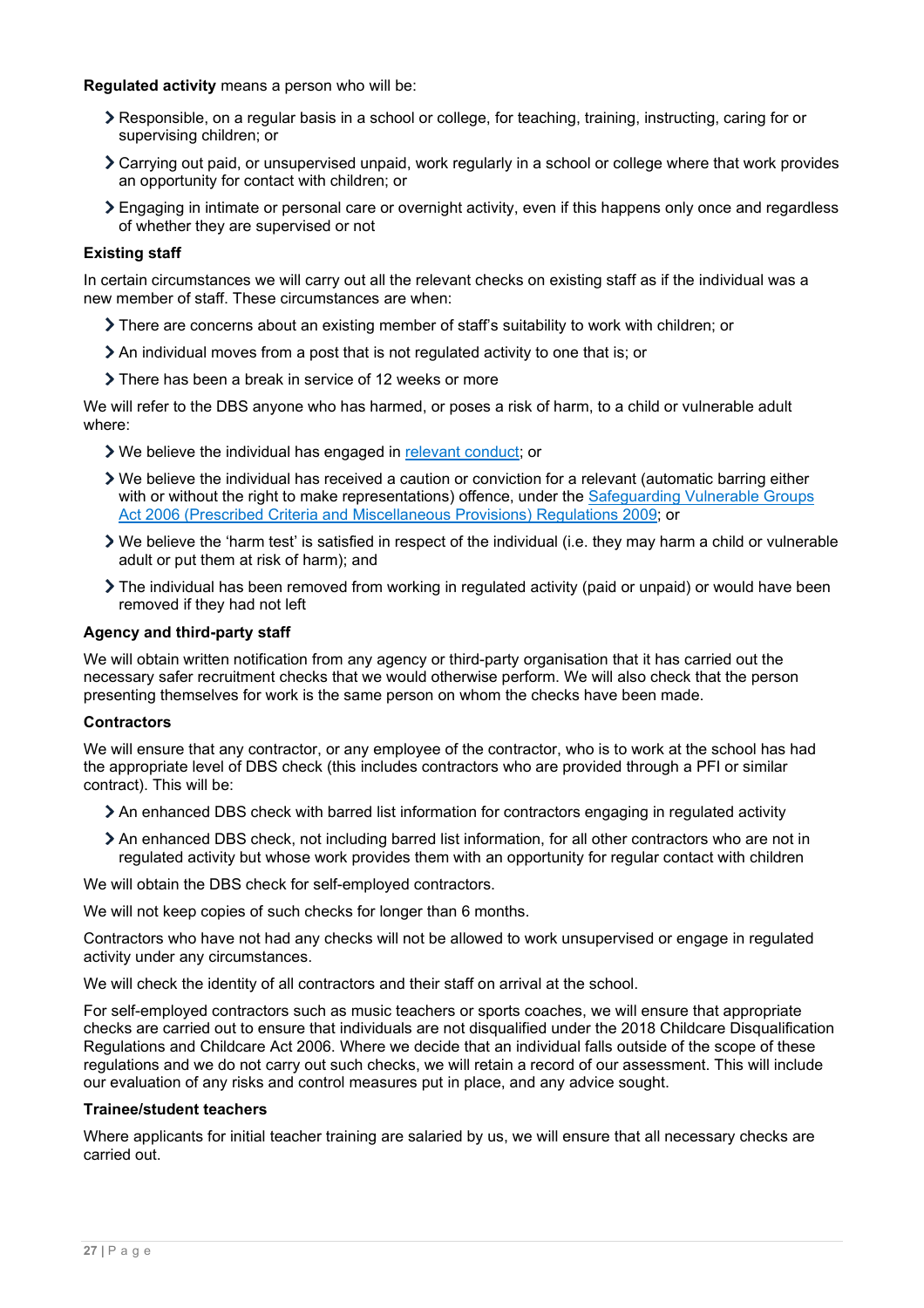Where trainee teachers are fee-funded, we will obtain written confirmation from the training provider that necessary checks have been carried out and that the trainee has been judged by the provider to be suitable to work with children.

In both cases, this includes checks to ensure that individuals are not disqualified under the 2018 Childcare Disqualification Regulations and Childcare Act 2006.

### **Volunteers**

We will:

- Never leave an unchecked volunteer unsupervised or allow them to work in regulated activity
- Obtain an enhanced DBS check with barred list information for all volunteers who are new to working in regulated activity
- Carry out a risk assessment when deciding whether to seek an enhanced DBS check without barred list information for any volunteers not engaging in regulated activity. We will retain a record of this risk assessment
- Ensure that appropriate checks are carried out to ensure that individuals are not disqualified under the 2018 Childcare Disqualification Regulations and Childcare Act 2006. Where we decide that an individual falls outside of the scope of these regulations and we do not carry out such checks, we will retain a record of our assessment. This will include our evaluation of any risks and control measures put in place, and any advice sought

#### **Governors**

All governors will have an enhanced DBS check without barred list information.

They will have an enhanced DBS check with barred list information if working in regulated activity.

All governors will also have a section 128 check (as a section 128 direction disqualifies an individual from being a maintained school governor).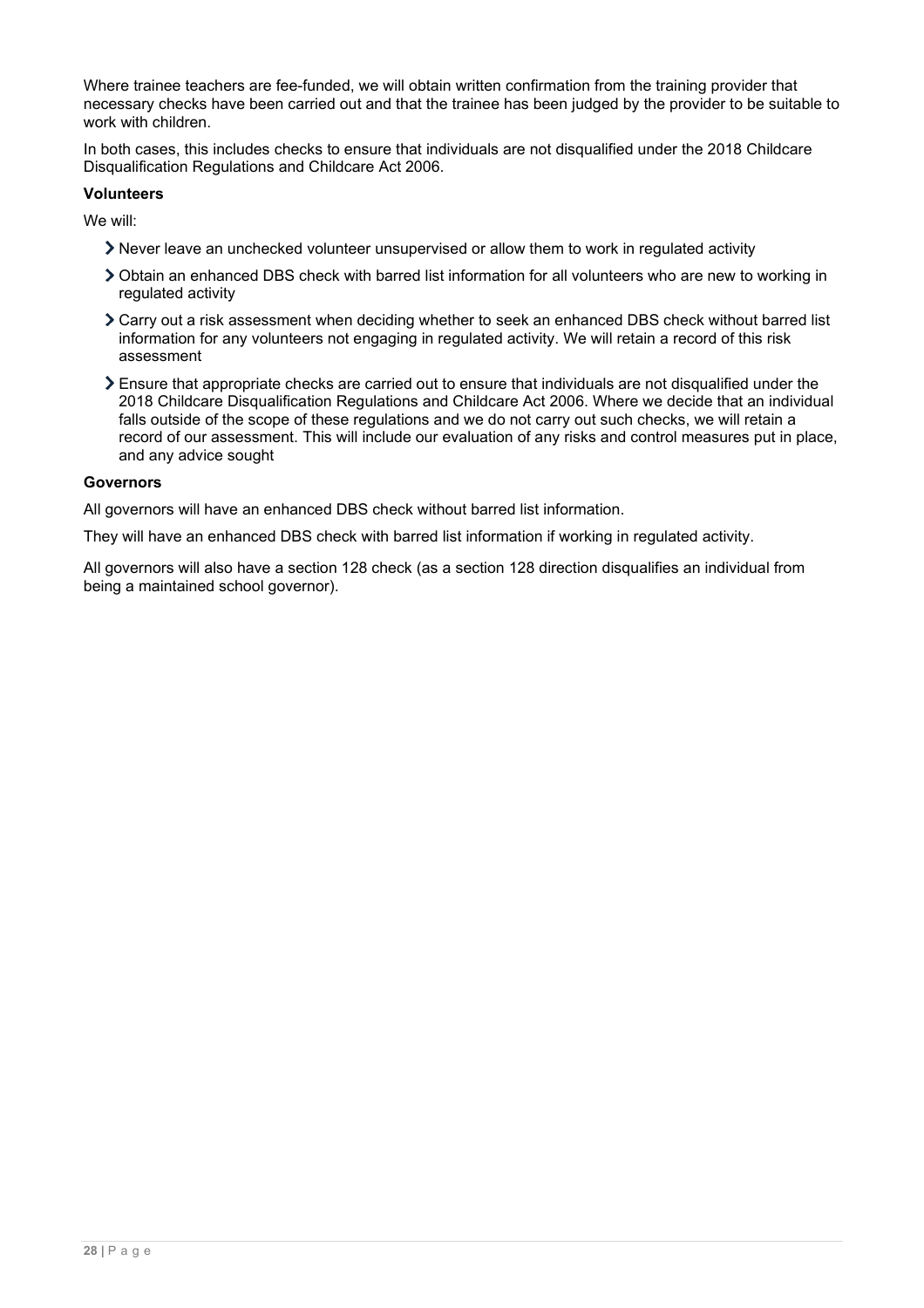## <span id="page-28-0"></span>**Appendix 3: allegations of abuse made against staff**

## **Section 1: allegations that may meet the harms threshold**

This section applies to all cases in which it is alleged that a current member of staff, including a supply teacher, volunteer or contractor, has:

- $\geq$  Behaved in a way that has harmed a child, or may have harmed a child, and/or
- Possibly committed a criminal offence against or related to a child, and/or
- Behaved towards a child or children in a way that indicates he or she may pose a risk of harm to children, and/or
- $\geq$  Behaved or may have behaved in a way that indicates they may not be suitable to work with children this includes behaviour taking place both inside and outside of school

We will deal with any allegation of abuse quickly, in a fair and consistent way that provides effective child protection while also supporting the individual who is the subject of the allegation.

A 'case manager' will lead any investigation. This will be the headteacher, or the chair of governors where the headteacher is the subject of the allegation. The case manager will be identified at the earliest opportunity.

Our procedures for dealing with allegations will be applied with common sense and judgement.

# **Suspension of the accused until the case is resolved**

Suspension of the accused will not be the default position, and will only be considered in cases where there is reason to suspect that a child or other children is/are at risk of harm, or the case is so serious that there might be grounds for dismissal. In such cases, we will only suspend an individual if we have considered all other options available and there is no reasonable alternative.

Based on an assessment of risk, we will consider alternatives such as:

- Redeployment within the school so that the individual does not have direct contact with the child or children concerned
- Providing an assistant to be present when the individual has contact with children
- Redeploying the individual to alternative work in the school so that they do not have unsupervised access to children
- Moving the child or children to classes where they will not come into contact with the individual, making it clear that this is not a punishment and parents/carers have been consulted
- Temporarily redeploying the individual to another role in a different location, for example to an alternative school

If in doubt, the case manager will seek views from the school's personnel adviser and the designated officer at the local authority, as well as the police and children's social care where they have been involved.

## **Definitions for outcomes of allegation investigations**

- **Substantiated:** there is sufficient evidence to prove the allegation
- **Malicious:** there is sufficient evidence to disprove the allegation and there has been a deliberate act to deceive, or to cause harm to the subject of the allegation
- **False:** there is sufficient evidence to disprove the allegation
- **Unsubstantiated:** there is insufficient evidence to either prove or disprove the allegation (this does not imply guilt or innocence)
- **Unfounded**: to reflect cases where there is no evidence or proper basis which supports the allegation being made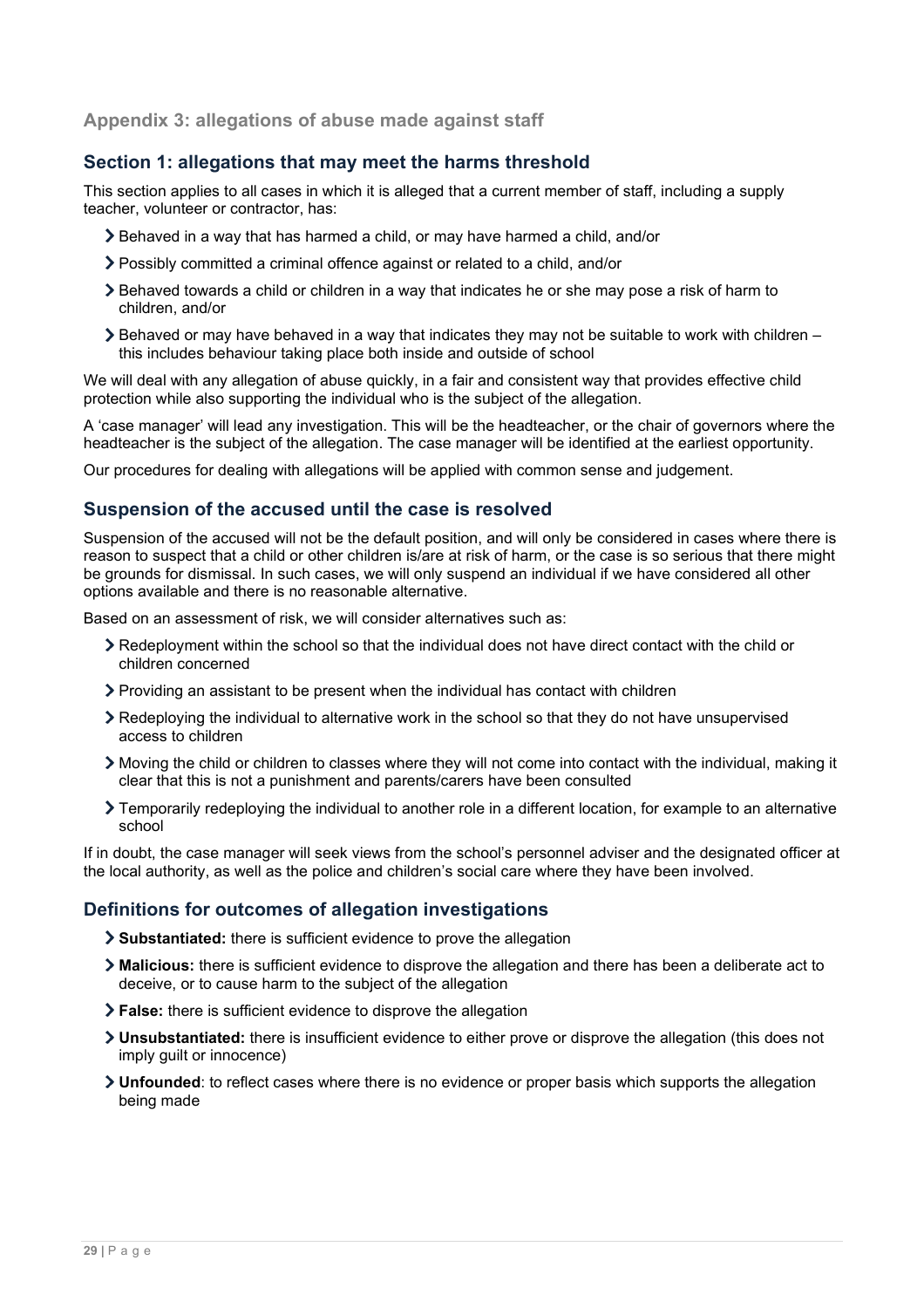# **Procedure for dealing with allegations**

In the event of an allegation that meets the criteria above, the case manager will take the following steps:

- Conduct basic enquiries in line with local procedures to establish the facts to help determine whether there is any foundation to the allegation before carrying on with the steps below
- Discuss the allegation with the designated officer at the local authority. This is to consider the nature, content and context of the allegation and agree a course of action, including whether further enquiries are necessary to enable a decision on how to proceed, and whether it is necessary to involve the police and/or children's social care services. (The case manager may, on occasion, consider it necessary to involve the police *before* consulting the designated officer – for example, if the accused individual is deemed to be an immediate risk to children or there is evidence of a possible criminal offence. In such cases, the case manager will notify the designated officer as soon as practicably possible after contacting the police)
- Inform the accused individual of the concerns or allegations and likely course of action as soon as possible after speaking to the designated officer (and the police or children's social care services, where necessary). Where the police and/or children's social care services are involved, the case manager will only share such information with the individual as has been agreed with those agencies
- Where appropriate (in the circumstances described above), carefully consider whether suspension of the individual from contact with children at the school is justified or whether alternative arrangements such as those outlined above can be put in place. Advice will be sought from the designated officer, police and/or children's social care services, as appropriate
- Where the case manager is concerned about the welfare of other children in the community or the individual's family, they will discuss these concerns with the DSL and make a risk assessment of the situation. If necessary, the DSL may make a referral to children's social care
- **If immediate suspension is considered necessary**, agree and record the rationale for this with the designated officer. The record will include information about the alternatives to suspension that have been considered, and why they were rejected. Written confirmation of the suspension will be provided to the individual facing the allegation or concern within 1 working day, and the individual will be given a named contact at the school and their contact details
- **If it is decided that no further action is to be taken** in regard to the subject of the allegation or concern, record this decision and the justification for it and agree with the designated officer what information should be put in writing to the individual and by whom, as well as what action should follow both in respect of the individual and those who made the initial allegation
- **If it is decided that further action is needed**, take steps as agreed with the designated officer to initiate the appropriate action in school and/or liaise with the police and/or children's social care services as appropriate
- Provide effective support for the individual facing the allegation or concern, including appointing a named representative to keep them informed of the progress of the case and considering what other support is appropriate. The individual facing the allegation can seek advice from their trade union representative, or line manager/ colleague who is not involved in the process.
- Inform the parents or carers of the child/children involved about the allegation as soon as possible if they do not already know (following agreement with children's social care services and/or the police, if applicable). The case manager will also inform the parents or carers of the requirement to maintain confidentiality about any allegations made against teachers (where this applies) while investigations are ongoing. Any parent or carer who wishes to have the confidentiality restrictions removed in respect of a teacher will be advised to seek legal advice
- Keep the parents or carers of the child/children involved informed of the progress of the case (only in relation to their child – no information will be shared regarding the staff member)
- Make a referral to the DBS where it is thought that the individual facing the allegation or concern has engaged in conduct that harmed or is likely to harm a child, or if the individual otherwise poses a risk of harm to a child

.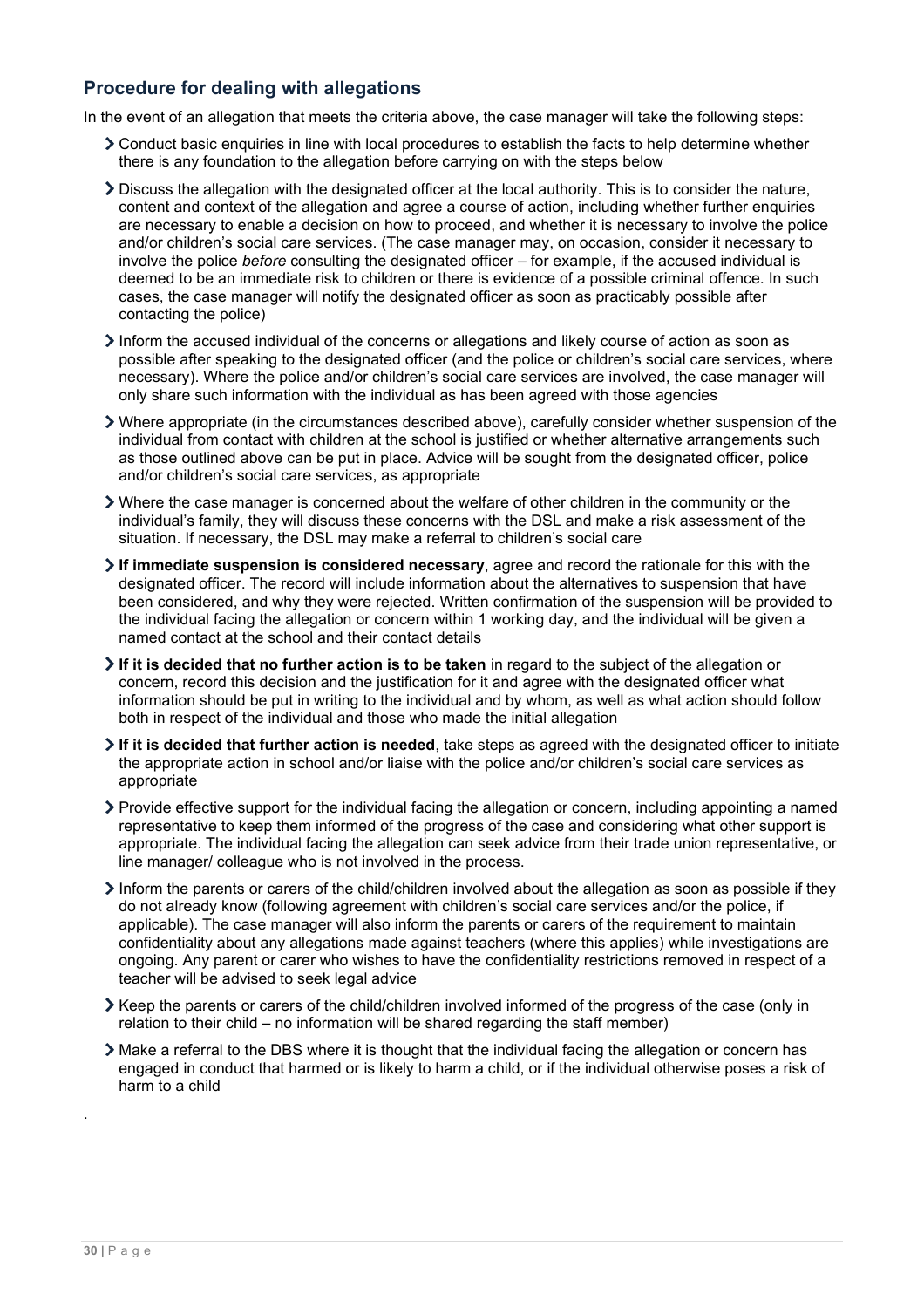If the school is made aware that the secretary of state has made an interim prohibition order in respect of an individual, we will immediately suspend that individual from teaching, pending the findings of the investigation by the Teaching Regulation Agency.

Where the police are involved, wherever possible the school will ask the police at the start of the investigation to obtain consent from the individuals involved to share their statements and evidence for use in the school's disciplinary process, should this be required at a later point.

### **Additional considerations for supply teachers and all contracted staff**

If there are concerns or an allegation is made against someone not directly employed by the school, such as a supply teacher or contracted staff member provided by an agency, we will take the actions below in addition to our standard procedures.

- We will not decide to stop using an individual due to safeguarding concerns without finding out the facts and liaising with our LADO to determine a suitable outcome
- The governing board will discuss with the agency whether it is appropriate to suspend the individual, or redeploy them to another part of the school, while the school carries out the investigation
- We will involve the agency fully, but the school will take the lead in collecting the necessary information and providing it to the LADO as required
- We will address issues such as information sharing, to ensure any previous concerns or allegations known to the agency are taken into account (we will do this, for example, as part of the allegations management meeting or by liaising directly with the agency where necessary)

When using an agency, we will inform them of our process for managing allegations, and keep them updated about our policies as necessary, and will invite the agency's HR manager or equivalent to meetings as appropriate.

# **Timescales**

We will deal with all allegations as quickly and effectively as possible and will endeavour to comply with the following timescales, where reasonably practicable:

- Any cases where it is clear immediately that the allegation is unsubstantiated or malicious should be resolved within 1 week
- $\triangleright$  If the nature of an allegation does not require formal disciplinary action, appropriate action should be taken within 3 working days
- If a disciplinary hearing is required and can be held without further investigation, this should be held within 15 working days

However, these are objectives only and where they are not met, we will endeavour to take the required action as soon as possible thereafter.

## **Specific actions**

### **Action following a criminal investigation or prosecution**

The case manager will discuss with the local authority's designated officer whether any further action, including disciplinary action, is appropriate and, if so, how to proceed, taking into account information provided by the police and/or children's social care services.

### **Conclusion of a case where the allegation is substantiated**

If the allegation is substantiated and the individual is dismissed or the school ceases to use their services, or the individual resigns or otherwise ceases to provide their services, the school will make a referral to the DBS for consideration of whether inclusion on the barred lists is required.

If the individual concerned is a member of teaching staff, the school will consider whether to refer the matter to the Teaching Regulation Agency to consider prohibiting the individual from teaching.

#### **Individuals returning to work after suspension**

If it is decided on the conclusion of a case that an individual who has been suspended can return to work, the case manager will consider how best to facilitate this.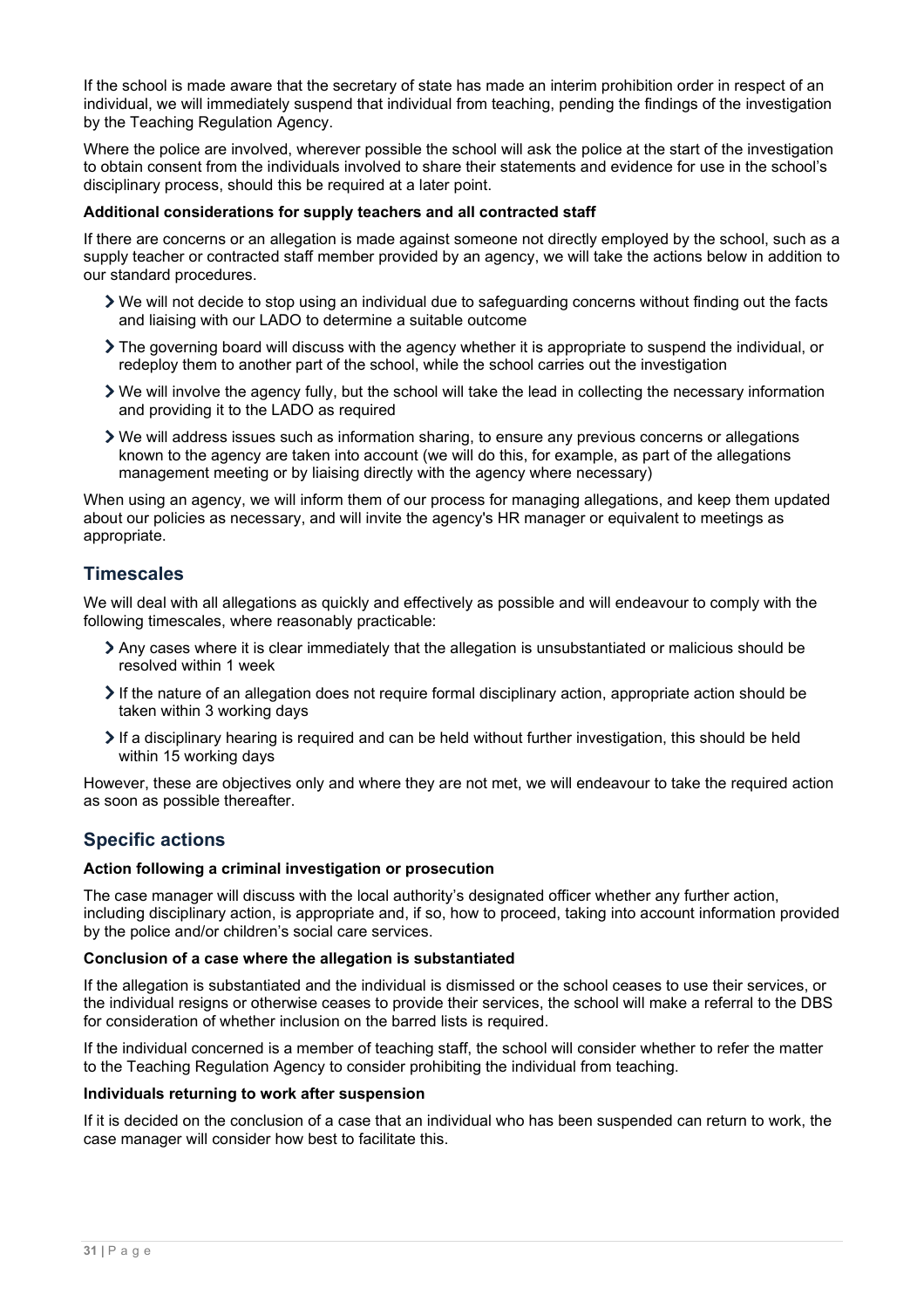The case manager will also consider how best to manage the individual's contact with the child or children who made the allegation, if they are still attending the school.

### **Unsubstantiated, unfounded, false or malicious reports**

If a report is:

- Determined to be unsubstantiated, unfounded, false or malicious, the DSL will consider the appropriate next steps. If they consider that the child and/or person who made the allegation is in need of help, or the allegation may have been a cry for help, a referral to children's social care may be appropriate
- Shown to be deliberately invented, or malicious, the school will consider whether any disciplinary action is appropriate against the individual(s) who made it

#### **Unsubstantiated, unfounded, false or malicious allegations**

If an allegation is:

- Determined to be unsubstantiated, unfounded, false or malicious, the LADO and case manager will consider the appropriate next steps. If they consider that the child and/or person who made the allegation is in need of help, or the allegation may have been a cry for help, a referral to children's social care may be appropriate
- Shown to be deliberately invented, or malicious, the school will consider whether any disciplinary action is appropriate against the individual(s) who made it

## **Confidentiality and information sharing**

The school will make every effort to maintain confidentiality and guard against unwanted publicity while an allegation is being investigated or considered.

The case manager will take advice from the LADO, police and children's social care services, as appropriate, to agree:

- Who needs to know about the allegation and what information can be shared
- How to manage speculation, leaks and gossip, including how to make parents or carers of a child/children involved aware of their obligations with respect to confidentiality
- What, if any, information can be reasonably given to the wider community to reduce speculation
- How to manage press interest if, and when, it arises

## **Record-keeping**

The case manager will maintain clear records about any case where the allegation or concern meets the criteria above and store them on the individual's confidential personnel file for the duration of the case.

The records of any allegation that, following an investigation, is found to be malicious or false will be deleted from the individual's personnel file (unless the individual consents for the records to be retained on the file).

For all other allegations (which are not found to be malicious or false), the following information will be kept on the file of the individual concerned:

- A clear and comprehensive summary of the allegation
- Details of how the allegation was followed up and resolved
- Notes of any action taken, decisions reached and the outcome
- A declaration on whether the information will be referred to in any future reference

In these cases, the school will provide a copy to the individual, in agreement with children's social care or the police as appropriate.

Where records contain information about allegations of sexual abuse, we will preserve these for the Independent Inquiry into Child Sexual Abuse (IICSA), for the term of the inquiry. We will retain all other records at least until the individual has reached normal pension age, or for 10 years from the date of the allegation if that is longer.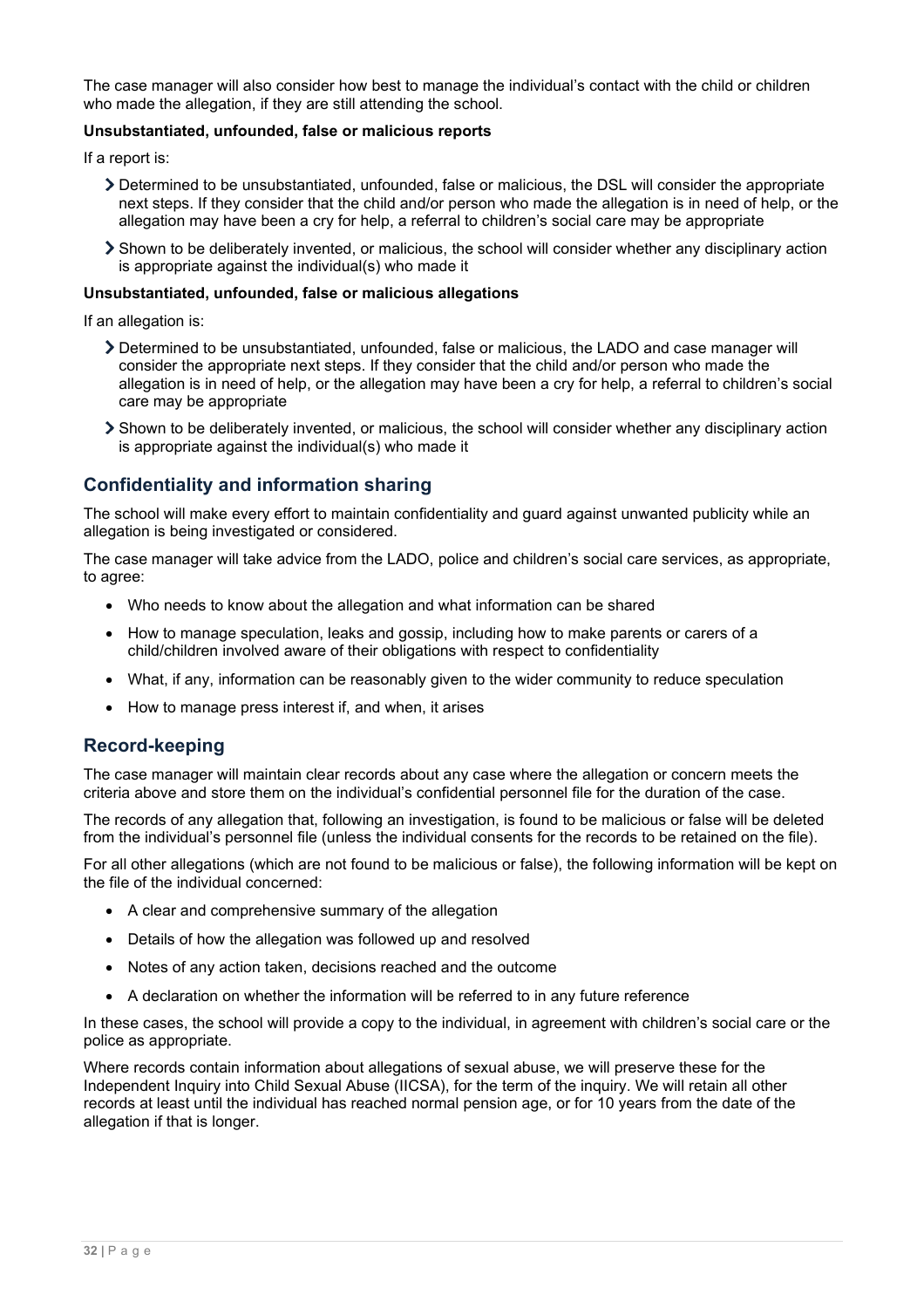# **References**

When providing employer references, we will:

- Not refer to any allegation that has been found to be false, unfounded, unsubstantiated or malicious, or any repeated allegations which have all been found to be false, unfounded, unsubstantiated or malicious
- $\blacktriangleright$  Include substantiated allegations, provided that the information is factual and does not include opinions

# **Learning lessons**

After any cases where the allegations are *substantiated*, the case manager will review the circumstances of the case with the local authority's designated officer to determine whether there are any improvements that we can make to the school's procedures or practice to help prevent similar events in the future.

This will include consideration of (as applicable):

- Issues arising from the decision to suspend the member of staff
- The duration of the suspension
- Whether or not the suspension was justified
- The use of suspension when the individual is subsequently reinstated. We will consider how future investigations of a similar nature could be carried out without suspending the individual

For all other cases, the case manager will consider the facts and determine whether any improvements can be made.

# **Non-recent allegations**

Abuse can be reported, no matter how long ago it happened.

We will report any non-recent allegations made by a child to the LADO in line with our local authority's procedures for dealing with non-recent allegations.

Where an adult makes an allegation to the school that they were abused as a child, we will advise the individual to report the allegation to the police.

# **Section 2: concerns that do not meet the harm threshold**

This section applies to all concerns (including allegations) about members of staff, including supply teachers, volunteers and contractors, which do not meet the harm threshold set out in section 1 above.

Concerns may arise through, for example:

- > Suspicion
- Complaint
- Disclosure made by a child, parent or other adult within or outside the school
- > Pre-employment vetting checks

We recognise the importance of responding to and dealing with any concerns in a timely manner to safeguard the welfare of children.

## **Definition of low-level concerns**

The term 'low-level' concern is any concern – no matter how small – that an adult working in or on behalf of the school may have acted in a way that:

- Is inconsistent with the staff code of conduct, including inappropriate conduct outside of work, **and**
- Does not meet the allegations threshold or is otherwise not considered serious enough to consider a referral to the designated officer at the local authority

Examples of such behaviour could include, but are not limited to:

- > Being overly friendly with children
- > Having favourites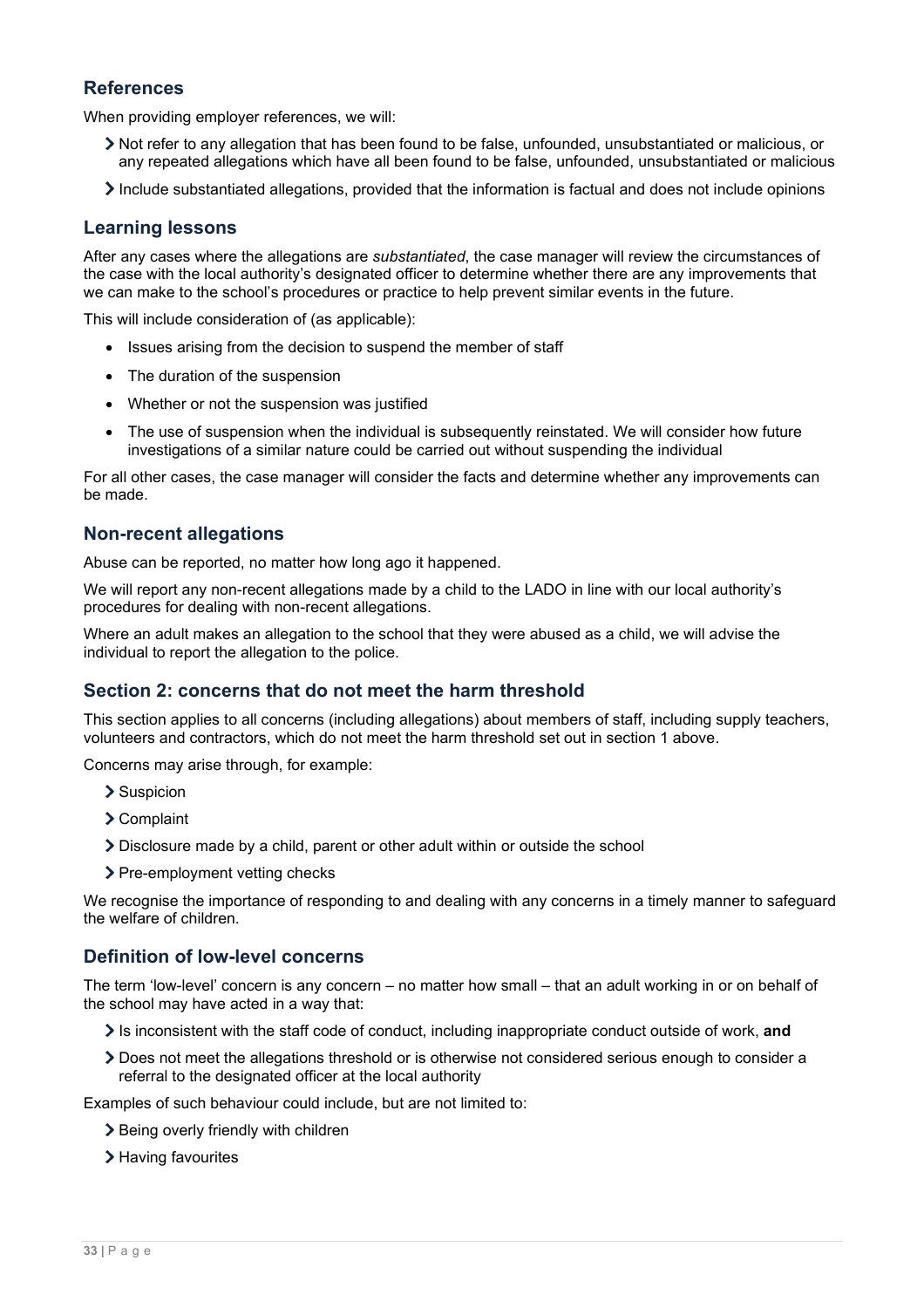- Taking photographs of children on their mobile phone
- Engaging with a child on a one-to-one basis in a secluded area or behind a closed door
- Using inappropriate sexualised, intimidating or offensive language

## **Sharing low-level concerns**

We recognise the importance of creating a culture of openness, trust and transparency to encourage all staff to share low-level concerns so that they can be addressed appropriately.

We will create this culture by:

- Ensuring staff are clear about what appropriate behaviour is, and are confident in distinguishing expected and appropriate behaviour from concerning, problematic or inappropriate behaviour, in themselves and others
- Empowering staff to share any low-level concerns as per section 7.7 of this policy
- Empowering staff to self-refer
- Addressing unprofessional behaviour and supporting the individual to correct it at an early stage
- Providing a responsive, sensitive and proportionate handling of such concerns when they are raised
- Helping to identify any weakness in the school's safeguarding system

### **Responding to low-level concerns**

If the concern is raised via a third party, the headteacher will collect evidence where necessary by speaking:

- Directly to the person who raised the concern, unless it has been raised anonymously
- $\geq$  To the individual involved and any witnesses

The headteacher will use the information collected to categorise the type of behaviour and determine any further action, in line with the school's Code of Conduct for Staff.

Further information can be found here: [Developing and implementing a low-level concerns policy: A guide for](https://www.farrer.co.uk/news-and-insights/developing-and-implementing-a-low-level-concerns-policy-a-guide-for-organisations-which-work-with-children/)  [organisations which work with children\]](https://www.farrer.co.uk/news-and-insights/developing-and-implementing-a-low-level-concerns-policy-a-guide-for-organisations-which-work-with-children/)

## **Record keeping**

All low-level concerns will be recorded in writing. In addition to details of the concern raised, records will include the context in which the concern arose, any action taken and the rationale for decisions and action taken.

Records will be:

- Xept confidential, held securely and comply with the DPA 2018 and UK GDPR
- Reviewed so that potential patterns of concerning, problematic or inappropriate behaviour can be identified. Where a pattern of such behaviour is identified, we will decide on a course of action, either through our disciplinary procedures or, where a pattern of behaviour moves from a concern to meeting the harms threshold as described in section 1 of this appendix, we will refer it to the designated officer at the local authority
- Retained at least until the individual leaves employment at the school

Where a low-level concern relates to a supply teacher or contractor, we will notify the individual's employer, so any potential patterns of inappropriate behaviour can be identified.

## **References**

We will not include low-level concerns in references unless:

- The concern (or group of concerns) has met the threshold for referral to the designated officer at the local authority and is found to be substantiated; and/or
- The concern (or group of concerns) relates to issues which would ordinarily be included in a reference, such as misconduct or poor performance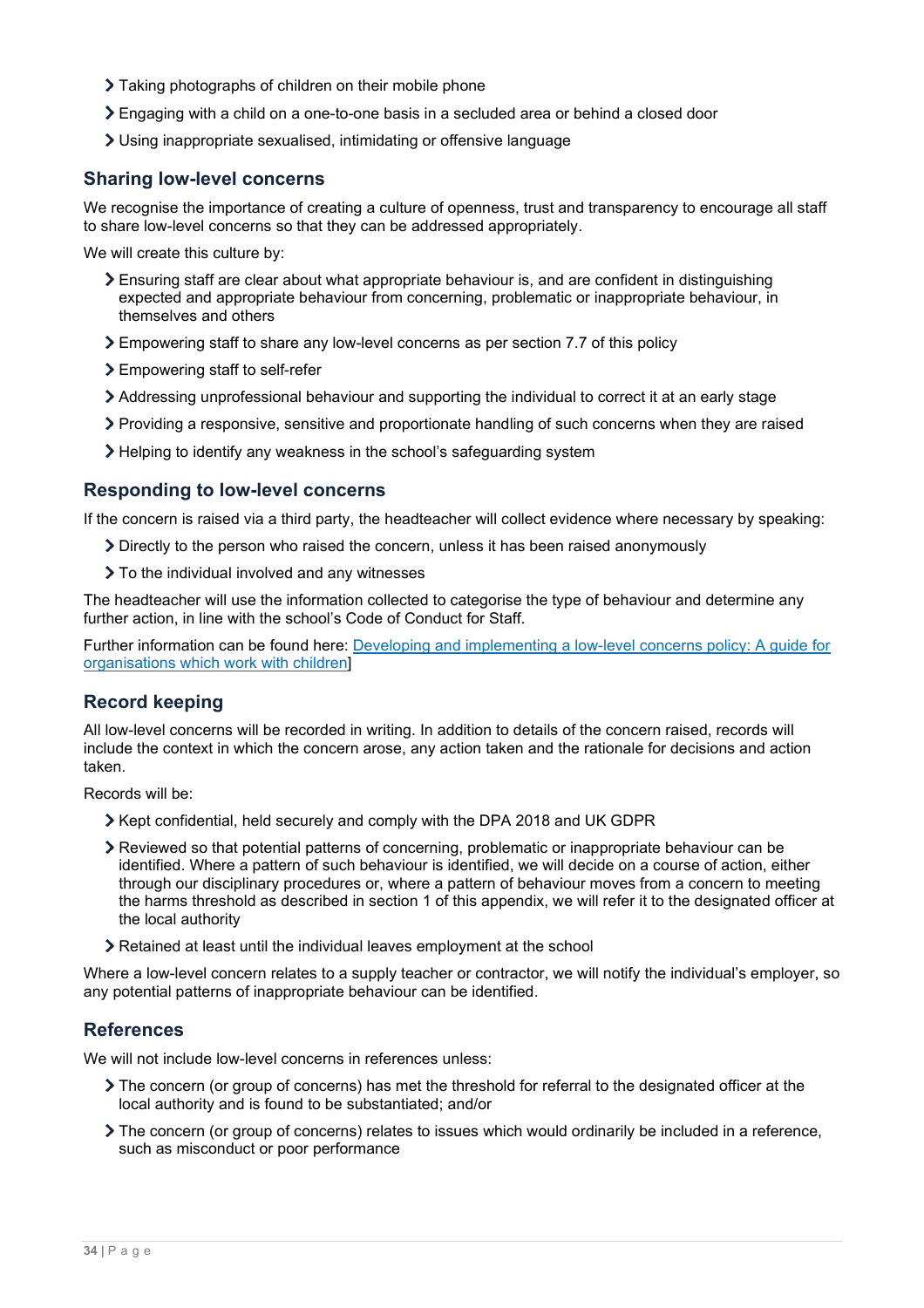# <span id="page-34-0"></span>**Appendix 4: specific safeguarding issues**

Some safeguarding incidents or behaviours are associated with wider environmental factors which relate to children and young peoples' neighbourhoods and/or online communications. Contextual Safeguarding expands the objectives of child protection systems in recognition that young people are vulnerable to abuse in a range of social contexts.

When considering the well-being and safety of our pupils we assess the risks and issues in the wider community and work together with the three safeguarding partners to safeguard and promote the welfare of our children, including identifying and responding to their needs.

Three Safeguarding Partners:

- The local authority (LA)
- A clinical commissioning group for an area within the LA
- The police

At Kingsbury Green we work closely with the Local Safer Schools Team and the Police to enhance our curriculum at KS2 in order to educate children about local crime, how to stay safe and how to find help if they need it.

If you have any specific safeguarding concerns about a child or you have noticed patterns in behaviour, you must report your concerns to the DSL.

# **Children missing from education**

A child going missing from education, particularly repeatedly, can be a warning sign of a range of safeguarding issues. This might include abuse or neglect, such as sexual abuse or exploitation or child criminal exploitation, or issues such as mental health problems, substance abuse, radicalisation, FGM or forced marriage.

There are many circumstances where a child may become missing from education, but some children are particularly at risk. These include children who:

- > Are at risk of harm or neglect
- > Are at risk of forced marriage or FGM
- Come from Gypsy, Roma, or Traveller families
- > Come from the families of service personnel
- Go missing or run away from home or care
- > Are supervised by the youth justice system
- **>** Cease to attend a school
- > Come from new migrant families

We will follow our procedures for unauthorised absence and for dealing with children who go missing from education, particularly on repeat occasions, to help identify the risk of abuse and neglect, including sexual exploitation, and to help prevent the risks of going missing in future. This includes informing the local authority if a child leaves the school without a new school being named, and adhering to requirements with respect to sharing information with the local authority, when applicable, when removing a child's name from the admission register at non-standard transition points.

Staff will be trained in signs to look out for and the individual triggers to be aware of when considering the risks of potential safeguarding concerns which may be related to being missing, such as travelling to conflict zones, FGM and forced marriage.

If a staff member suspects that a child is suffering from harm or neglect, we will follow local child protection procedures, including with respect to making reasonable enquiries. We will make an immediate referral to the local authority children's social care team, and the police, if the child is suffering or likely to suffer from harm, or in immediate danger.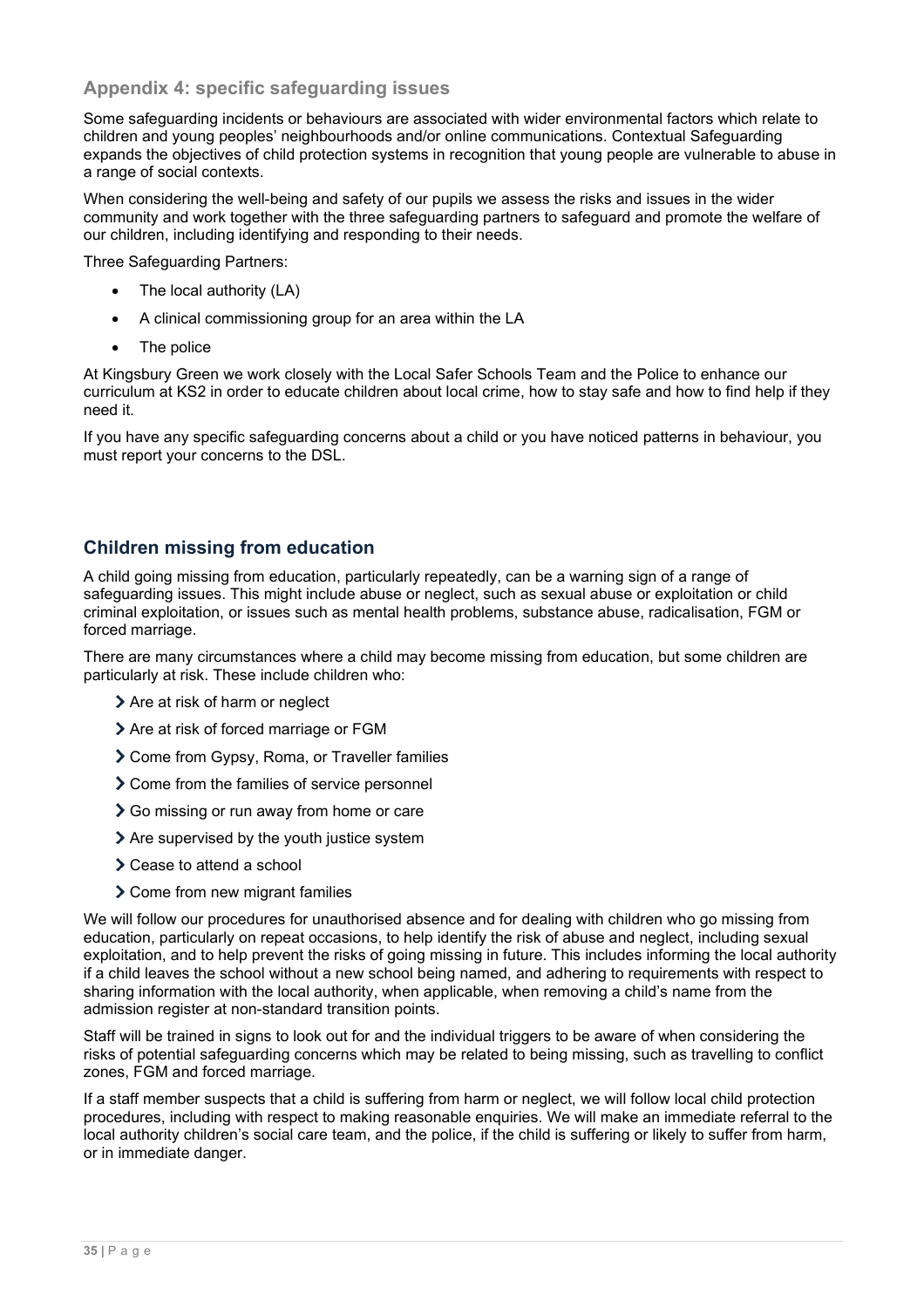# **Child criminal exploitation**

Child criminal exploitation (CCE) is a form of abuse where an individual or group takes advantage of an imbalance of power to coerce, control, manipulate or deceive a child into criminal activity, in exchange for something the victim needs or wants, and/or for the financial or other advantage of the perpetrator or facilitator, and/or through violence or the threat of violence.

The abuse can be perpetrated by males or females, and children or adults. It can be a one-off occurrence or a series of incidents over time, and range from opportunistic to complex organised abuse.

The victim can be exploited even when the activity appears to be consensual. It does not always involve physical contact and can happen online. For example, young people may be forced to work in cannabis factories, coerced into moving drugs or money across the country (county lines), forced to shoplift or pickpocket, or to threaten other young people.

Indicators of CCE can include a child:

- Appearing with unexplained gifts or new possessions
- Associating with other young people involved in exploitation
- Suffering from changes in emotional wellbeing
- Misusing drugs and alcohol
- Going missing for periods of time or regularly coming home late
- Regularly missing school or education
- If Not taking part in education

If a member of staff suspects CCE, they will discuss this with the DSL. The DSL will trigger the local safeguarding procedures, including a referral to the local authority's children's social care team and the police, if appropriate.

## **Child sexual exploitation**

Child sexual exploitation (CSE) is a form of child sexual abuse where an individual or group takes advantage of an imbalance of power to coerce, manipulate or deceive a child into sexual activity, in exchange for something the victim needs or wants and/or for the financial advantage or increased status of the perpetrator or facilitator. It may, or may not, be accompanied by violence or threats of violence.

The abuse can be perpetrated by males or females, and children or adults. It can be a one-off occurrence or a series of incidents over time, and range from opportunistic to complex organised abuse.

The victim can be exploited even when the activity appears to be consensual. Children or young people who are being sexually exploited may not understand that they are being abused. They often trust their abuser and may be tricked into believing they are in a loving, consensual relationship.

CSE can include both physical contact (penetrative and non-penetrative acts) and non-contact sexual activity. It can also happen online. For example, young people may be persuaded or forced to share sexually explicit images of themselves, have sexual conversations by text, or take part in sexual activities using a webcam. CSE may also occur without the victim's immediate knowledge, for example through others copying videos or images.

In addition to the CCE indicators above, indicators of CSE can include a child:

- > Having an older boyfriend or girlfriend
- Suffering from sexually transmitted infections or becoming pregnant

If a member of staff suspects CSE, they will discuss this with the DSL. The DSL will trigger the local safeguarding procedures, including a referral to the local authority's children's social care team and the police, if appropriate.

## **Domestic abuse**

Children can witness and be adversely affected by domestic abuse and/or violence at home where it occurs between family members. In some cases, a child may blame themselves for the abuse or may have had to leave the family home as a result.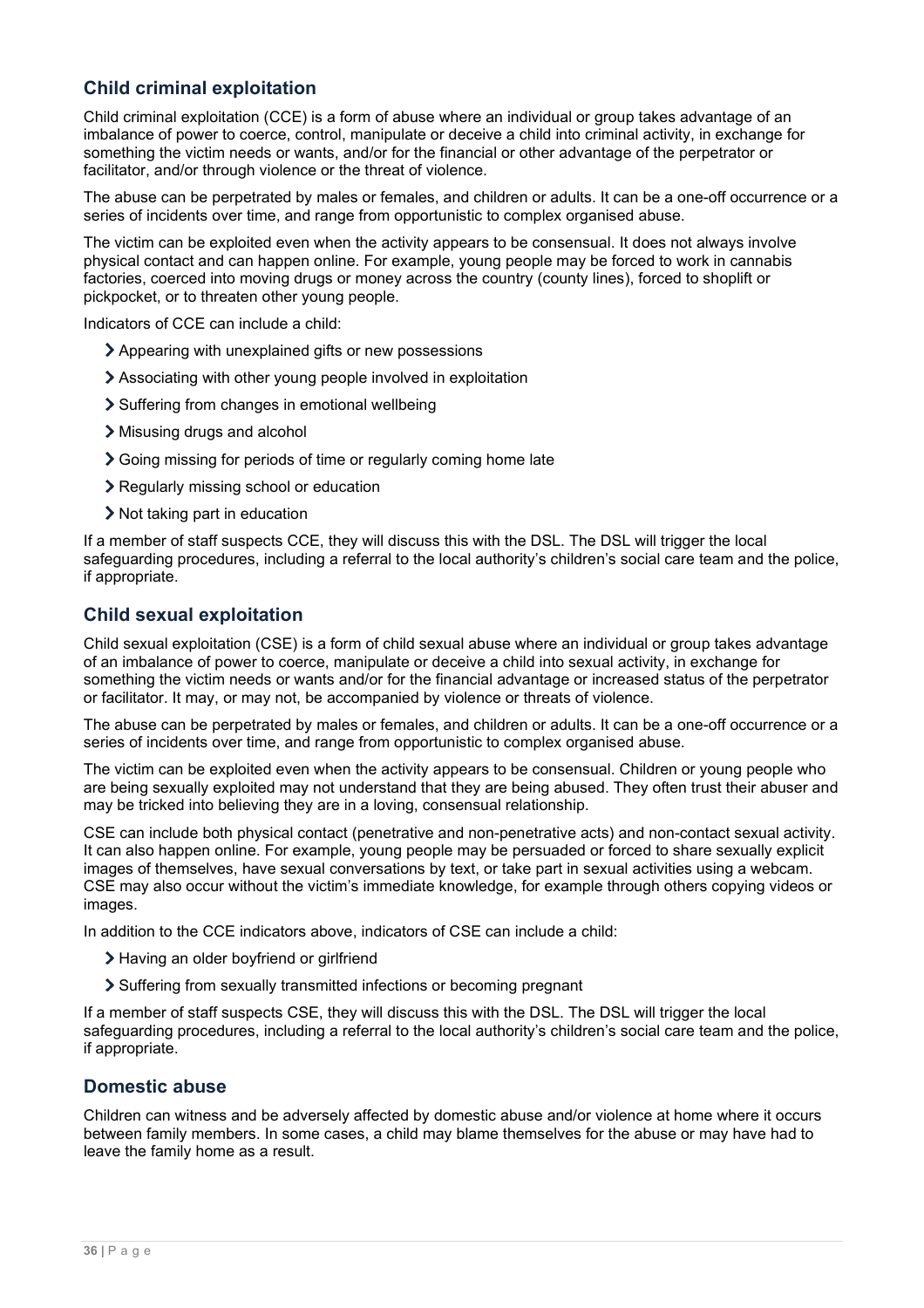Types of domestic abuse include intimate partner violence, abuse by family members, teenage relationship abuse and child/adolescent to parent violence and abuse. Anyone can be a victim of domestic abuse, regardless of gender, age, ethnicity, socioeconomic status, sexuality or background, and domestic abuse can take place inside or outside of the home.

Exposure to domestic abuse and/or violence can have a serious, long-lasting emotional and psychological impact on children.

If police are called to an incident of domestic abuse and any children in the household have experienced the incident, the police will inform the key adult in school (usually the designated safeguarding lead) before the child or children arrive at school the following day. This is the procedure is called [Operation Encompass.](https://www.operationencompass.org/)

The DSL will provide support according to the child's needs and update records about their circumstances.

### **Homelessness**

Being homeless or being at risk of becoming homeless presents a real risk to a child's welfare.

The DSL and DDSLs will be aware of contact details and referral routes in to the local housing authority so they can raise/progress concerns at the earliest opportunity (where appropriate and in accordance with local procedures).

Where a child has been harmed or is at risk of harm, the DSL will also make a referral to children's social care.

## **So-called 'honour-based' abuse (including FGM and forced marriage)**

So-called 'honour-based' abuse (HBA) encompasses incidents or crimes committed to protect or defend the honour of the family and/or community, including FGM, forced marriage, and practices such as breast ironing.

Abuse committed in this context often involves a wider network of family or community pressure and can include multiple perpetrators.

All forms of HBA are abuse and will be handled and escalated as such. All staff will be alert to the possibility of a child being at risk of HBA or already having suffered it. If staff have a concern, they will speak to the DSL, who will activate local safeguarding procedures.

#### **FGM**

The DSL will make sure that staff have access to appropriate training to equip them to be alert to children affected by FGM or at risk of FGM.

Section 7.3 of this policy sets out the procedures to be followed if a staff member discovers that an act of FGM appears to have been carried out or suspects that a pupil is at risk of FGM.

Indicators that FGM has already occurred include:

- A pupil confiding in a professional that FGM has taken place
- A mother/family member disclosing that FGM has been carried out
- A family/pupil already being known to social services in relation to other safeguarding issues

A girl:

- Having difficulty walking, sitting or standing, or looking uncomfortable
- Finding it hard to sit still for long periods of time (where this was not a problem previously)
- Spending longer than normal in the bathroom or toilet due to difficulties urinating
- Having frequent urinary, menstrual or stomach problems
- Avoiding physical exercise or missing PE
- Being repeatedly absent from school, or absent for a prolonged period
- Demonstrating increased emotional and psychological needs for example, withdrawal or depression, or significant change in behaviour
- Being reluctant to undergo any medical examinations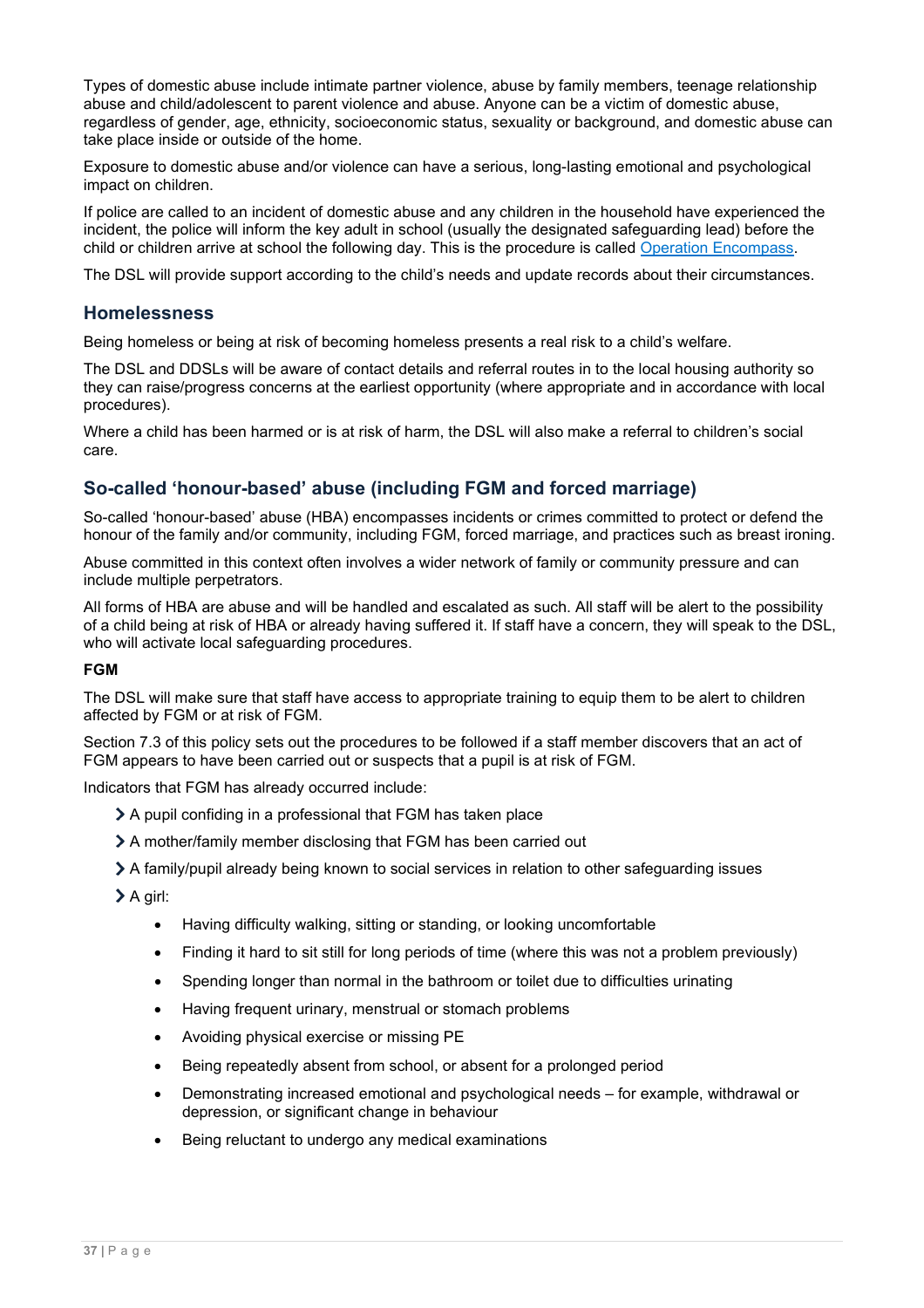- Asking for help, but not being explicit about the problem
- Talking about pain or discomfort between her legs

Potential signs that a pupil may be at risk of FGM include:

- The girl's family having a history of practising FGM (this is the biggest risk factor to consider)
- FGM being known to be practised in the girl's community or country of origin
- A parent or family member expressing concern that FGM may be carried out
- A family not engaging with professionals (health, education or other) or already being known to social care in relation to other safeguarding issues
- A girl:
	- Having a mother, older sibling or cousin who has undergone FGM
	- Having limited level of integration within UK society
	- Confiding to a professional that she is to have a "special procedure" or to attend a special occasion to "become a woman"
	- Talking about a long holiday to her country of origin or another country where the practice is prevalent, or parents/carers stating that they or a relative will take the girl out of the country for a prolonged period
	- Requesting help from a teacher or another adult because she is aware or suspects that she is at immediate risk of FGM
	- Talking about FGM in conversation for example, a girl may tell other children about it (although it is important to take into account the context of the discussion)
	- Being unexpectedly absent from school
	- Having sections missing from her 'red book' (child health record) and/or attending a travel clinic or equivalent for vaccinations/anti-malarial medication

The above indicators and risk factors are not intended to be exhaustive.

#### **Forced marriage**

Forcing a person into marriage is a crime. A forced marriage is one entered into without the full and free consent of one or both parties and where violence, threats, or any other form of coercion is used to cause a person to enter into a marriage. Threats can be physical or emotional and psychological.

Staff will receive training around forced marriage and the presenting symptoms. We are aware of the 'one chance' rule, i.e. we may only have one chance to speak to the potential victim and only one chance to save them.

If a member of staff suspects that a pupil is being forced into marriage, they will speak to the pupil about their concerns in a secure and private place. They will then report this to the DSL.

The DSL will:

- Speak to the pupil about the concerns in a secure and private place
- Activate the local safeguarding procedures and refer the case to the local authority's designated officer
- Seek advice from the Forced Marriage Unit on 020 7008 0151 or [fmu@fco.gov.uk](mailto:fmu@fco.gov.uk)
- Refer the pupil to an education welfare officer, pastoral tutor, learning mentor, or school counsellor, as appropriate

## **Preventing radicalisation**

- **Radicalisation** refers to the process by which a person comes to support terrorism and extremist ideologies associated with terrorist groups
- **Extremism** is vocal or active opposition to fundamental British values, such as democracy, the rule of law, individual liberty, and mutual respect and tolerance of different faiths and beliefs. This also includes calling for the death of members of the armed forces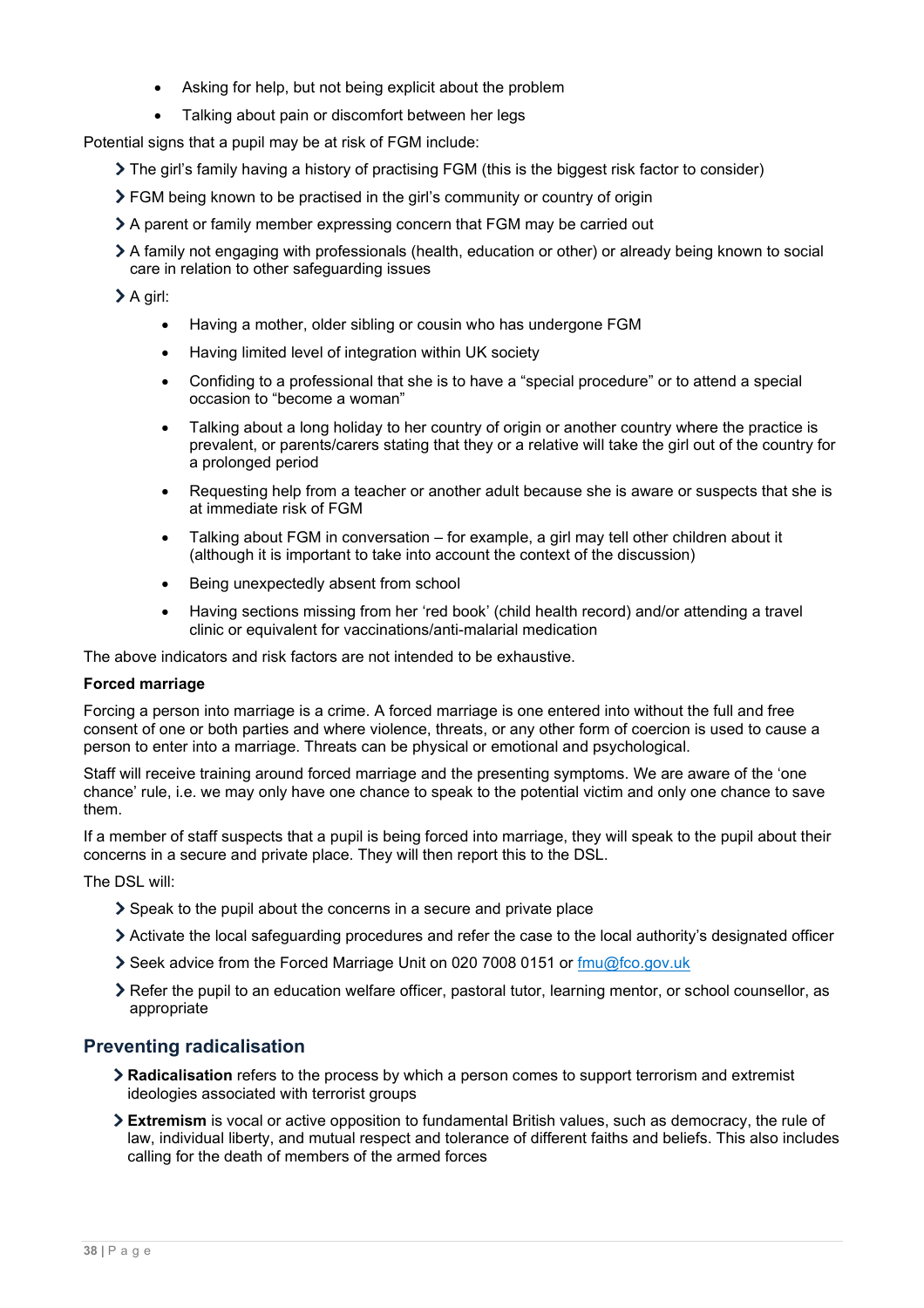### **Terrorism** is an action that:

- Endangers or causes serious violence to a person/people;
- Causes serious damage to property; or
- Seriously interferes or disrupts an electronic system

The use or threat of terrorism must be designed to influence the government or to intimidate the public and is made for the purpose of advancing a political, religious or ideological cause.

Schools have a duty to prevent children from being drawn into terrorism. The DSL will undertake Prevent awareness training and make sure that staff have access to appropriate training to equip them to identify children at risk.

We will assess the risk of children in our school being drawn into terrorism. This assessment will be based on an understanding of the potential risk in our local area, in collaboration with our local safeguarding partners and local police force.

We will ensure that suitable internet filtering is in place, and equip our pupils to stay safe online at school and at home.

There is no single way of identifying an individual who is likely to be susceptible to an extremist ideology. Radicalisation can occur quickly or over a long period.

Staff will be alert to changes in pupils' behaviour.

The government website [Educate Against](http://educateagainsthate.com/parents/what-are-the-warning-signs/) Hate and charity [NSPCC](https://www.nspcc.org.uk/what-you-can-do/report-abuse/dedicated-helplines/protecting-children-from-radicalisation/) say that signs that a pupil is being radicalised can include:

- $\geq$  Refusal to engage with, or becoming abusive to, peers who are different from themselves
- Becoming susceptible to conspiracy theories and feelings of persecution
- Changes in friendship groups and appearance
- Rejecting activities they used to enjoy
- **≻** Converting to a new religion
- $\ge$  Isolating themselves from family and friends
- > Talking as if from a scripted speech
- An unwillingness or inability to discuss their views
- A sudden disrespectful attitude towards others
- Increased levels of anger
- Increased secretiveness, especially around internet use
- Expressions of sympathy for extremist ideologies and groups, or justification of their actions
- Accessing extremist material online, including on Facebook or Twitter
- > Possessing extremist literature
- Being in contact with extremist recruiters and joining, or seeking to join, extremist organisations

Children who are at risk of radicalisation may have low self-esteem, or be victims of bullying or discrimination. It is important to note that these signs can also be part of normal teenage behaviour – staff should have confidence in their instincts and seek advice if something feels wrong.

If staff are concerned about a pupil, they will follow our procedures set out in section 7.5 of this policy, including discussing their concerns with the DSL.

Staff should **always** take action if they are worried.

Further information on the school's measures to prevent radicalisation are set out in other school policies and procedures, including PSHE policy, behaviour policy and online/e-safety policy.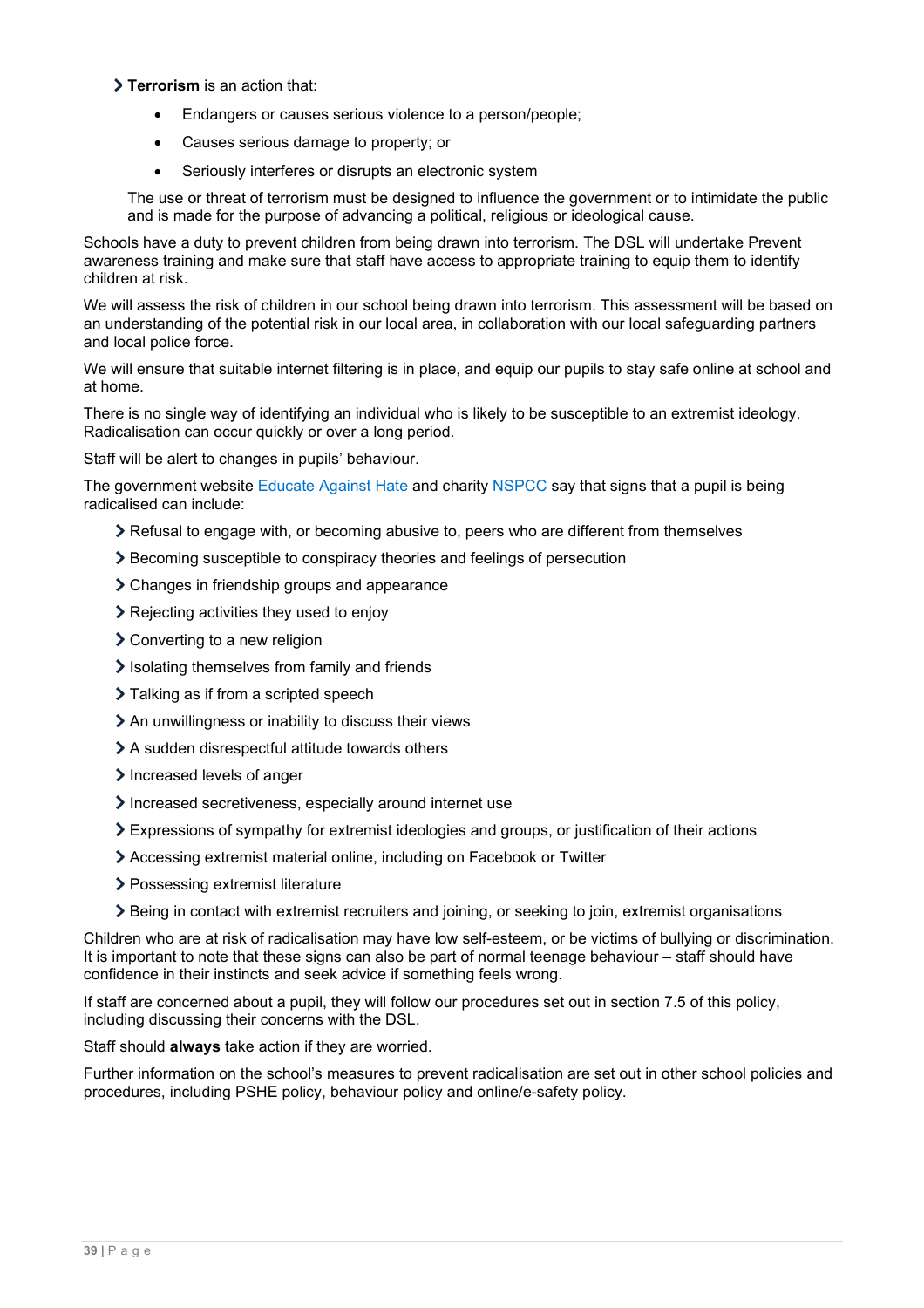# **Peer-on-peer abuse**

Peer-on-peer abuse is when children abuse other children. This type of abuse can take place inside and outside of school and online.

Peer-on-peer abuse is most likely to include, but may not be limited to:

- Bullying (including cyber-bullying, prejudice-based and discriminatory bullying)
- Abuse in intimate personal relationships between peers
- Physical abuse such as hitting, kicking, shaking, biting, hair pulling, or otherwise causing physical harm (this may include an online element which facilitates, threatens and/or encourages physical abuse)
- Sexual violence, such as rape, assault by penetration and sexual assault (this may include an online element which facilitates, threatens and/or encourages sexual violence)
- Sexual harassment, such as sexual comments, remarks, jokes and online sexual harassment, which may be standalone or part of a broader pattern of abuse
- Causing someone to engage in sexual activity without consent, such as forcing someone to strip, touch themselves sexually, or to engage in sexual activity with a third party
- Consensual and non-consensual sharing of nudes and semi nudes images and/or videos (also known as sexting or youth produced sexual imagery)
- Upskirting, which typically involves taking a picture under a person's clothing without their permission, with the intention of viewing their genitals or buttocks to obtain sexual gratification, or cause the victim humiliation, distress or alarm
- $\blacktriangleright$  Initiation/hazing type violence and rituals (this could include activities involving harassment, abuse or humiliation used as a way of initiating a person into a group and may also include an online element)

Where children abuse their peers online, this can take the form of, for example, abusive, harassing, and misogynistic messages; the non-consensual sharing of indecent images, especially around chat groups; and the sharing of abusive images and pornography, to those who don't want to receive such content.

If staff have any concerns about peer-on-peer abuse, or a child makes a report to them, they will follow the procedures set out in section 7 of this policy, as appropriate. In particular, section 7.8 and 7.9 set out more detail about our school's approach to this type of abuse.

## **Sexual violence and sexual harassment between children in schools**

Sexual violence and sexual harassment can occur:

- > Between 2 children of any age and sex
- Through a group of children sexually assaulting or sexually harassing a single child or group of children
- Online and face to face (both physically and verbally)

Sexual violence and sexual harassment exist on a continuum and may overlap.

Children who are victims of sexual violence and sexual harassment will likely find the experience stressful and distressing. This will, in all likelihood, adversely affect their educational attainment and will be exacerbated if the alleged perpetrator(s) attends the same school.

If a victim reports an incident, it is essential that staff make sure they are reassured that they are being taken seriously and that they will be supported and kept safe. A victim should never be given the impression that they are creating a problem by reporting sexual violence or sexual harassment. Nor should a victim ever be made to feel ashamed for making a report.

Some groups are potentially more at risk. Evidence shows that girls, children with SEN and/or disabilities, and lesbian, gay, bisexual and transgender (LGBT) children are at greater risk.

Staff should be aware of the importance of:

- Challenging inappropriate behaviours
- Making clear that sexual violence and sexual harassment is not acceptable, will never be tolerated and is not an inevitable part of growing up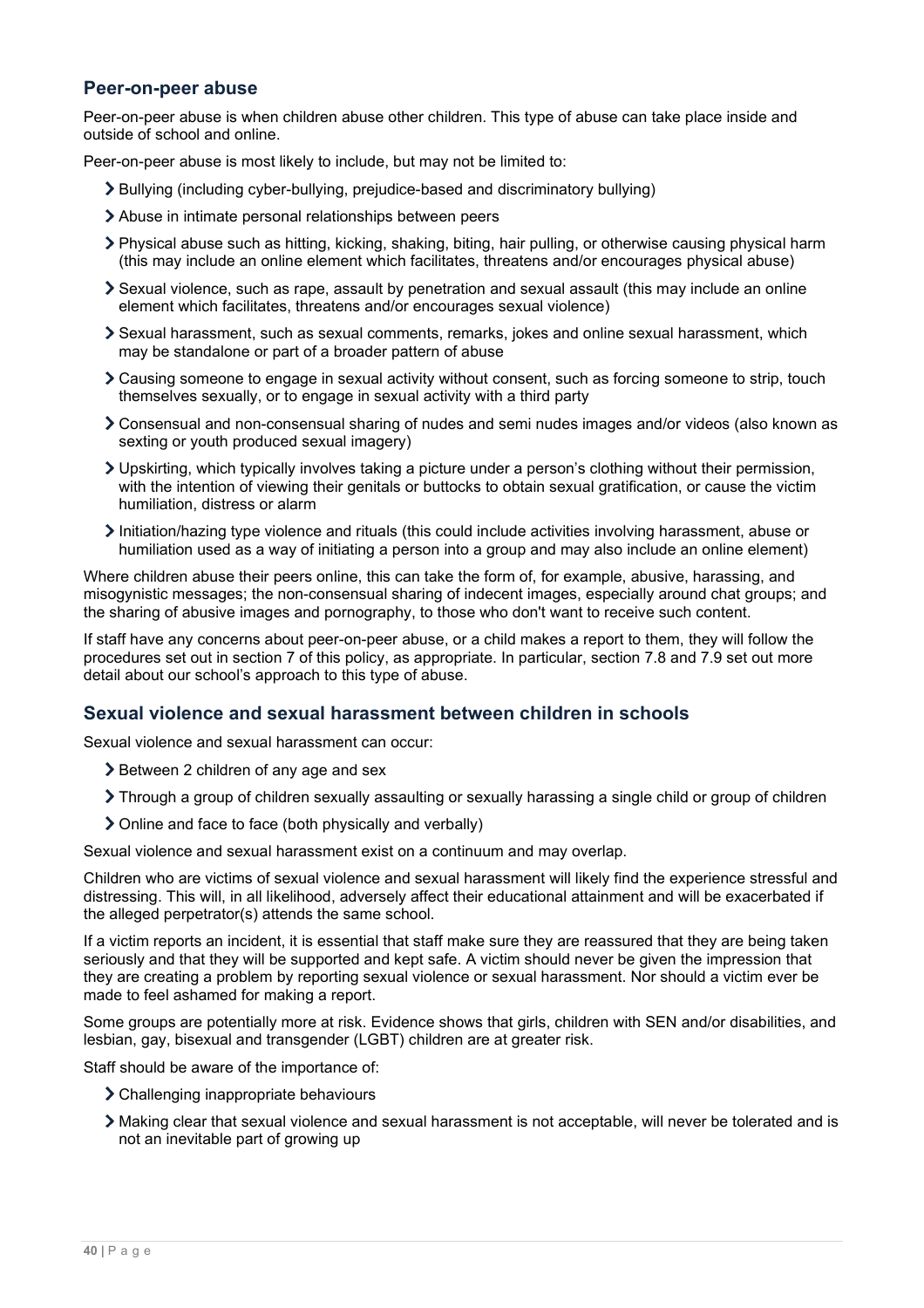Challenging physical behaviours (potentially criminal in nature), such as grabbing bottoms, breasts and genitalia, pulling down trousers, flicking bras and lifting up skirts. Dismissing or tolerating such behaviours risks normalising them

If staff have any concerns about sexual violence or sexual harassment, or a child makes a report to them, they will follow the procedures set out in section 7 of this policy, as appropriate. In particular, section 7.8 and 7.9 set out more detail about our school's approach to this type of abuse.

## **Serious violence**

Indicators which may signal that a child is at risk from, or involved with, serious violent crime may include:

- > Increased absence from school
- Change in friendships or relationships with older individuals or groups
- > Significant decline in performance
- > Signs of self-harm or a significant change in wellbeing
- Signs of assault or unexplained injuries
- Unexplained gifts or new possessions (this could indicate that the child has been approached by, or is involved with, individuals associated with criminal networks or gangs and may be at risk of criminal exploitation (see above))

Risk factors which increase the likelihood of involvement in serious violence include:

- $\geq$  Being male
- Having been frequently absent or permanently excluded from school
- > Having experienced child maltreatment
- Having been involved in offending, such as theft or robbery

Staff will be aware of these indicators and risk factors. If a member of staff has a concern about a pupil being involved in, or at risk of, serious violence, they will report this to the DSL.

# **Checking the identity and suitability of visitors**

All visitors will be required to verify their identity to the satisfaction of staff and to leave their belongings, including their mobile phone(s), in a safe place during their visit.

If the visitor is unknown to the setting, we will check their credentials and reason for visiting before allowing them to enter the setting. Visitors should be ready to produce identification.

Visitors are expected to sign the visitors' book and wear a visitor's badge.

Visitors to the school who are visiting for a professional purpose, such as educational psychologists and school improvement officers, will be asked to show photo ID and:

- Will be asked to show their DBS certificate, which will be checked alongside their photo ID; or
- The organisation sending the professional, such as the LA or educational psychology service, will provide prior written confirmation that an appropriate level of DBS check has been carried out

All other visitors, including visiting speakers, will be accompanied by a member of staff at all times. We will not invite into the school any speaker who is known to disseminate extremist views, and will carry out appropriate checks to ensure that any individual or organisation using school facilities is not seeking to disseminate extremist views or radicalise pupils or staff.

## **Non-collection of children**

If a child is not collected at the end of the session/day, we will:

- Arrange for the child to be supervised by the senior leader on duty.
- The senior leader will make contact with the parent/ carer to seek further information.
- If contact is not possible, other named contacts may be called.
- If contact cannot be made by 5pm a referral may be made to the police or children's social care.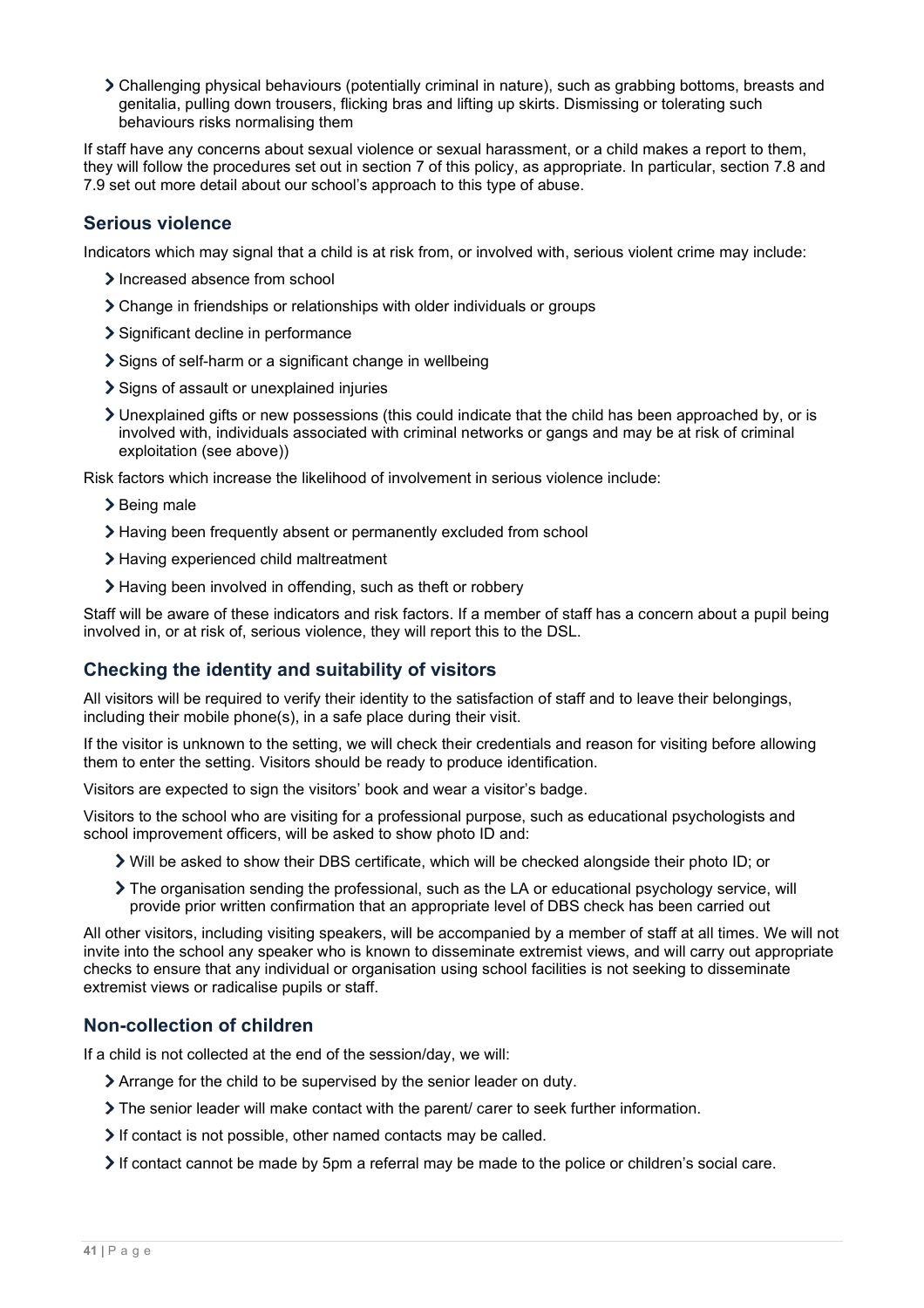> The incident will be recorded on CPOMS.

# **Missing pupils**

Our school safeguards the site in a variety of ways. All entrances to the school building are secure. Access to the school site is via the main office and all visitors are expected to sign in and wear a visitor's badge. All members of the school have a fob and an identification badge which has their name and role.

The school has a Missing Child policy, which outlines the responsibilities and systems for reporting, organising, searching and aborting, in the event of a child going missing eg becoming separated from a parent at home time, absconding from class or from a supervising adult, failure to return to class

A weekly survey is carried out by the site manager and the fire alarm is tested on a weekly basis.

On-going issues are raised by staff and these are shared by email or at the weekly staff briefing as required. These are monitored regularly and actions and outcomes are written in response to issues.

Our procedures are designed to ensure that a missing child is found and returned to effective supervision as soon as possible. If a child goes missing, we will:

- Send a CODE 1 alert through the school tanoy
- $\ge$  send out an email to all staff with the name and photograph of the missing child
- $\ge$  search the site first and check the CCTV
- any staff members available who are not allocated a place to search will report to the school office for further instruction.
- $\geq$  If the child is not found after 10 minutes, the police will be called.

### **Attendance / Admissions Register (Children Missing from Education)**

The school is aware that a child going missing from education is a potential indicator of abuse or neglect and such children are at risk of being victims of harm, exploitation or radicalisation.

We monitor attendance carefully and address poor or irregular attendance without delay.

The school rigorously applies the Attendance / Admissions Register policy (January 2018) to ensure children are swiftly identified and reported as missing from education, usually by the Attendance Officer or the Admissions Officer.

We will always follow up with parents/carers when pupils are not at school. This means we need to have a least two up to date contacts numbers for parents/carers. Parents should remember to update the school as soon as possible if the numbers change.

The school always aims to hold more than one up to date emergency contact number for each pupil, which goes beyond the legal minimum, and is good practice, enabling contact with a responsible adult when a child missing from education is also identified as a welfare / safeguarding concern.

The school liaises closely with the EWO for advice, particularly when any pupil is going to be deleted from the school roll or where children are considered missing education, following up with any child who might be in danger of not receiving an education and who might be at risk of abuse or neglect.

Where a pupil is absent from school for 3 days, and the school has had no contact from parents / carers, the school will refer the case on to the EWO as a Child Protection concern

Persistent absences are referred to the Education Welfare Officer.

The school follows guidance from Children Missing in Education 2016 and the additional information from 'Keeping Children Safe in Education' September 2019 in relation to attendance / absence

The school Attendance policy outlines that children in the EYFS, KS1 and pupils in Y3 to Y5 should be accompanied to and from school by an adult or responsible young person aged 16 years or older

Pupils in Y6 are permitted to travel to or from school alone, on successful completion of the 'Home Alone' test and with parental permission.

When a pupil leaves the school, we will record the name of the pupil's new school and their expected start date before taking them off roll.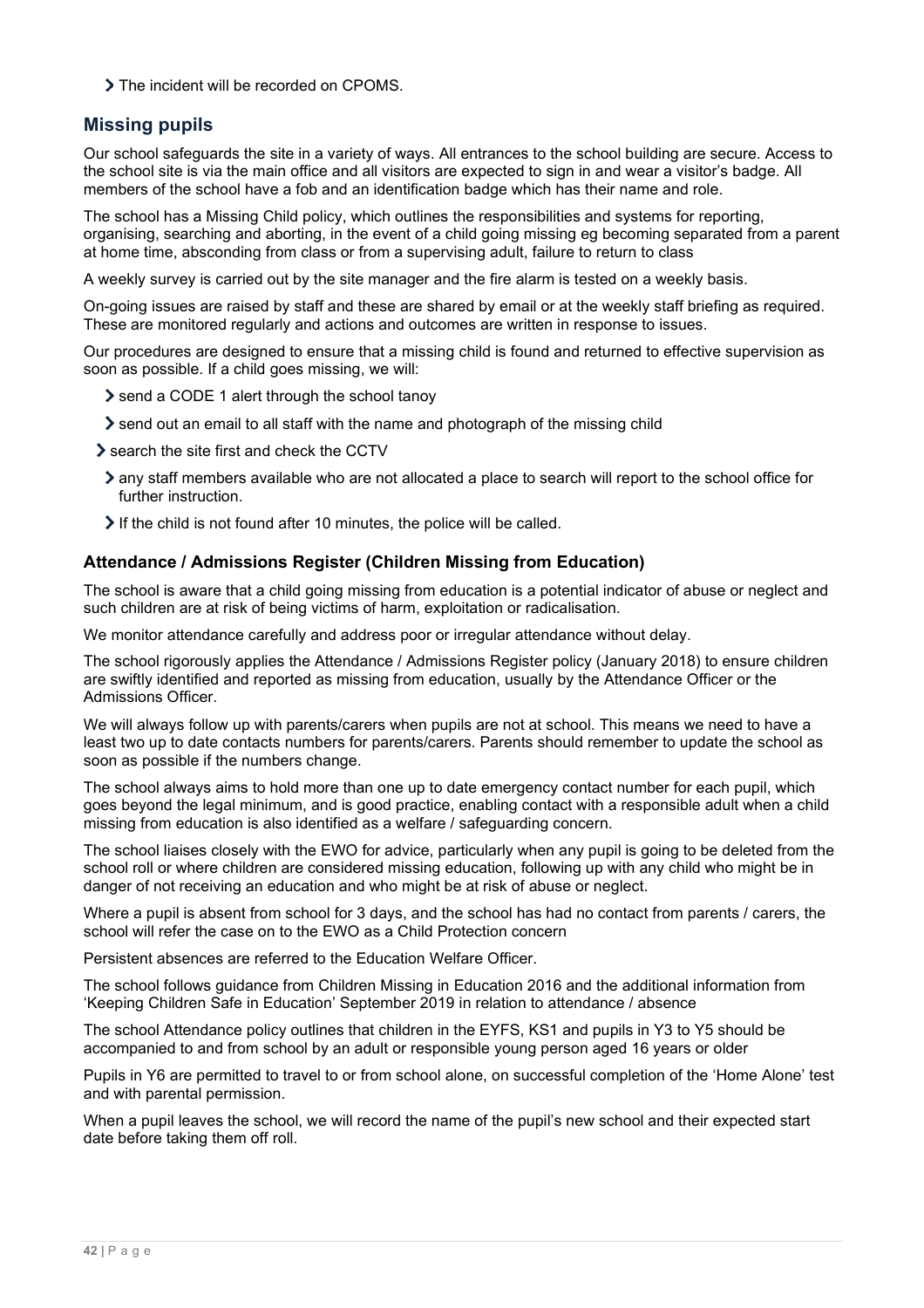# **APPENDIX 5**

 $\overline{\phantom{0}}$ 

| CHILD PROTECTION REPORT FORM            |  |                      |  |               |  |
|-----------------------------------------|--|----------------------|--|---------------|--|
| NAME OF CHILD                           |  |                      |  |               |  |
|                                         |  |                      |  |               |  |
| CLASS                                   |  |                      |  |               |  |
| NAME OF PERSON PROVIDING                |  |                      |  |               |  |
| <b>INFORMATION</b>                      |  |                      |  |               |  |
| DATE                                    |  | LOCATION             |  |               |  |
| <b>TIME</b>                             |  | <b>THOSE PRESENT</b> |  |               |  |
| NOTES OF CONCERNS                       |  |                      |  |               |  |
|                                         |  |                      |  |               |  |
|                                         |  |                      |  |               |  |
|                                         |  |                      |  |               |  |
|                                         |  |                      |  |               |  |
|                                         |  |                      |  |               |  |
|                                         |  |                      |  |               |  |
|                                         |  |                      |  |               |  |
|                                         |  |                      |  |               |  |
|                                         |  |                      |  |               |  |
| TICK APPROPRIATE LEVEL OF URGENCY BELOW |  |                      |  |               |  |
| <b>INFORMATION</b>                      |  | QUITE                |  | <b>URGENT</b> |  |
|                                         |  | URGENT               |  |               |  |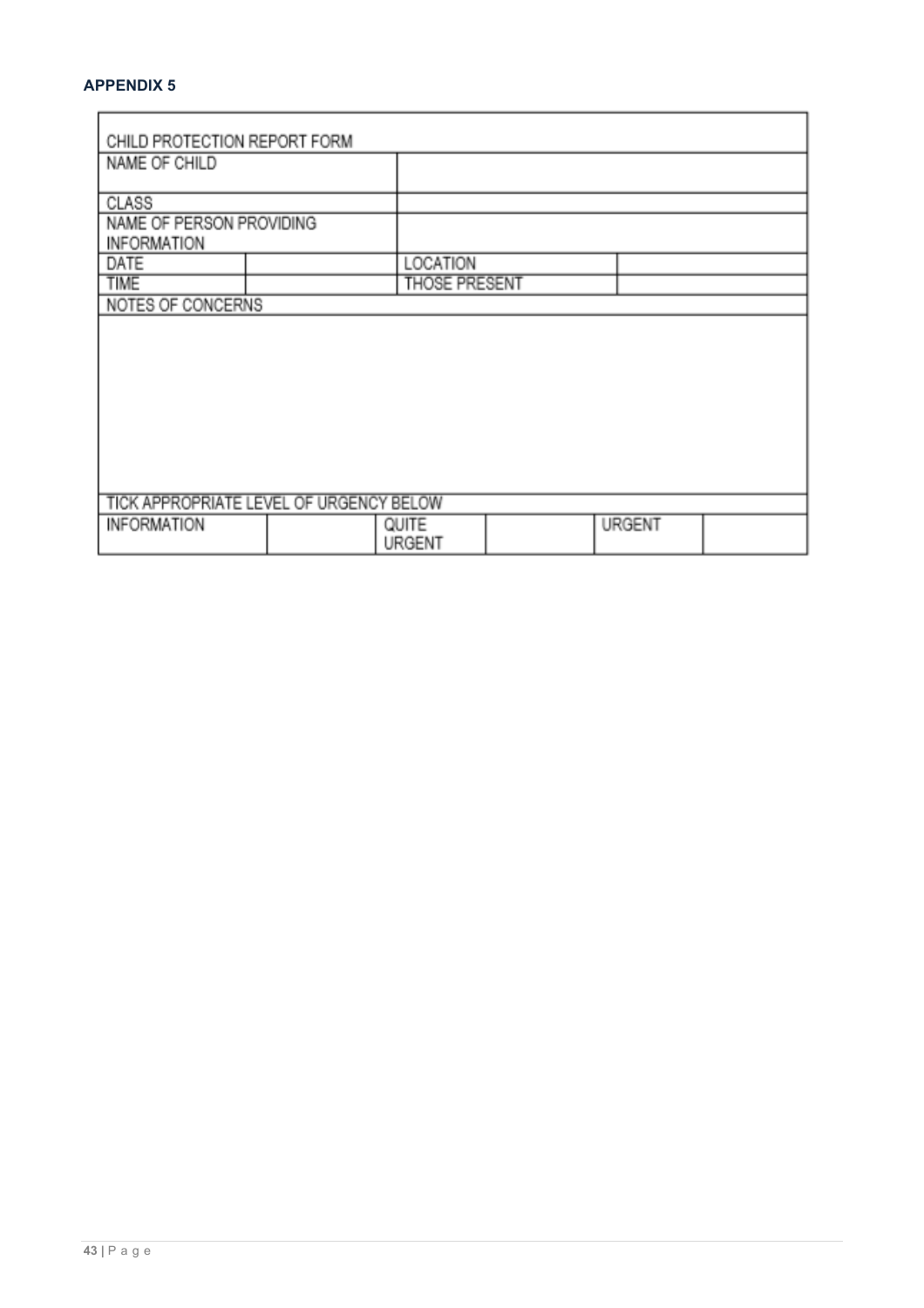### **APPENDIX 6**

**Kingsbury Green Primary School**

**Job details**

**Role title:** Designated safeguarding lead (DSL)

### **Main purpose**

The DSL will take lead responsibility for safeguarding and child protection across the school. They will take part in strategy discussions and inter-agency meetings and contribute to the assessment of children.

They will advise and support other members of staff on child welfare and child protection matters and liaise with relevant agencies such as the local authority and police.

Some safeguarding activities may be delegated to deputies, although the DSL will retain lead responsibility for the work of deputies and will ensure it is completed to the highest standard.

Deputy DSL's at KGPS are Jo McDermott (DHT), Eileen Dunne (Senior Pastoral Officer)

### **Duties and responsibilities**

### **Managing referrals**

- Refer cases of suspected abuse to the local authority children's social care
- Support staff who make referrals to local authority children's social care
- Refer cases to the Channel programme where there is a radicalisation concern
- Support staff who make referrals to the Channel programme
- Refer cases to the Disclosure and Barring Service where a person is dismissed or left due to risk or harm to a child
- Refer cases where a crime may have been committed to the police
- Keep detailed, accurate and secure written records of concerns and referrals

### **Working with staff and other agencies**

- Ensure staff can access and understand the school's child protection and safeguarding policy and procedures (especially new and part time staff)
- Inform the headteacher of safeguarding issues, especially ongoing enquiries into whether a child is at risk of harm, and police investigations
- Liaise with the case manager and the local authority's designated officer for child protection concerns in all cases where a member of school staff is involved
- Liaise with staff on matters of safety, safeguarding, and when deciding whether to make a referral
- Act as a source of support, advice and expertise for staff
- Understand the assessment process for providing early help and intervention
- Develop a working knowledge of how local authorities conduct a child protection case conference and a child protection review conference
- Attend and contribute to child protection case conferences effectively when required to do so

### **Training**

- Undergo training to develop and maintain the knowledge and skills required to carry out the role
- Undergo Prevent training and be able to: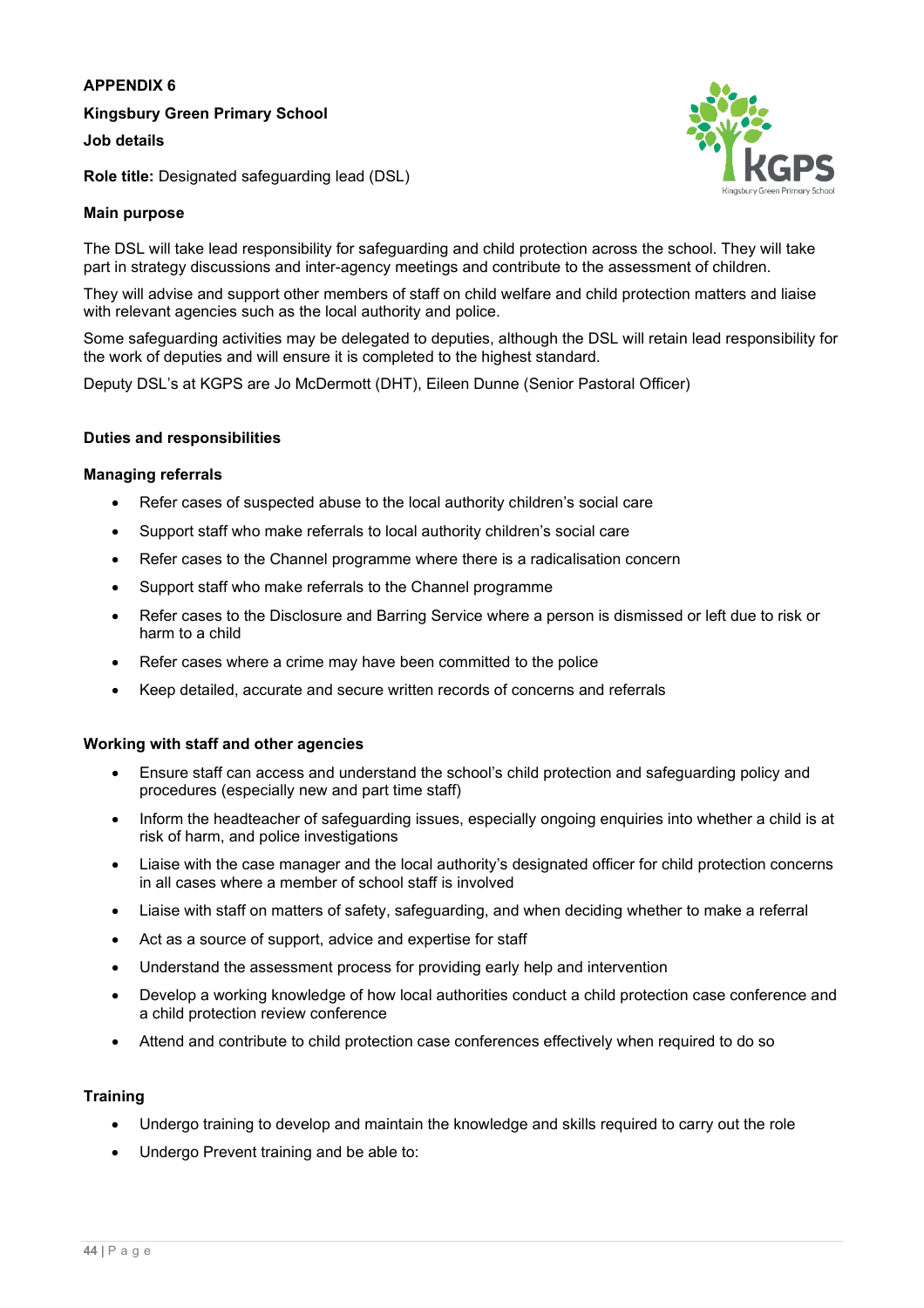- $\circ$  Support the school or college in meeting the requirements of the Prevent duty
- $\circ$  Provide advice and support to staff on protecting children from the risk of radicalisation
- Undergo training on female genital mutilation (FGM) and be able to:
	- $\circ$  Provide advice and support to staff on protecting and identifying children at risk of FGM
	- o Report known cases of FGM to the police, and help others to do so
- Refresh knowledge and skills at least annually so remain up to date with any developments relevant to the role
- Obtain access to relevant resources

#### **Raise awareness**

- Ensure the school's child protection policies are known, understood and used appropriately
- Work with the governing board to ensure the school child protection policy is reviewed annually (as a minimum) and the procedures and implementation are updated and reviewed regularly
- Ensure the safeguarding policy is available and easily accessible to everyone in the school community
- Ensure that parents have read the safeguarding policy, and are aware that referrals about suspected abuse or neglect may be made, and the role of the school in this
- Link with the local safeguarding children board (LSCB) to make sure staff are aware of training opportunities and the latest local policies on safeguarding
- Be alert to the specific needs of children in need, those with special educational needs and young carers
- Encourage a culture of listening to children among all staff, ensuring that children's feelings are heard where the school puts measures in place to protect them

### **Other areas of responsibility**

- Where children leave the school, securely transfer their child protection file to their new school as soon as possible, separately from the main pupil file
- Undertake safer recruitment training and support the school to follow best practice
- Monitor the single central record and ensure it complies with all relevant legislation
- Provide safeguarding reports to the governing board
- Model best practice and uphold the principles of confidentiality and data protection at all times

The DSL will be required to safeguard and promote the welfare of children and young people and follow school policies and the staff code of conduct.

During term time, the DSL should always be available during school hours for staff in the school to discuss any safeguarding concerns. Ideally this will be in person but can also be via phone or video calling in exceptional circumstances.

Please note that this list of duties is illustrative of the general nature and level of responsibility of the role. It is not a comprehensive list of all tasks that the DSL will carry out. The postholder may be required to do other duties appropriate to the level of the role.